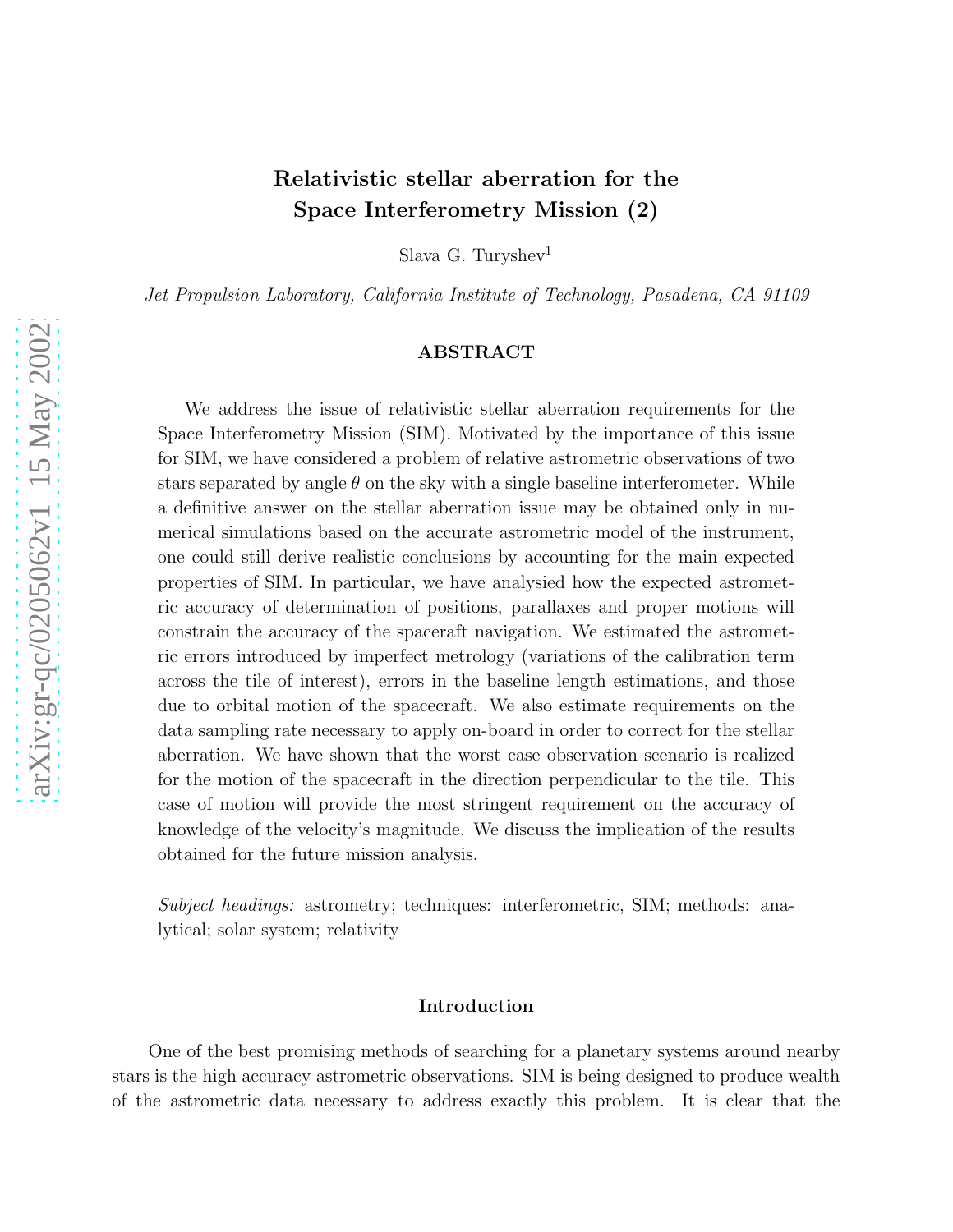corresponding astrometric signal due to a reflex motion of a target star will be at the level of a few  $\mu$ as and smaller. The most successful searching techniques will have to incorporate an intelligent way of data processing almost at the astrometric noise level. Another important part of this puzzle is development of the astrometric model for the instrument. This model should include all the parameters necessary to account for different phenomena affecting the light propagation, and are due to the interstellar media, the solar system dynamics, as well as due to the motion of the free-flying interferometer itself. As a result, the accuracy of astrometric observations expected with SIM, will require a number of dynamical parameters to be precisely known. To do this, one will have to be able to remove (or to correctly account for) the signatures of all the known effects in order to study the unknown phenomena. This is necessary for minimizing probability of a false detections caused, for example, by aliasing the dynamics of objects in the solar system. Actually, there will be a number of parameters introduced by the dynamics in the solar system with periods of the order of a few years. One of such a parameters is the three-dimensional vector of barycentric velocity of the spacecraft. Thus, a future astrometric model will have to account not only for the effects due to the motion of the solar system bodies, but also for those that are generated by the motion of the spacecraft and corresponding errors in the spacecraft's navigation.

In this paper we will discuss some important elements of dynamical model for the future astrometric observations with SIM. Specifically, we will address the issue of the relativistic stellar aberration. The stellar aberration is a very important problem for SIM. Effect of the barycentric velocity of the spacecraft is the largest term in the SIM astrometric model and will amounts to  $\sim$  20.5 arcsec for the Earth-trailing orbit. This effect is important not only for a wide angle astrometric observations, but it will produce a measurable effect for a pairs of widely separated stars even inside the tile (with diameter  $\sim 15^{\circ}$ ). Additionally, a possible correlation of the astrometric observables with the errors in the spacecraft's velocity sky-angles suggests that in order to achieve the mission accuracy for a global astrometric observations of  $\sigma = 4$  µas, one will have to control the barycentric velocity of the spacecraft throughout the entire mission and account for the relativistic stellar aberration inside every single tile.

The outline of this paper is as follows. In Section 1 we will present a simplified model for differential astrometric observations with a free-flying interferometer with a single baseline. We will discuss a model for absolute and differential astrometric measurements and will give a three-dimensional parameterization of main observables. We will present the first order differentials, necessary to analyze the errors propagation. In Section 2 we will discuss orientation of the tile in the SIM nominal observing direction. We will present the first order equations that are governing the propagation of astrometric errors in the instrument. Specifically, we address the velocity knowledge requirement, the data sampling rate and orbital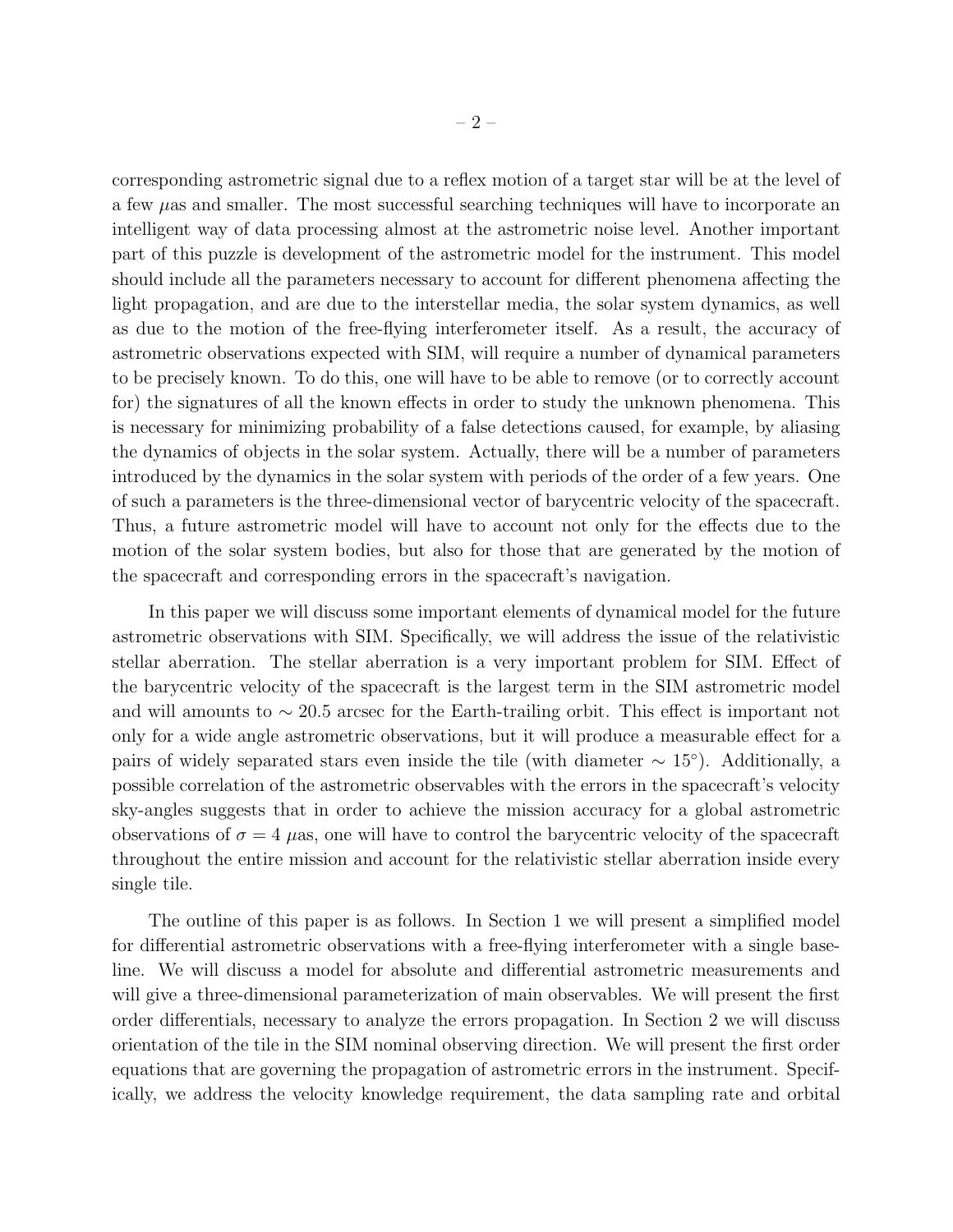position knowledge, and the spacecraft acceleration accuracy constraint. In Section 3 we will derive the set of the relativistic stellar aberration requirements for SIM. We will conclude by presenting our recommendations for future attitude control for the SIM spacecraft. In order to make access of the basic results of this paper easier, we will present some important (but lengthy!) calculations in the Appendices.

#### 1. A model for the relativistic stellar aberration

In this Section we will derive a model necessary to analyze the astrometric error budget for differential astrometric observations with a single-baseline interferometer. To do this, we will present estimates of the optical path difference (OPD) for a single-baseline interferometer in solar orbit. Our derivations will be different from the ones obtained earlier by the fact that for each tile we account for effects of general three-dimensional motion of the interferometer, for the errors in the components of the baseline vector  $\vec{b}$ , and for the error in estimating the instrumental offset (or, calibration) term,  $c_0$ . Our model is very simple, but it could be easily expanded to accommodate a number of other important features of the instrument.

We address the problem of relativistic stellar aberration from a general standpoint. A "toy" astrometric model developed here will include only the largest relativistic contributions due to the orbital motion of the interferometer around the sun. A complete, fully-relativistic model for the SIM observations, will have to account for a number of physical phenomena and should include a set of additional terms (and corresponding parameters) necessary for different astrometric applications. More specifically, the future model should include the terms  $\propto (\frac{v}{c})$  $\frac{v}{c}$ <sup>3</sup> to account for higher orders of relativistic stellar aberration; terms  $\propto$   $GM/c^2$ (where G is the gravity constant and  $\mathcal M$  is the mass of the deflecting body) to account for the gravitational deflection by the bodies of the solar system (primarily the Sun and the Jupiter). (For general discussion of the general relativistic effects in the SIM asdtrometric observations, see Turyshev (2002)) One also will need to account for rigid-body rotational motion of the spacecraft, etc. All these effects, together with a number of others, are out of the scope of the present paper, but will be discussed elsewhere. While the derivation of the general expressions will be given in the reminder of the document, here we will present only the main results obtained.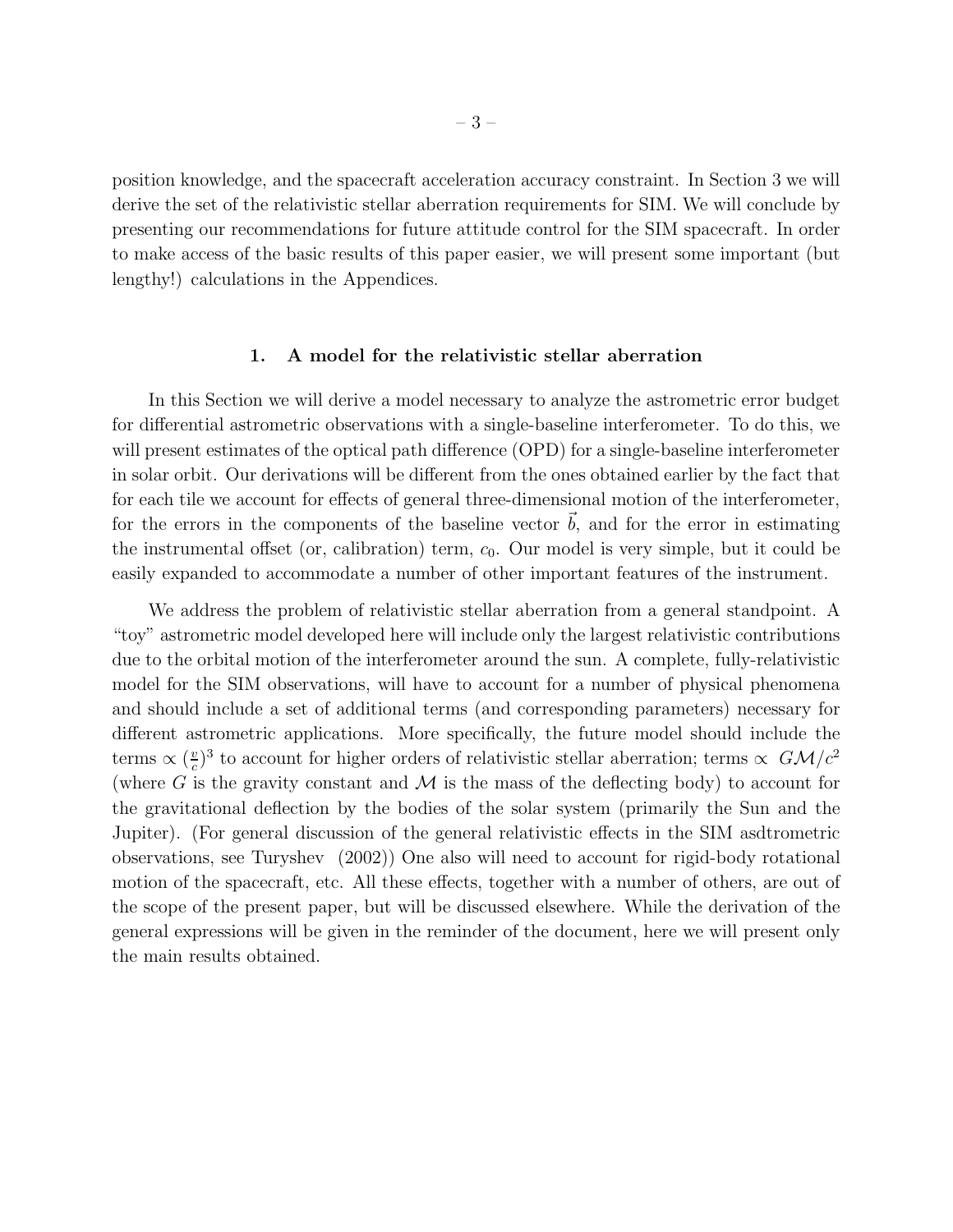### 1.1. Geometry of the problem

Let us begin by deriving the expression for OPD  $\ell$  for an interferometer with a single baseline  $\vec{b}$  which is moving with the velocity  $v \ll c$  (for SIM this ratio will of of the order  $v/c \sim$ 10<sup>−</sup><sup>4</sup> ) with respect to some reference frame (RF), for example the solar-system barycentric (SSB) reference frame. In the interferometer's proper quasi-inertial reference frame OPD,  $\ell'$ , may be given as follows:

$$
\ell' = (\vec{b'} \cdot \vec{s'}) + c'_0,\tag{1}
$$

where  $\vec{b'}$  is the baseline vector,  $\vec{s'}$  is the direction to the observed source, and the last term in this expression is the instrument offset (or "constant" term),  $c_0$ , that can be calibrated out. The same quantity may be presented in the coordinates of the SSB reference frame. The corresponding transformation between the solar system barycentric frame and the one of the moving interferometer (with velocity  $\vec{v}$  with respect to SSB) will necessarily account for the effect of the relativistic stellar aberration (for more details see Turyshev (1998)). To the first order in  $\frac{v}{c}$ , the aberrated direction to the source and the baseline vector may be expressed as follows:

$$
\vec{s'} = \vec{s} + \frac{\vec{v}}{c} - \frac{\vec{s}(\vec{s} \cdot \vec{v})}{c} + \mathcal{O}\Big(G, (\frac{v}{c})^2\Big),\tag{2}
$$

$$
\vec{b'} = \vec{b} + \mathcal{O}\left(G, \left(\frac{v}{c}\right)^2\right),\tag{3}
$$

where  $\vec{s}$  and  $\vec{b}$  are the direction to the observed source and the baseline vector as measured in SSB. The total effect of this transformation has the form

$$
\ell = (\vec{b} \cdot \vec{s}) \left( 1 - \frac{(\vec{s} \cdot \vec{v})}{c} \right) + \frac{(\vec{b} \cdot \vec{v})}{c} + c_0 + \mathcal{O}\left(G, (\frac{v}{c})^2\right),\tag{4}
$$

where we have assumed that the instrument offset does not depend on the velocity of the spacecraft motion to the second order in  $\frac{v}{c}$ , or, in more general terms,  $c'_0 = c_0 + \mathcal{O}\Big(G, (\frac{v}{c})\Big)$  $(\frac{v}{c})^2$ . This issue may be correctly addressed later when the accurate model of the instrument will be developed.

The simplified two-dimensional geometry of the problem presented in Figure 1. This allows to express the scalar products in Eq.(4) and re-write this equation in a more familiar form

$$
\ell = b \cos \alpha \left( 1 - \frac{v}{c} \cos(\alpha - \psi) \right) + \frac{bv}{c} \cos \psi + c_0.
$$
 (5)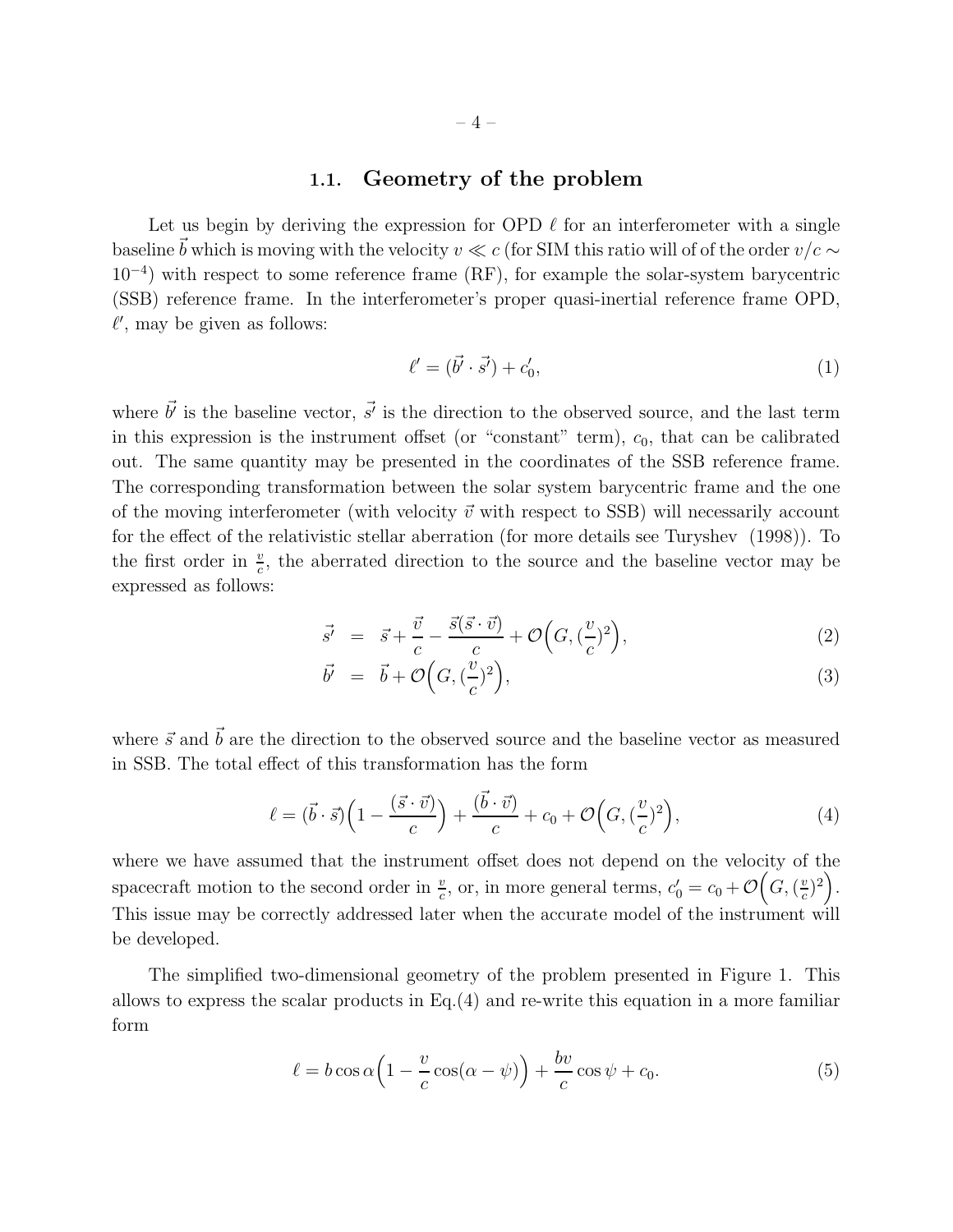

Fig. 1.— Two-dimensional geometry of the problem: absolute astrometry.

Such an expression may be used to model absolute astrometric observations with a moving interferometer, when the observed sources are not in the same field of view, but rather widely separated from each other. However, the wide-angle astrometric campaign with SIM will be based on a set of differential (or relative) astrometric observations made inside a set of 637 tiles covering the whole sky (Boden (1997); Swartz (1998)). As a result, it will measure to a certain accuracy the angular distances between a pairs of stars in the same field of view. This necessitates the derivation of an expression for the optical path difference, similar to Eq.(5), which would take this fact into account. To the first order in  $\frac{v}{c}$  this is a fairly easy task. Assuming that absolute position for each star is given by expression, similar to that of  $Eq.(4)$ , namely:

$$
\ell_1 = (\vec{b} \cdot \vec{s}_1) \left( 1 - \frac{(\vec{s}_1 \cdot \vec{v})}{c} \right) + \frac{(\vec{b} \cdot \vec{v})}{c} + c_{01},
$$
\n
$$
\ell_2 = (\vec{b} \cdot \vec{s}_2) \left( 1 - \frac{(\vec{s}_2 \cdot \vec{v})}{c} \right) + \frac{(\vec{b} \cdot \vec{v})}{c} + c_{02},
$$
\n(6)

one could write the corresponding differential (or relative) OPD for a differential astrometric observations. To describe differential measurements one will have to subtract one OPD from the other, namely  $\delta \ell = \ell_1 - \ell_2$ . The corresponding differential OPD  $\delta \ell$ , will be given as follows:

$$
\delta\ell = (\vec{b}\cdot\vec{s}_1)\left(1 - \frac{(\vec{s}_1\cdot\vec{v})}{c}\right) - (\vec{b}\cdot\vec{s}_2)\left(1 - \frac{(\vec{s}_2\cdot\vec{v})}{c}\right) + \delta c_0 + \mathcal{O}\left(G, (\frac{v}{c})^2\right),\tag{7}
$$

where  $\delta c_0$  is the differential "constant" term  $\delta c_0 = c_{01} - c_{02}$ .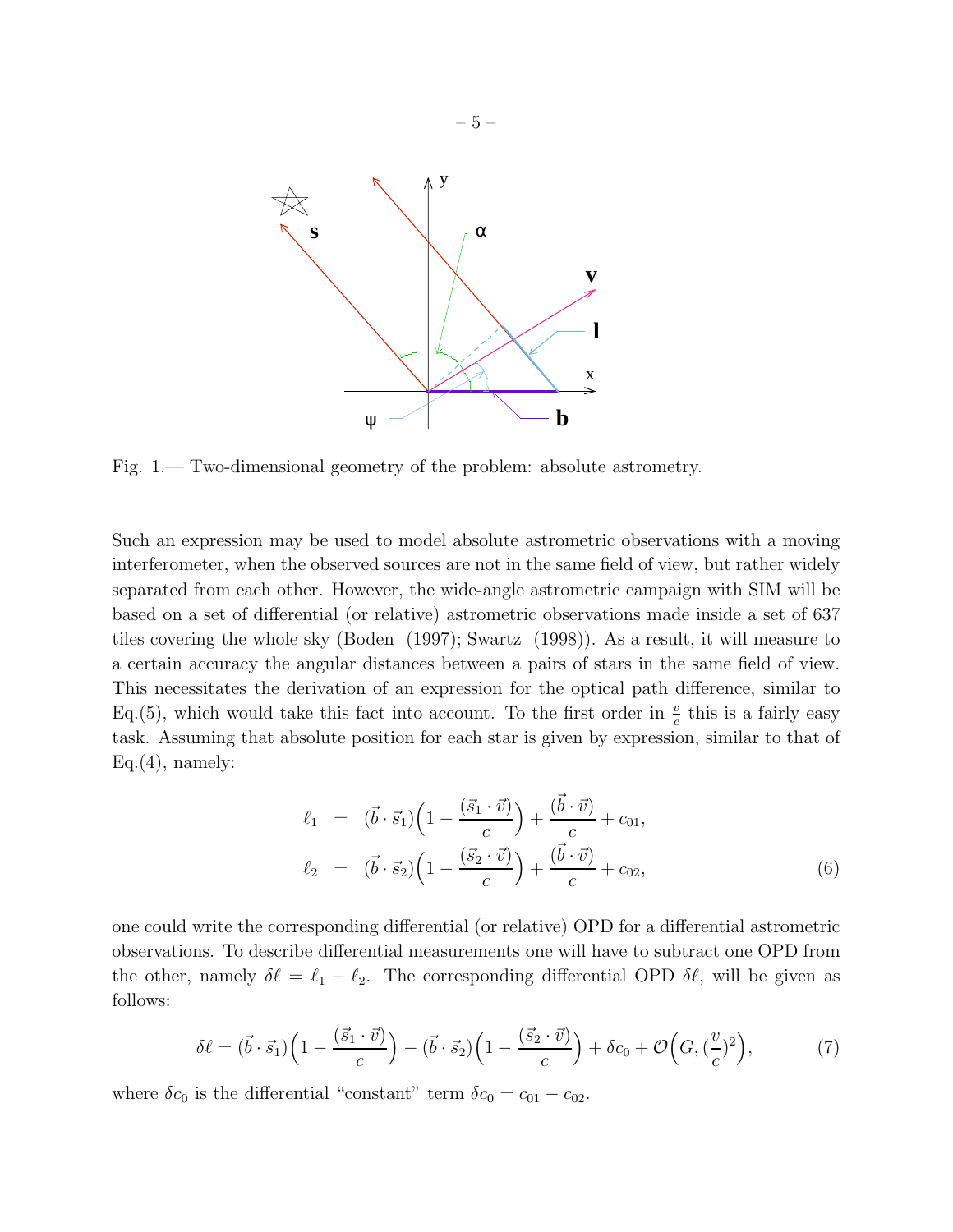

Fig. 2.— Geometry of the problem: differential astrometry.

### 1.2. Three-dimensional parameterization.

In this subsection we will present the three-dimensional parameterization of all the vectors involved in the problem. This from of representation is more useful for practical applications, for example, to study the orbital motion of the spacecraft; for analyzing the various requirements on the spacecraft's velocity, rigid-body rotations, vibrations of the whole structure, etc.

The overall three-dimensional geometry of the problem presented in Figure 2. The different vectors involved are given in the spherical coordinate system by their magnitudes and two corresponding sky-angles:

$$
\vec{s}_1 = (\cos \alpha_1 \cos \delta_1, \sin \alpha_1 \cos \delta_1, \sin \delta_1), \n\vec{s}_2 = (\cos \alpha_2 \cos \delta_2, \sin \alpha_2 \cos \delta_2, \sin \delta_2), \n\vec{v} = v(\cos \psi \cos \epsilon, \sin \psi \cos \epsilon, \sin \epsilon), \n\vec{b} = b(\cos \mu \cos \nu, \sin \mu \cos \nu, \sin \nu).
$$
\n(8)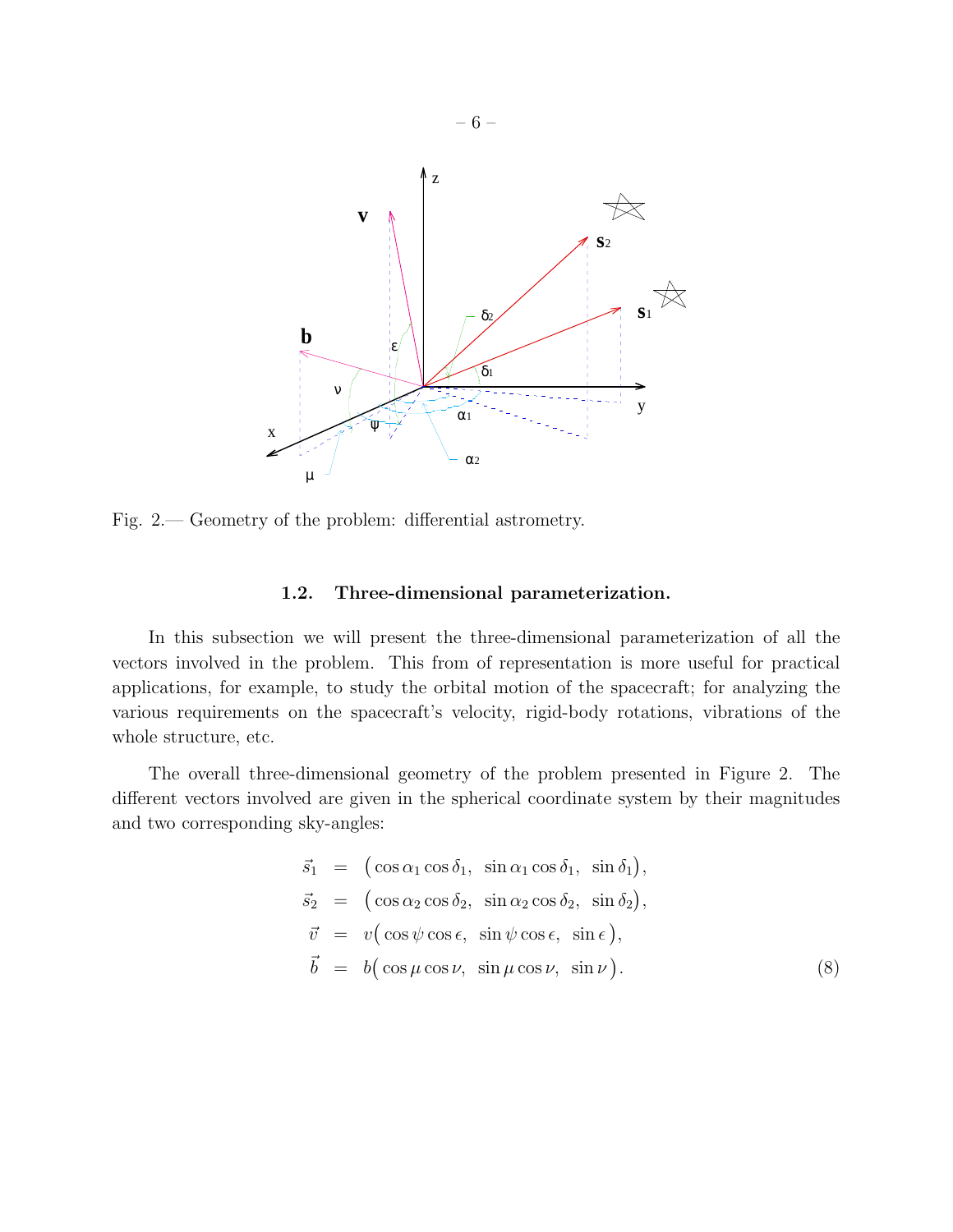This parameterization allows one to present expression Eq.(7) in the following form:

$$
\delta \ell = b \Big[ \cos \nu \Big( \cos \delta_1 \cos(\alpha_1 - \mu) - \cos \delta_2 \cos(\alpha_2 - \mu) \Big) + \sin \nu \Big( \sin \delta_1 - \sin \delta_2 \Big) \Big] + \delta c_0 -
$$
  

$$
- \frac{bv}{c} \Big[ \Big( \cos \nu \cos \delta_1 \cos(\alpha_1 - \mu) + \sin \nu \sin \delta_1 \Big) \Big( \cos \epsilon \cos \delta_1 \cos(\alpha_1 - \psi) + \sin \epsilon \sin \delta_1 \Big) -
$$
  

$$
- \Big( \cos \nu \cos \delta_2 \cos(\alpha_2 - \mu) + \sin \nu \sin \delta_2 \Big) \Big( \cos \epsilon \cos \delta_2 \cos(\alpha_2 - \psi) + \sin \epsilon \sin \delta_2 \Big) \Big]. \tag{9}
$$

This expression is quite difficult for analytical description, however, for the purposes of the present study, it may be simplified (a more detailed analysis of this problem will be given in the Appendix A). Thus, one may see that the angles of the baseline orientation  $(\mu, \nu)$ are significantly influencing the narrow-angle astrometric observations. Angle  $\mu$  corresponds to a shift of the origin of RA for the *tile* under consideration and, without lost of generality, it may be omitted (e.g. set to be zero). The analysis of contribution of the DEC angle  $\nu$ is a little bit more complicated task. For the purposes of this paper we will assume that this angle will be  $\nu = 0$  at the beginning of the *tile* observation and will insignificantly deviate from this value during the experiment. This is true, because one of the functions for the two guide interferometers in SIM will be to provide a stable reference for the science interferometer. We, therefore will set both angles as  $\mu = \nu = 0$ . These parameters will have to be incorporated in the future astrometric model for SIM, probably in a form of the rigid body rotation/precession/nutation model of the spacecraft. At this moment, this choice is equivalent to choosing the direction of the baseline vector  $\vec{b}$  coinciding with x-axis:  $\vec{b} = b(1, 0, 0)$  (see Figure 2). As a result, all vectors now will be counted from the baseline and the expression (9) may now be presented in a simpler form, namely:

$$
\delta \ell = b \Big( \cos \delta_1 \cos \alpha_1 - \cos \delta_2 \cos \alpha_2 \Big) + \delta c_0 - \n- \frac{bv}{c} \Big[ \cos \delta_1 \cos \alpha_1 \Big( \cos \epsilon \cos \delta_1 \cos(\alpha_1 - \psi) + \sin \epsilon \sin \delta_1 \Big) - \n- \cos \delta_2 \cos \alpha_2 \Big( \cos \epsilon \cos \delta_2 \cos(\alpha_2 - \psi) + \sin \epsilon \sin \delta_2 \Big) \Big].
$$
\n(10)

The obtained expression may now be used to analyze the error propagation for the moving interferometer. To do this, one will have to expand this expression in a Taylor series and keep only the first term of the expansion. While the details of this calculations are given in Appendix A, here we present only the final expression which is necessary to analyze contributions of the chosen set of different error factors to the overall error budget: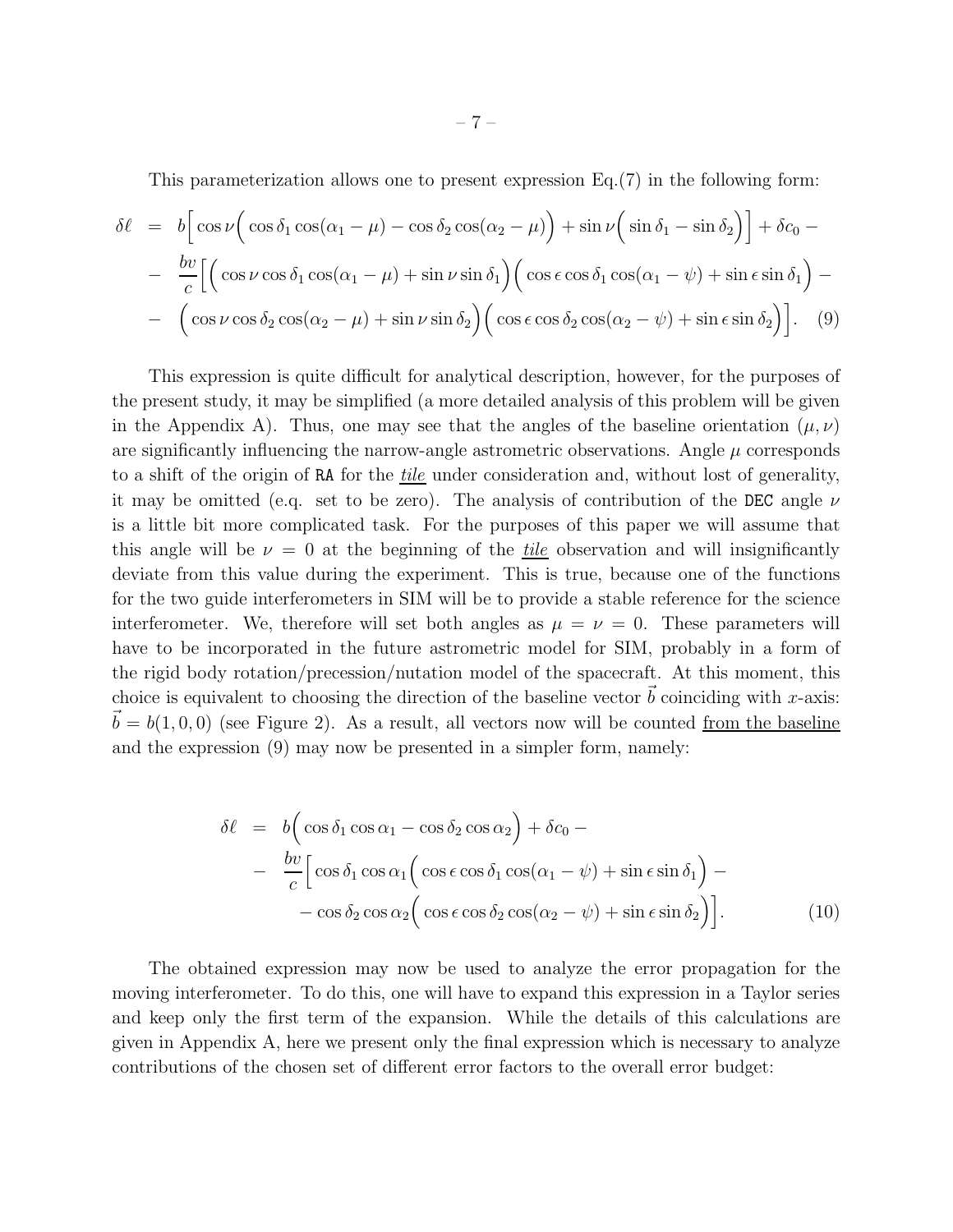$$
\frac{\Delta \delta \ell}{b} = \Delta \alpha \sin \alpha_2 \cos \delta_2 + \Delta \alpha_1 \left( \sin \alpha_2 \cos \delta_2 - \sin \alpha_1 \cos \delta_1 \right) + \n+ \Delta \delta \cos \alpha_2 \sin \delta_2 + \Delta \delta_1 \left( \cos \alpha_2 \sin \delta_2 - \cos \alpha_1 \sin \delta_1 \right) + \n+ \frac{\Delta b}{b} \left( \cos \alpha_1 \cos \delta_1 - \cos \alpha_2 \cos \delta_2 \right) + \frac{\Delta \delta c_0}{b} + \n+ \left[ \frac{\Delta v}{c} \cos(\epsilon - \epsilon_0) - \Delta \epsilon \frac{v}{c} \sin(\epsilon - \epsilon_0) \right] \sqrt{(a^2 + f^2) \cos^2(\psi - \psi_0) + k^2} - \n- \Delta \psi \frac{v}{c} \cos \epsilon \sqrt{a^2 + f^2} \sin(\psi - \psi_0), \tag{11}
$$

where we have used the following definitions for the situation discussed:

|  | $\alpha = \alpha_2 - \alpha_1$ : RA angle between the two stars <i>inside</i> the tile under consideration;          |
|--|----------------------------------------------------------------------------------------------------------------------|
|  | $\delta = \delta_2 - \delta_1$ : DEC angle between the two stars <u>inside</u> the tile under consideration.         |
|  | Note that the following identity is expected to hold for these two                                                   |
|  | angles $\Rightarrow \alpha^2 + \delta^2 \leq (\frac{\pi}{12})^2$ ;                                                   |
|  | $\Delta \alpha$ : error in defining $\alpha$ : $\Delta \alpha = \alpha_{\text{true}} - \alpha_{\text{estimated}}$ ;  |
|  | $\Delta\delta$ : error in defining $\delta$ : $\Delta\delta = \delta_{\text{true}} - \delta_{\text{estimated}}$ ;    |
|  | $\Delta \alpha_1$ : error in defining RA angle, $\alpha_1$ , for the primary star                                    |
|  | $\Delta \alpha_1 = \alpha_{1 \text{true}} - \alpha_{1 \text{estimated}};$                                            |
|  | $\Delta \delta_1$ : error in defining DEC angle, $\delta_1$ , for the primary star                                   |
|  | $\Delta \delta_1 = \delta_{1 \text{true}} - \delta_{1 \text{estimated}};$                                            |
|  | $\Delta b$ : error in defining the baseline length b: $\Delta b = b_{\text{true}} - b_{\text{estimated}}$ ;          |
|  | $\Delta\delta_{c_0}$ : error in defining the relative constant term for the observations                             |
|  | <u>inside</u> the tile: $\Delta \delta_{c_0} = \delta_{c_0 \text{true}} - \delta_{c_0 \text{estimated}};$            |
|  | $\Delta v, \ \Delta \epsilon, \ \Delta \psi$ : errors in knowledge of components of the three-dimensional spacecraft |
|  | velocity vector, defined as usual $\Rightarrow \Delta = \text{true}$ - estimated.                                    |
|  |                                                                                                                      |

Additionally, the new quantities  $\psi_0$  and  $\epsilon_0$  are entirely defined by the coordinates of the two stars under consideration and are given as follows: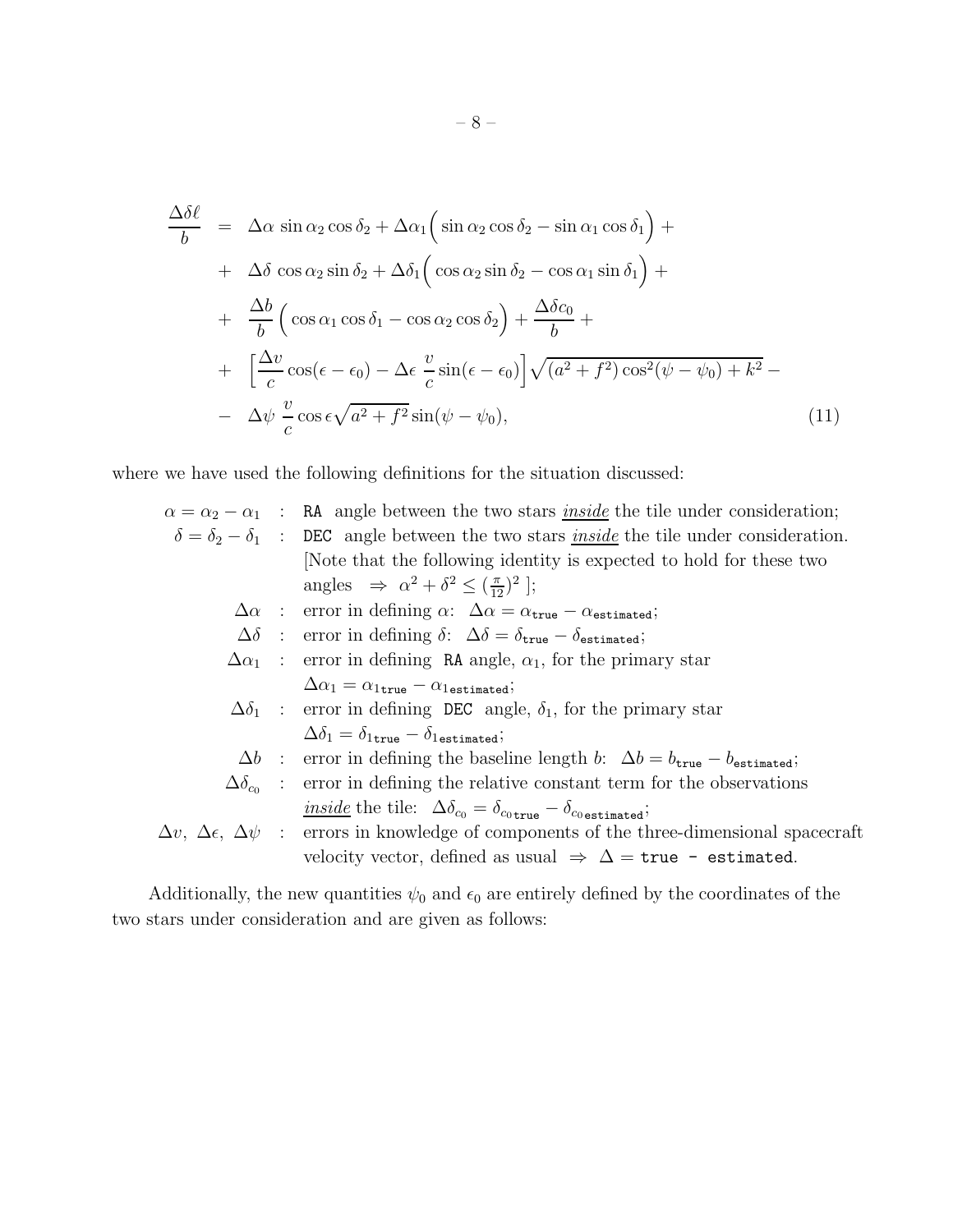$$
\sin \psi_0 = \frac{f}{\sqrt{a^2 + f^2}}, \qquad \cos \psi_0 = \frac{a}{\sqrt{a^2 + f^2}}, \na = \cos^2 \delta_2 \cos^2 \alpha_2 - \cos^2 \delta_1 \cos^2 \alpha_1, \nf = \cos^2 \delta_2 \cos \alpha_2 \sin \alpha_2 - \cos^2 \delta_1 \cos \alpha_1 \sin \alpha_1. \n\sin \epsilon_0 = \frac{k}{\sqrt{(a^2 + f^2) \cos^2(\psi - \psi_0) + k^2}}, \n\cos \epsilon_0 = \frac{\sqrt{a^2 + f^2 \cos(\psi - \psi_0)}}{\sqrt{(a^2 + f^2) \cos^2(\psi - \psi_0) + k^2}}, \nk = \cos \delta_2 \sin \delta_2 \cos \alpha_2 - \cos \delta_1 \sin \delta_1 \cos \alpha_1. \n(13)
$$

These expressions (11)-(13) may now be used to study propagation of astrometric errors to the first order. With these results one may analyze the relativistic stellar aberration issue analytically for a different positions of the two stars of interest. Note that in reality all the quantities involved are both dynamical and stochastic functions of time. This fact we be used in the Section 3 when we will analyze the allocations adopted for different constituents of the SIM astrometric error budget.

## 2. Tile in the SIM nominal observing direction

Analysis of the tolerable errors for the velocity aberration in a general case is a complicated problem and should be attacked by using a formal numerical treatment. However, we may simplify the task by analyzing a number of a special cases which are expected to provide the most stringent requirements on the velocity magnitude. Thus, one may expect that the most driving requirement will come in the case when the two stars are aligned in a tile in a such a way that the angular separations between them is given by  $\alpha = \frac{\pi}{12}$ ,  $\delta = 0$ . It turns out that this is indeed the case. The compensation for aberration across the field of view of the interferometer in a direction parallel to the baseline, will present the greatest challenge for SIM. To demonstrate this, we will discuss a more general situation (that includes the case mentioned above), which allows one to obtain an analytical expressions useful for the future analysis.

Let us define a tile in the SIM nominal observing direction — perpendicular to the baseline. For the purposes of our analysis we will assume that positions of the two stars are symmetric with respect to the point with coordinates  $(\alpha_0 = \frac{\pi}{2})$  $(\frac{\pi}{2}, \delta_0 = 0)$ . Then the most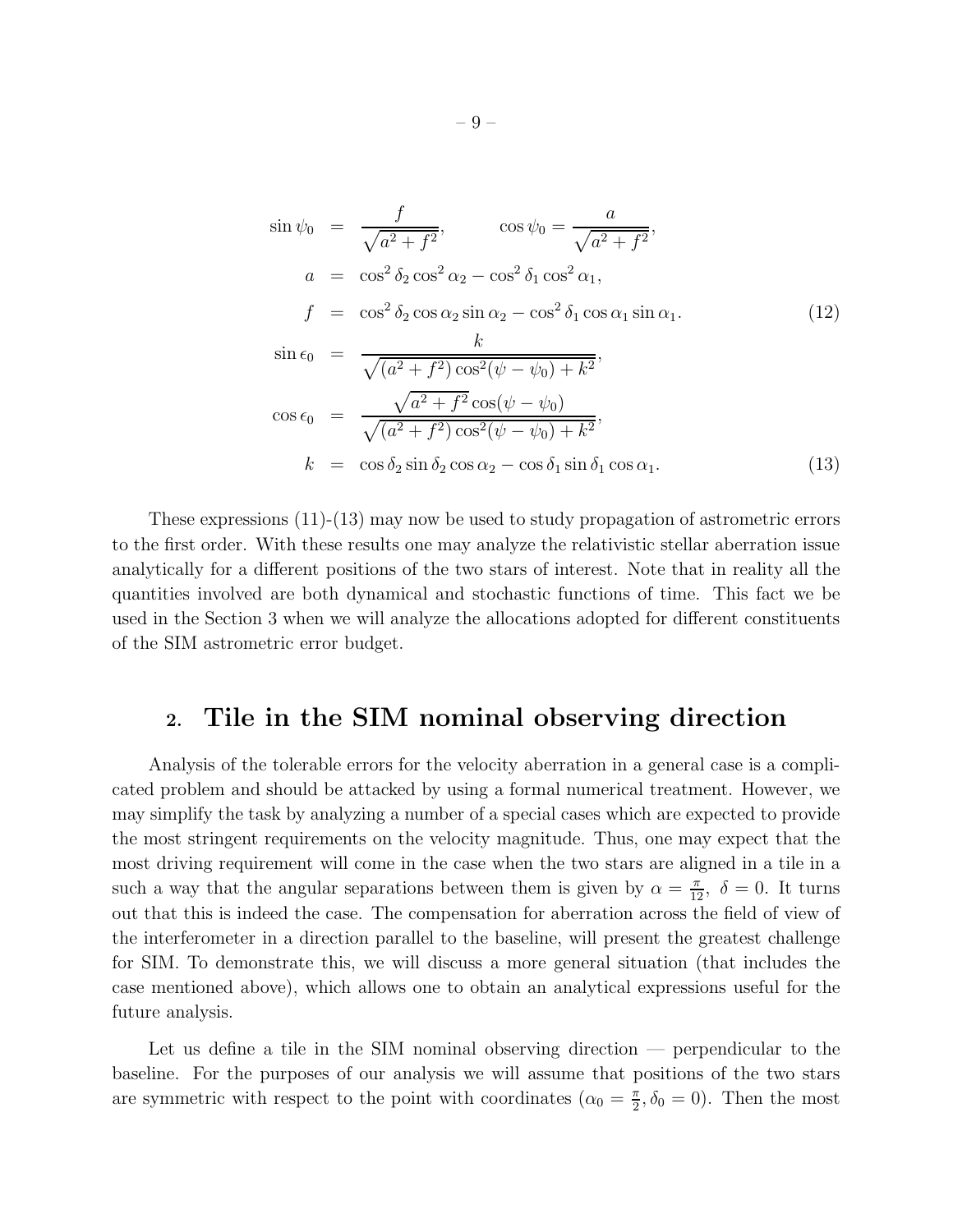

Fig. 3.— A tile in the SIM nominal observing direction. Note that  $\alpha^2 + \delta^2 \leq (\frac{\pi}{12})^2$ .

suitable description for the nominal SIM observing mode is given by coordinates of the primary and the secondary stars as follows:

$$
\alpha_1 = \frac{\pi}{2} - \frac{\alpha}{2}, \qquad \alpha_2 = \frac{\pi}{2} + \frac{\alpha}{2},
$$
  

$$
\delta_1 = -\frac{\delta}{2}, \qquad \delta_2 = \frac{\delta}{2}.
$$
 (14)

Now we can define a tile for this observing direction as a set of all the points for which the angular separations  $\alpha$  and  $\delta$  are limited as:  $\alpha^2 + \delta^2 \le (\frac{\pi}{12})^2$ . The resulted area constitutes the tile in the SIM nominal observing direction and it is shown as a shaded area in the Figure 3.

By substituting the coordinates for the two stars Eq.(14) in the expressions  $(12)-(13)$ we obtain the following values for the constants involved:

$$
a = 0,
$$
  
\n
$$
f = -\sin \alpha \cos^2 \frac{\delta}{2},
$$
  
\n
$$
k = 0,
$$
  
\n
$$
a^2 + f^2 = \sin^2 \alpha \cos^4 \frac{\delta}{2},
$$
  
\n
$$
a^2 + f^2 + k^2 = \sin^2 \alpha \cos^4 \frac{\delta}{2},
$$
  
\n
$$
a^2 + f^2 + k^2 = \sin^2 \alpha \cos^4 \frac{\delta}{2}.
$$
  
\n
$$
a^2 + f^2 + k^2 = \sin^2 \alpha \cos^4 \frac{\delta}{2}.
$$
  
\n
$$
a^2 + f^2 + k^2 = \sin^2 \alpha \cos^4 \frac{\delta}{2}.
$$
  
\n
$$
a^2 + f^2 + k^2 = \sin^2 \alpha \cos^4 \frac{\delta}{2}.
$$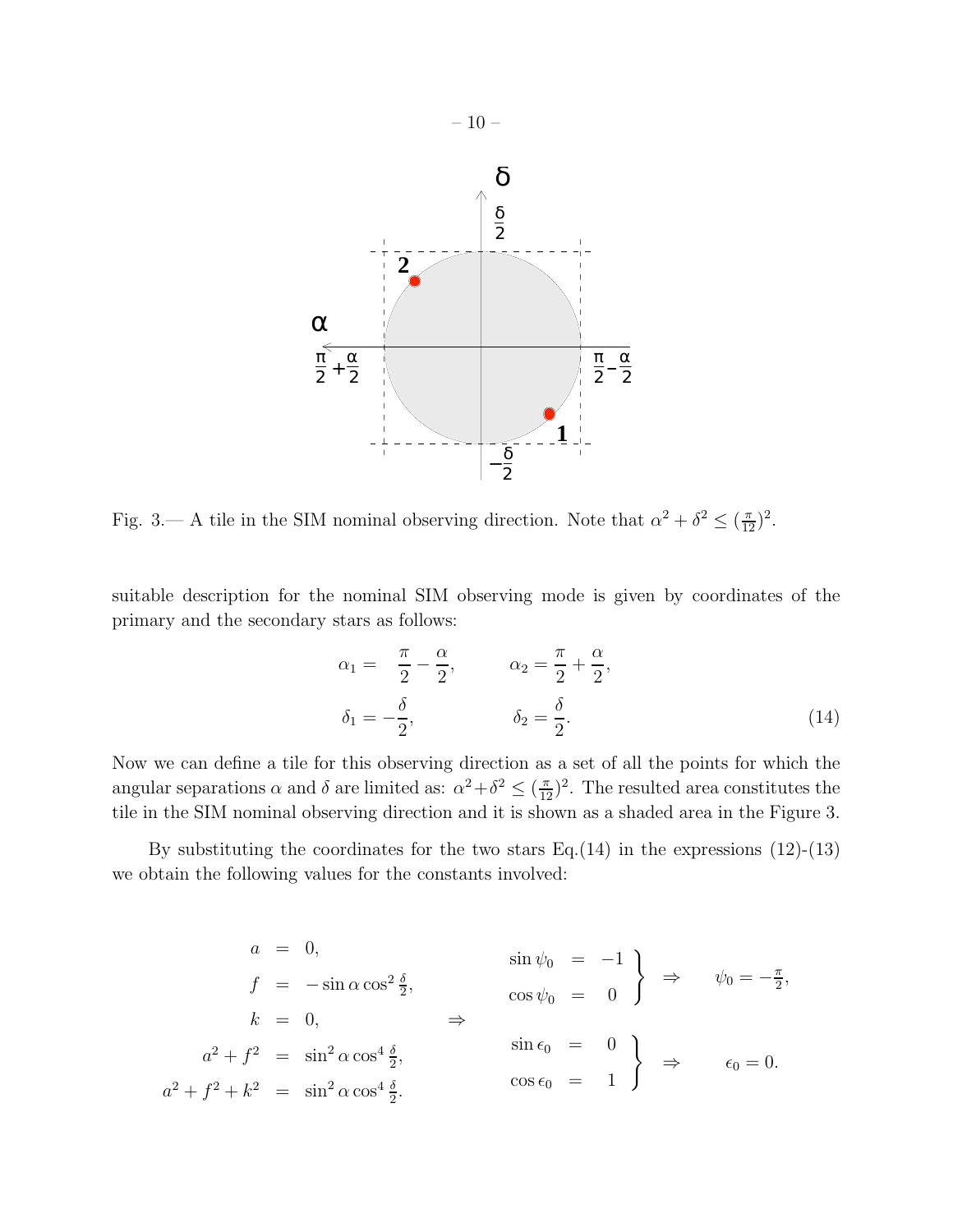Utilizing these results in the equation (11), we obtain the expression necessary to analyze contributions of different error factors to the total differential OPD. This expression has the following form:

$$
\frac{\Delta\delta\ell}{b} = \Delta\alpha\cos\frac{\alpha}{2}\cos\frac{\delta}{2} - \Delta\delta\sin\frac{\alpha}{2}\sin\frac{\delta}{2} + \frac{2\Delta b}{b}\sin\frac{\alpha}{2}\cos\frac{\delta}{2} + \frac{\Delta\delta c_0}{b} - \left[\left(\frac{\Delta v}{c}\cos\epsilon - \Delta\epsilon\frac{v}{c}\sin\epsilon\right)\sin\psi + \Delta\psi\frac{v}{c}\cos\epsilon\cos\psi\right]\sin\alpha\cos^2\frac{\delta}{2}.
$$
 (15)

The obtained expression Eq.(15) may now be used to analyze the propagation of errors in the future astrometric observations with SIM.

#### 2.1. Propagation of astrometric errors

In this section we will concentrate on obtaining the expressions that are essential for derivations of the requirements on the quality of the spacecraft navigation data. These requirements are imposed by the expected accuracy of the future SIM astrometric measurements, such as determination of positions, parallaxes and proper motions.

In order to derive the necessary equations, the first term in the expression (15)  $\Delta \delta \ell$ may equivalently be presented as  $\Delta \delta \ell = \Delta(n\lambda_0) = \Delta n \lambda_0 + n \Delta \lambda_0$ , where  $\lambda_0$  is the operating frequency and n is an integer number. This term vanishes because both  $\lambda_0$  and n are assumed to be known to a sufficiently high accuracy, thus  $\Delta n = 0$ ,  $\Delta \lambda_0 = 0$ . This is true because SIM will be using it's fringe tracker to find a white light fringe to perform the calibration of the instrument. Then the remaining differentials  $\Delta v$ ,  $\Delta \epsilon$ ,  $\Delta \psi$ ,  $\Delta \alpha$ ,  $\Delta \delta$ ,  $\Delta b$  and  $\Delta \delta c_0$  will have to satisfy the equation:

$$
\Delta \alpha \cos \frac{\alpha}{2} \cos \frac{\delta}{2} - \Delta \delta \sin \frac{\alpha}{2} \sin \frac{\delta}{2} = -\frac{\Delta \delta c_0}{b} - \frac{2\Delta b}{b} \sin \frac{\alpha}{2} \cos \frac{\delta}{2} + + \left[ \left( \frac{\Delta v}{c} \cos \epsilon - \Delta \epsilon \frac{v}{c} \sin \epsilon \right) \sin \psi + \Delta \psi \frac{v}{c} \cos \epsilon \cos \psi \right] \sin \alpha \cos^2 \frac{\delta}{2}.
$$
 (16)

In order to simplify further analysis we have separated the terms in the expression above in a such a way, so that the left side of this equation represents the error in the measurement of absolute angular separation between the two stars on the sky, while the left side shows the main contributing factors to this quantity.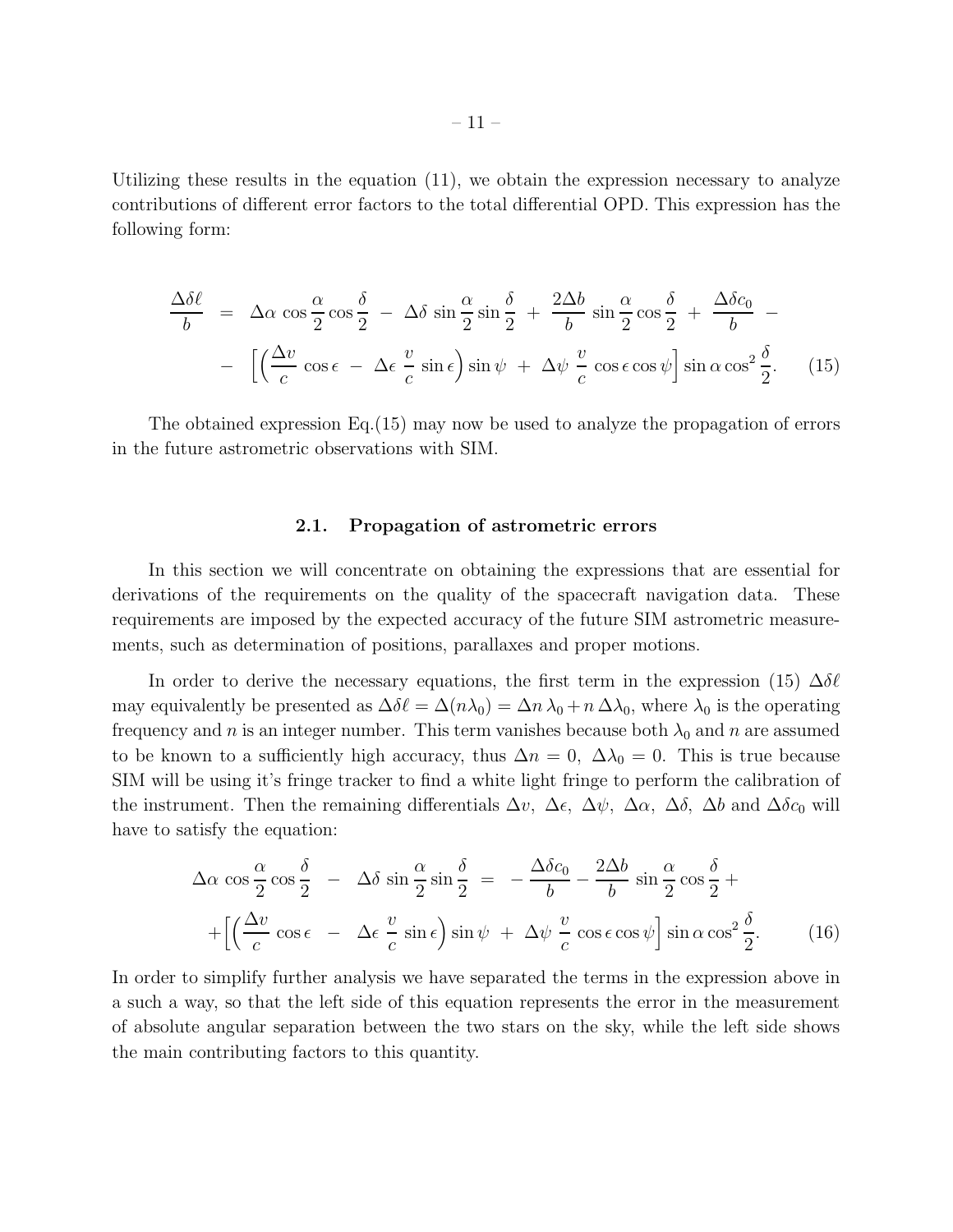#### *2.1.1. Velocity knowledge requirement*

One may expect that, in any given tile, the errors  $\Delta \alpha$  and  $\Delta \delta$  are normally distributed and uncorrelated.<sup>1</sup> Also, the errors due to the orbital dynamics  $\Delta v$ ,  $\Delta \epsilon$ ,  $\Delta \psi$  at the chosen approximation may be treated as being uncorrelated with the instrumental errors  $\Delta b$ ,  $\Delta c_0$ .<sup>2</sup> Then, one obtains:

$$
\sigma_{\alpha}^{2} \cos^{2} \frac{\alpha}{2} \cos^{2} \frac{\delta}{2} + \sigma_{\delta}^{2} \sin^{2} \frac{\alpha}{2} \sin^{2} \frac{\delta}{2} = \frac{\sigma_{\delta_{c_{0}}}^{2}}{b^{2}} + \frac{4\sigma_{b}^{2}}{b^{2}} \sin^{2} \frac{\alpha}{2} \cos^{2} \frac{\delta}{2} + \left[ \left( \frac{\sigma_{v}^{2}}{c^{2}} \cos^{2} \epsilon + \sigma_{\epsilon}^{2} \frac{v^{2}}{c^{2}} \sin^{2} \epsilon \right) \sin^{2} \psi + \sigma_{\psi}^{2} \frac{v^{2}}{c^{2}} \cos^{2} \epsilon \cos^{2} \psi \right] \sin^{2} \alpha \cos^{4} \frac{\delta}{2}.
$$
 (17)

For the wide-angle astrometric observations with FoR $\sim \frac{\pi}{12}$ , the interferometer is expected to perform at the level of  $\sigma_{\alpha} = 4 \mu as$  and  $\sigma_{\delta} \sim 1$  mas. Expression (17) suggests that for observations in the direction perpendicular to the baseline (e.g. when angle  $\delta$  takes non-zero values), there will be a large contribution coming from  $\sigma_{\delta}$  to the error budget, thus weakening the relativistic stellar aberration requirement. However, for the observations parallel to the baseline (e.q  $\delta = 0$ ), influence of  $\sigma_{\delta}$  is vanishes and one obtains the following equation:

$$
\sigma_{\alpha}^{2} \cos^{2} \frac{\alpha}{2} = \frac{\sigma_{\delta_{c_{0}}}^{2}}{b^{2}} + \frac{4\sigma_{b}^{2}}{b^{2}} \sin^{2} \frac{\alpha}{2} +
$$
  
+  $\left[ \left( \frac{\sigma_{v}^{2}}{c^{2}} \cos^{2} \epsilon + \sigma_{\epsilon}^{2} \frac{v^{2}}{c^{2}} \sin^{2} \epsilon \right) \sin^{2} \psi + \sigma_{\psi}^{2} \frac{v^{2}}{c^{2}} \cos^{2} \epsilon \cos^{2} \psi \right] \sin^{2} \alpha.$  (18)

This expression depends on the orientation of the spacecraft velocity with respect to the SSB coordinate reference frame. Let us analyze the worst case of the spacecraft orbital orientation. This orientation is when the spacecraft is moving towards/from the tile in the direction exactly normal to the tile of interest. In this case, when  $\psi = \pm \frac{\pi}{2}$  $\frac{\pi}{2}$ ,  $\epsilon = 0$  (or in the direction normal to the tile), from the equation Eq.(18) one immediately obtains expression that contains a requirement on the error in the magnitude of the spacecraft's velocity:

$$
\sigma_{\alpha}^2 \cos^2 \frac{\alpha}{2} = \frac{\sigma_{\delta_{c_0}}^2}{b^2} + \frac{4\sigma_b^2}{b^2} \sin^2 \frac{\alpha}{2} + \frac{\sigma_v^2}{c^2} \sin^2 \alpha.
$$
 (19)

<sup>&</sup>lt;sup>1</sup>Note that this is not true for a general case of studying the stability of the reference grid (Swartz (1998)). Thus, one finds that the correlation in RA and DEC becomes a source for the zonal errors in the analysis of the grid accuracy and stability.

<sup>&</sup>lt;sup>2</sup>A more general analysis should include a possible correlation between the constant term  $\Delta c_0$  and the two angular components of velocity  $\Delta \epsilon$ ,  $\Delta \psi$ . We will address this possibility later in the Appendix C and will discuss the components  $cov(c_0, \epsilon)$  and  $cov(c_0, \psi)$  of the total covariance matrix.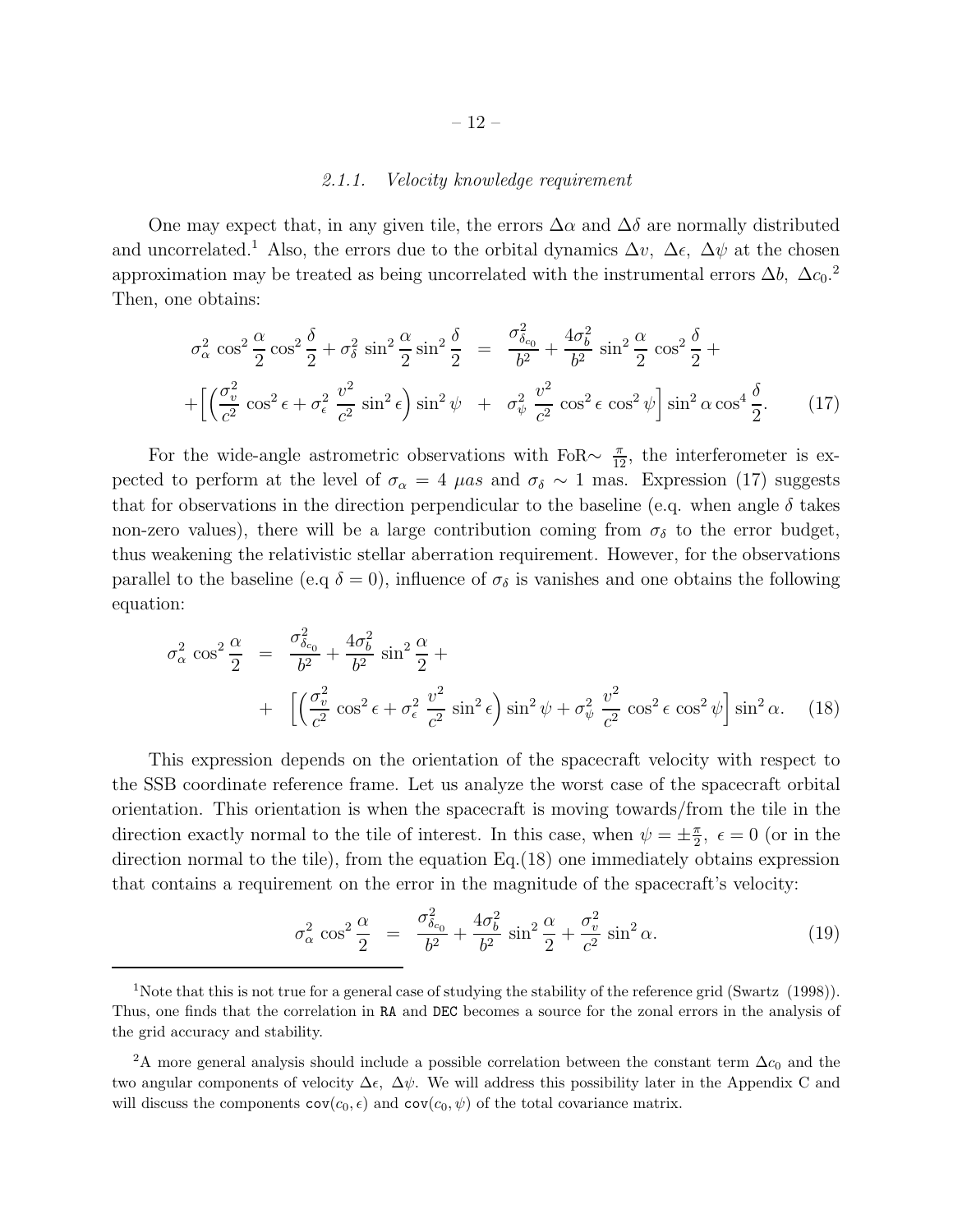One could also verify, that errors in both sky angles  $\psi$  and  $\epsilon$  are related to that for the velocity magnitude  $v$  and are given by

$$
\sigma_{\psi}^2 = \sigma_{\epsilon}^2 = \frac{\sigma_v^2}{v^2}.
$$
\n(20)

Note that a possible correlation between the constant term  $\delta c_0$  and the two sky angles of velocity  $\psi$ ,  $\epsilon$  seriously affecting these estimates (a more detailed analysis of this problem is given in Appendix C). These errors,  $\sigma_{\epsilon}$  and  $\sigma_{\psi}$ , are related to the error in the velocity magnitude  $\sigma_v$  as follows:

$$
\sigma_{\epsilon} = \sqrt{\frac{\sigma_v^2}{v^2} + \left[\frac{\sigma_{\delta_{c_0}}}{b} \frac{\rho(c_0, \epsilon)}{\sin \alpha} \frac{c}{v}\right]^2} - \frac{\sigma_{\delta_{c_0}}}{b} \frac{\rho(c_0, \epsilon)}{\sin \alpha} \frac{c}{v} \ge 0,
$$
\n
$$
\sigma_{\psi} = \sqrt{\frac{\sigma_v^2}{v^2} + \left[\frac{\sigma_{\delta_{c_0}}}{b} \frac{\rho(c_0, \psi)}{\sin \alpha} \frac{c}{v}\right]^2} - \frac{\sigma_{\delta_{c_0}}}{b} \frac{\rho(c_0, \psi)}{\sin \alpha} \frac{c}{v} \ge 0,
$$
\n(21)

where

 $\sigma_{\epsilon}, \sigma_{\psi}$  – the errors in the two sky angles of the barycentric velocity vector  $\vec{v}$ ;  $\rho(c_0, \epsilon)$ ,  $\rho(c_0, \psi)$  – correlation factors between the constant term and the two sky angles of the spacecraft's barycentric velocity,  $|\rho(c_0, \epsilon)|, |\rho(c_0, \psi)| \leq 1$ .

In addition to the velocity knowledge requirement one will have to impose two additional constraints on the quality of navigation data delivered by DSN. These two constraints are on the sampling rate  $\Delta t$  and positional accuracy of the spacecraft determination  $\Delta r$  together with the requirement on the stochastic acceleration control during the time of astrometric observations.

#### *2.1.2. Sampling rate and orbital position knowledge*

As we discussed previously, the correction for the annual stellar aberration may reach  $\sim$  20.5 arcsec. This allows estimation of the time interval on which this correction must be introduced in order to maintain the nominal accuracy. Thus, contribution of only the velocity of the spacecraft to the total error budget  $\Delta \alpha$  may be obtained from Eqs.(16). For the motion in the plane of ecliptic with zero declination ( $\delta = \epsilon = 0$ ), one will have:

$$
\Delta \alpha \cos \frac{\alpha}{2} = \left(\frac{\Delta v}{c} \sin \psi + \Delta \psi \frac{v}{c} \cos \psi\right) \sin \alpha.
$$
 (22)

How often one will needs to introduce a correction for the stellar aberration? This question may be answered directly by analyzing the motion of the spacecraft in the plane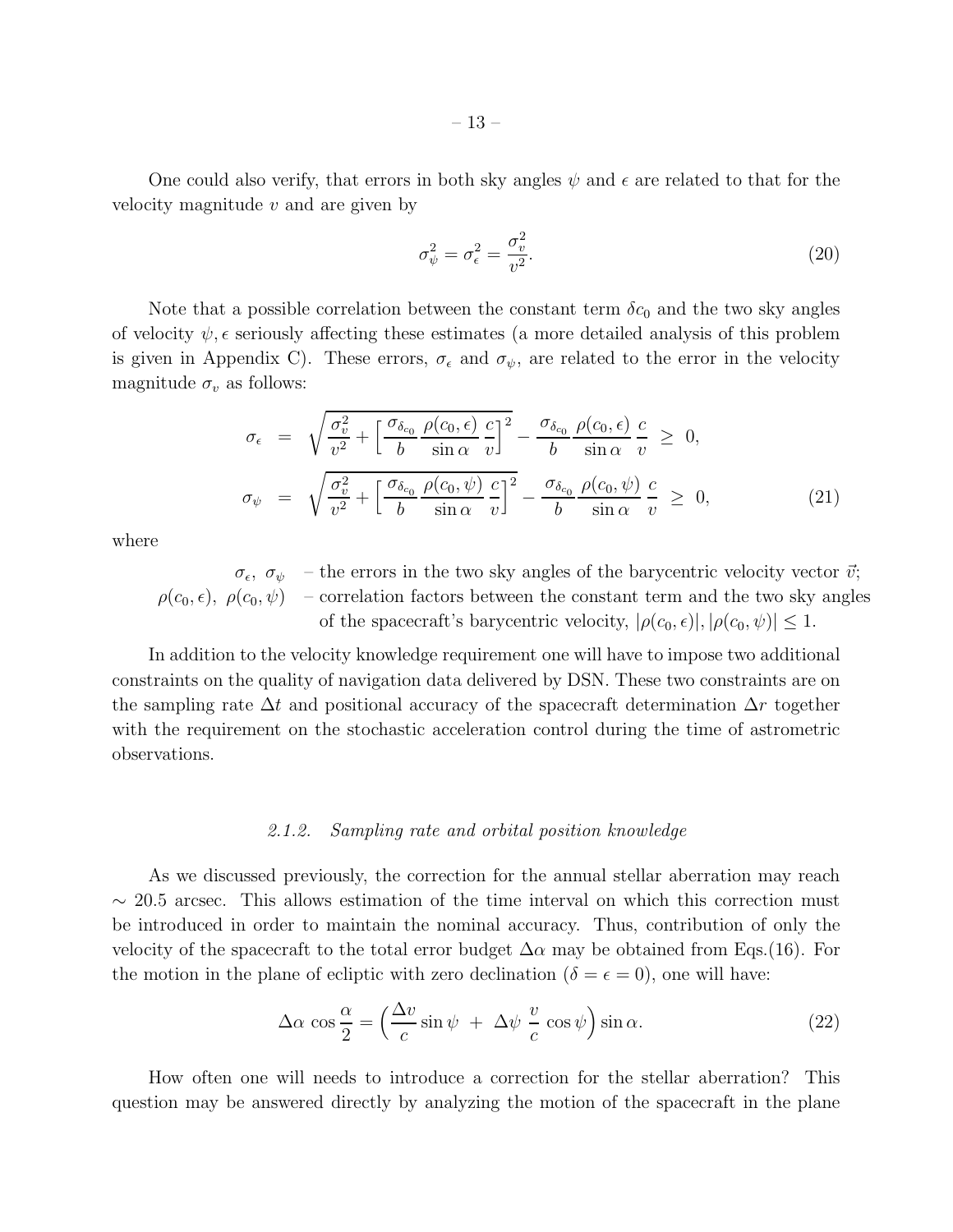parallel to the tile, when the aberration takes it's largest value. The latitude argument for circular motion coincides with the mean anomaly, e.q.  $\psi = n t$ , where  $n = \frac{2\pi}{R}$  $\frac{2\pi}{P}$  and P is the period of orbital motion of the spacecraft. Taking this into account and setting  $(\psi = 0; \epsilon = 0)$ , from equation (22) one obtains:

$$
\left(\frac{d\Delta\alpha}{d\psi}\right)\cos\frac{\alpha}{2}\Delta\psi = \frac{v}{c}\sin\alpha\frac{2\pi}{P}\Delta t,\tag{23}
$$

where  $\Delta \psi = n \Delta t$  and  $\Delta t$  is the time interval. After averaging, the last equation may be presented in a more useful form (note,  $\sigma_{\alpha} \sim \frac{d\Delta\alpha}{d\psi} \Delta \psi$ ), namely:

$$
\sigma_{\alpha} \cos \frac{\alpha}{2} \ge \frac{v}{c} \sin \alpha \frac{2\pi}{P} \Delta t, \tag{24}
$$

As a result, one will have to correct for the relativistic stellar aberration with such a sampling rate  $\Delta t$  that the expression on the right-hand side of the equation above will be considerably less then on the left side.

The data sampling rate  $\Delta t$  may be used to define the corresponding accuracy of determination of the spacecraft's position on it's orbit  $\Delta r_{\parallel}$ . By decomposing the spacecraft's orbital position vector on the component parallel to velocity vector and the one perpendicular as given by  $\Delta \vec{r} = \Delta \vec{r}_{\perp} + \Delta \vec{r}_{\parallel}$ , one may estimate the magnitudes for the both components involved. The expression for the magnitude of  $\Delta\vec{r}_{\parallel}$  may be obtained simply as follows:

$$
\Delta r_{\parallel} \le v_{\text{SIM}} \Delta t. \tag{25}
$$

A requirement on the magnitude of the second component of the spacecraft position vector  $\Delta\vec{r}_\perp$  may be derived from another mission goal, namely the expected accuracy for parallax determination. Thus, SIM is expected to achieve a mission accuracy of the determination of parallax at the level of  $\sigma_{\pi} = 1$   $\mu$ as for a nearby stars. This goal may be transformed into the requirement on the accuracy of the radial component of the barycentric spacecraft position  $\Delta \vec{r}_{\perp}$ . On may show that the error, introduced by annual parallax into the astrometric observations of a pair of stars separated on the sky by angle  $\alpha$  (with  $\delta = 0$ ), may be given as below:

$$
\delta \alpha = \alpha_1 - \alpha_2 = \frac{r_{\perp}^{[\pi]}}{\mathcal{D}} 2 \cos \left( \psi - \frac{\alpha_1 + \alpha_2}{2} \right) \sin \frac{\alpha_2 - \alpha_1}{2}, \tag{26}
$$

where  $r_{\perp}^{[\pi]}$  is the spacecraft barycentric distance (the superscript  $[\pi]$  is used to separate parallactic distance requirement from those derived with the help of some other methods), and  $\mathcal D$  is the distance to the object of study. Then for the tile in the SIM nominal observing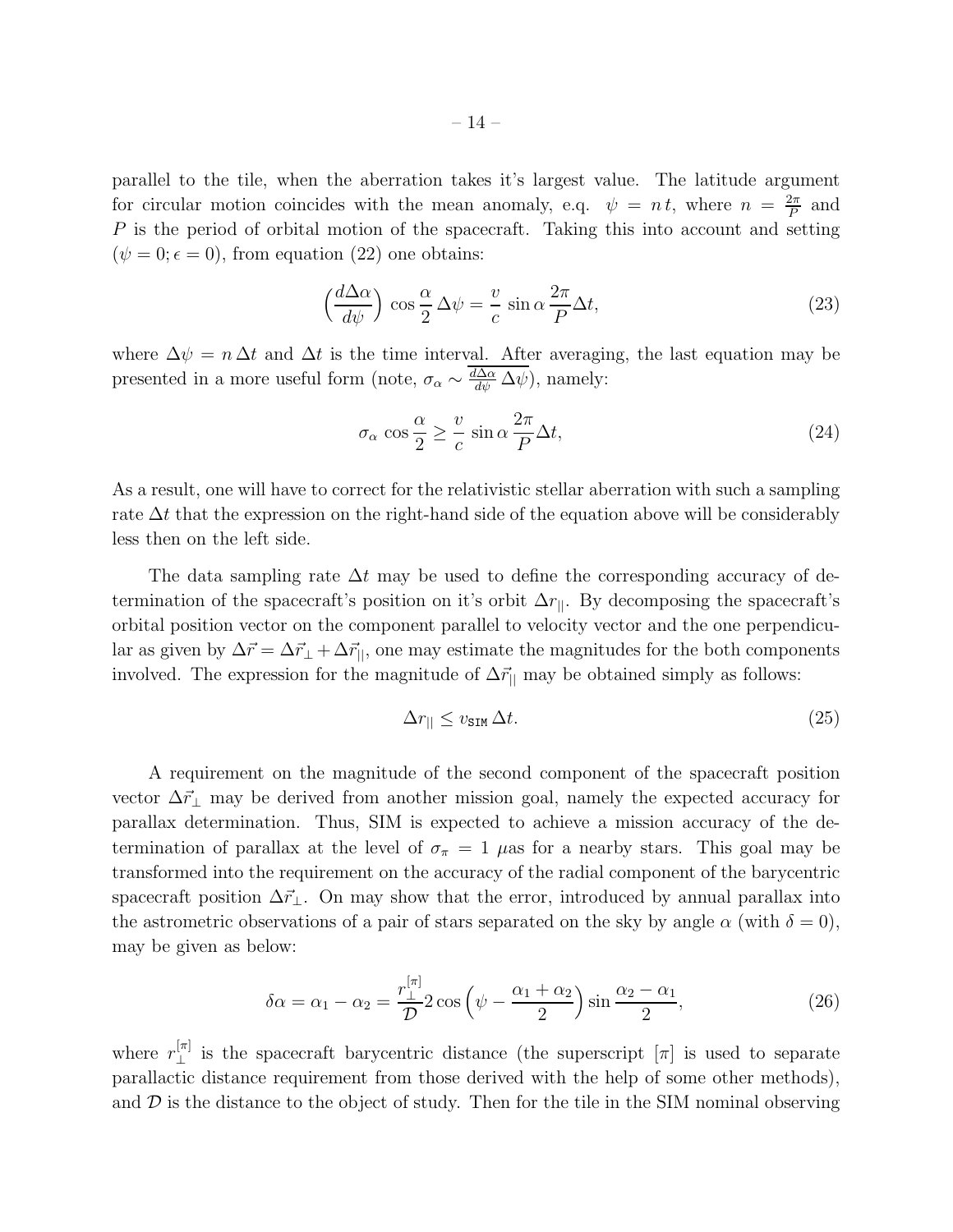direction, defined by Eqs.(14), and for the motion perpendicular to the tile  $(\psi = \pm \frac{\pi}{2})$  $\frac{\pi}{2}$ ) one may obtain following relation:

$$
\Delta r_{\perp}^{[\pi]} \leq \sigma_{\pi} \mathcal{D} \frac{1}{2 \sin \frac{\alpha}{2}}.
$$
\n(27)

This relation suggests that the closer the distance  $\mathcal D$  to the observed object the better should be the knowledge of the barycentric position of the spacecraft.

Accuracy of the spacecraft orbital position determination  $\Delta r$  is one of the navigational products that will be provided by means of DSN. However, one should not expect that DSN will provide such a continuous trucking of the spacecraft with the data sampling rate  $\Delta t$ . This constraint (primarily cost of such an extended DSN commitment) implies that a real-time onboard correction must be done in order to provide the conditions necessary for astrometric observations with expected accuracy. Note that this problem may be already solved by means of the SIM multiple-baseline architecture, when the two guide interferometers will take care of a number of similar effects. In any case, this question is out of scope of the present analysis, but it should be re-visited as a subject for separate study.

#### *2.1.3. Acceleration knowledge constraint*

The two additional constraints, namely on the quality of the DSN data indirectly imposed by the expected accuracy for proper motions determined for a number of stars during the mission's five-years live time, which will be of the order of  $\mu_{\alpha} = 1$   $\mu$ as/yr. Such a constraint may be also obtained from the  $Eq.(22)$ . By differentiating this equation with respect to time one obtains:

$$
\frac{d\Delta\alpha}{dt}\cos\frac{\alpha}{2} = \left(\frac{1}{c}\frac{d\Delta v}{dt}\sin\psi + \frac{d\Delta\psi}{dt}\frac{v}{c}\cos\psi\right)\sin\alpha.
$$
\n(28)

The time derivatives on the right-hand side of this equations are the components of the spacecraft acceleration. Indeed, one may decompose vector of this acceleration onto the components normal to the orbit (radial) and the tangential one as follows  $\vec{a} = \vec{a}_{\perp} + \vec{a}_{||}$ , where  $a_{\perp} = \frac{\overline{d\Delta v}}{dt}$  and  $a_{\parallel} = \frac{d\Delta \psi}{dt}$ . Assuming that the errors in both accelerations are normally distributed and uncorrelated, this equation may be averaged and presented in the following useful form:

$$
\sigma_{\mu_{\alpha}}^2 \cos^2 \frac{\alpha}{2} = \left[\frac{1}{c^2} \left(\frac{\overline{d\Delta v}}{dt}\right)^2 \sin^2 \psi + \left(\frac{\overline{d\Delta \psi}}{dt}\right)^2 \frac{v^2}{c^2} \cos^2 \psi\right] \sin^2 \alpha. \tag{29}
$$

For the motion of the spacecraft in the direction normal to the tile of interest  $(\psi = \pm \frac{\pi}{2})$  $\frac{\pi}{2}$ , one may obtain expression that imposes a requirements on the knowledge of the spacecraft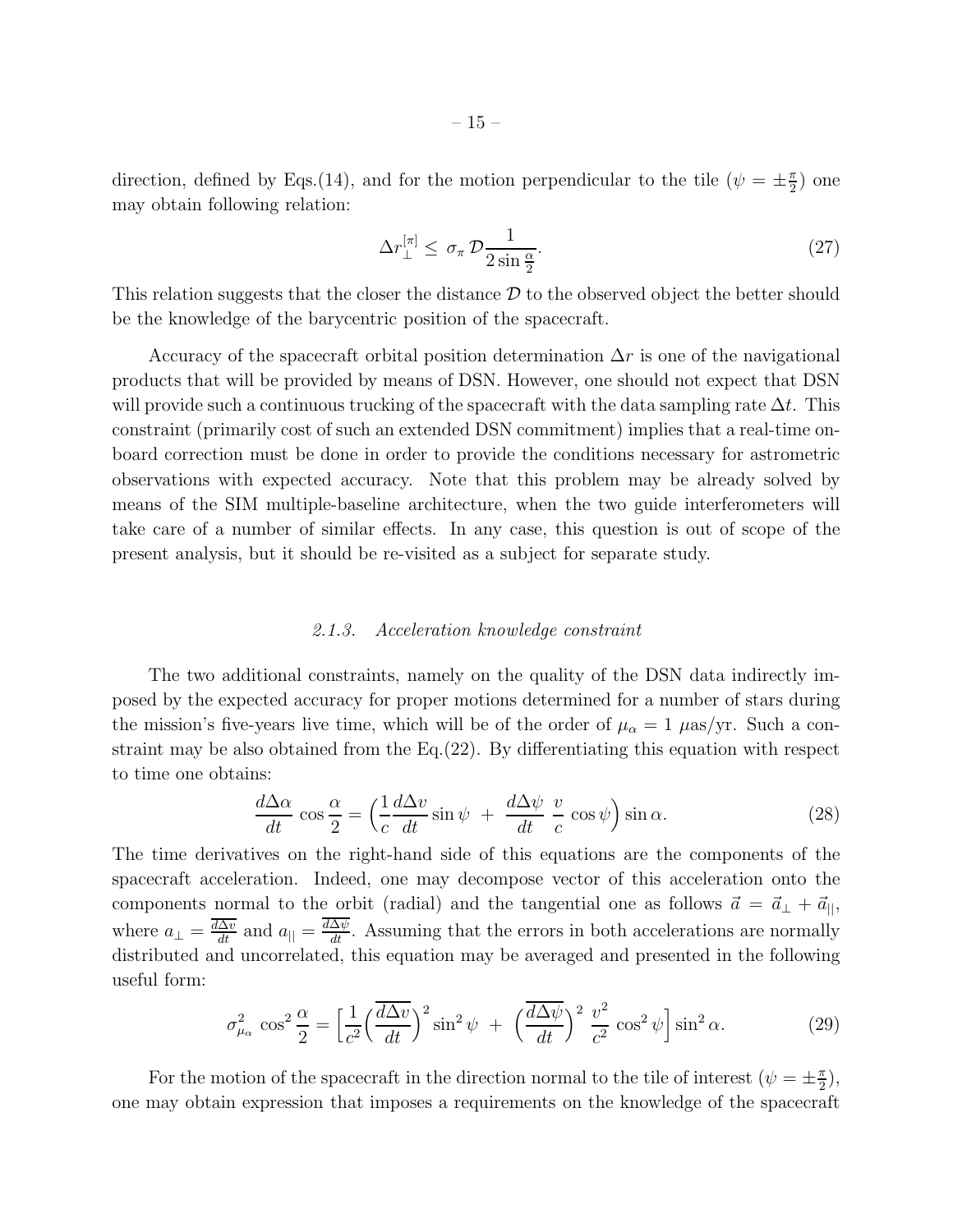radial acceleration the following form:

$$
\sigma_{\mu_{\alpha}} \cos \frac{\alpha}{2} \ge \frac{1}{c} \frac{\overline{d\Delta v}}{dt} \sin \alpha.
$$
\n(30)

Similarly, for the motion of the spacecraft in the direction parallel to the tile  $(\psi = 0)$ , one will have a requirement on the knowledge of the angular acceleration:

$$
\sigma_{\mu_{\alpha}} \cos \frac{\alpha}{2} \ge \frac{v}{c} \frac{\overline{d\Delta\psi}}{dt} \sin \alpha.
$$
\n(31)

These two equations suggest that, for accurate determination of proper motions one will need to control all the non-gravitational forces acting on the spacecraft at a very high level of accuracy. Note, for the expected orbital parameters of SIM, the control of the radial accelerations should be at the level of  $\sim 1.2 \times 10^{-13}$  km/s<sup>2</sup>.

### 3. Relativistic stellar aberration requirements

In this Section we will present the estimates for a different strategies of accessing the influence of the relativistic stellar aberration on the expected accuracy of astrometric measurements with SIM.

We will begin from the expressions describing the uncorrelated data Eqs. (19)-(20). Remembering that angles  $\alpha$ ,  $\delta$  vary in the range given by  $\alpha^2 + \delta^2 \le (\frac{\pi}{12})^2$  for which  $\cos \frac{\alpha}{2}$  never vanishes, one can divide the both sides of the equation (19) on  $\cos^2 \frac{\alpha}{2}$ :

$$
\sigma_{\alpha}^{2} = \frac{\sigma_{\delta_{c_0}}^{2}}{b^2 \cos^2 \frac{\alpha}{2}} + \frac{4\sigma_b^2}{b^2} \tan^2 \frac{\alpha}{2} + \frac{4\sigma_v^2}{c^2} \sin^2 \frac{\alpha}{2}.
$$
 (32)

The obtained equation represents ellipsoid with half-axis defined as follows:<sup>3</sup>

$$
\sigma_{\delta_{c_0}} = \sigma_\alpha b \cos \frac{\alpha}{2}, \qquad (33)
$$

$$
\sigma_b = \sigma_\alpha \frac{b}{2} \cot \frac{\alpha}{2}, \qquad (34)
$$

$$
\sigma_v = \sigma_\alpha \frac{c}{2 \sin \frac{\alpha}{2}}.
$$
\n(35)

<sup>&</sup>lt;sup>3</sup>A more general expression for the stellar aberration only may be obtained from Eqs.(11)-(13). It depends on the coordinates of both stars under consideration and has the following from:  $\sigma_{\alpha_v} = \frac{\sigma_v}{c} \frac{\sin(\alpha_2 - \alpha_1)}{\sin \alpha_2}$  $\frac{(\alpha_2-\alpha_1)}{\sin \alpha_2}$ .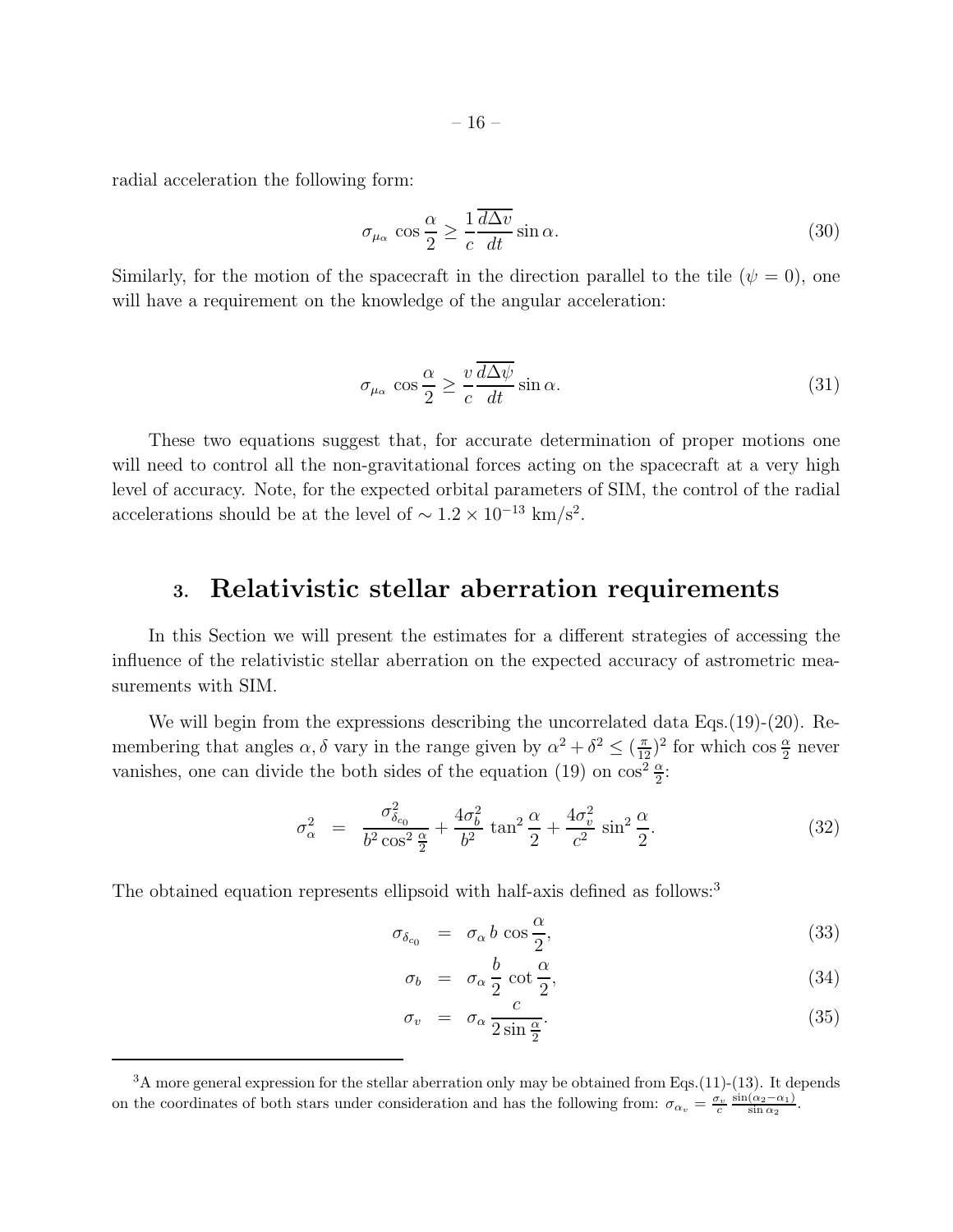The necessary expressions for the tolerable errors in the components of the three-dimensional vector of the spacecraft's velocity may be obtained directly from Eqs. $(20),(35)$  as

$$
\sigma_{\psi} = \sigma_{\epsilon} = \sigma_{\alpha} \frac{c}{v_{\text{SIM}}} \frac{1}{2 \sin \frac{\alpha}{2}}.
$$
\n(36)

In addition to these four constraints we will have to define the other three discussed in the previous Section 2.1, namely 1) the data sampling rate,  $\Delta t$ ; 2) the accuracy of the orbital position determination,  $\Delta r_{\perp}$  and  $\Delta r_{\parallel}$ ; and 3) the accuracy of compensation of the nongravitational accelerations,  $a_{\perp} = \frac{\overline{d\Delta v}}{dt}$  and  $a_{||} = \frac{d\Delta \psi}{dt}$ . By utilizing equations (24)-(27) together with  $Eqs. (30), (31)$ , these constraints may be presented by the following set of equations:

$$
\Delta t \leq \sigma_{\alpha} \frac{c}{2 \sin \frac{\alpha}{2}} \frac{P}{2\pi v_{\text{SIM}}},\tag{37}
$$

$$
\Delta r_{\parallel} \le \sigma_{\alpha} \frac{c}{2 \sin \frac{\alpha}{2}} \frac{P}{2\pi}, \qquad \Delta r_{\perp}^{[\pi]} \le \sigma_{\pi} \mathcal{D} \frac{1}{2 \sin \frac{\alpha}{2}}, \tag{38}
$$

$$
\frac{\overline{d\Delta v}}{dt} \le \sigma_{\mu_{\alpha}} \frac{c}{2\sin\frac{\alpha}{2}}, \qquad \frac{\overline{d\Delta\psi}}{dt} \le \sigma_{\mu_{\alpha}} \frac{c}{v_{\text{SIM}}} \frac{1}{2\sin\frac{\alpha}{2}}.
$$
\n(39)

These five requirements are the derived constraints on the orbital motion of the spacecraft and the data sampling rate. While the stellar aberration constraint  $\sigma_v$  is the most important among those imposed by the orbital dynamics, we think that it is useful to have all the requirements related to the motion of the spacecraft spelled out.

Let us assume that a different error-budget constituents are contributing individually to the total error budget with an individual astrometric error  $\sigma_{\alpha} = \Delta k$  µas, where  $\Delta k$  is some number. By taking into account the numeric values for different quantities involved

$$
\sigma_{\alpha} = \Delta k \quad \mu \text{as}, \qquad c = 2.997292 \times 10^{11} \text{ mm/s},
$$
\n
$$
b = 10.50 \text{ m}, \qquad 1 \quad \mu \text{as} = 4.84814 \times 10^{-12} \text{ rad},
$$
\n
$$
\sigma_{\mu_{\alpha}} = \Delta l \quad \mu \text{as/yr}, \qquad \sigma_{\pi} = \Delta q \quad \mu \text{as},
$$
\n
$$
v_{\text{SIM}} \approx v_{\oplus} = 2.98 \times 10^7 \text{ mm/s}, \qquad P = 3.1536 \times 10^7 \text{ s}
$$
\n(40)

one could compute tolerable astrometric contributions introduced by the different errors budget constituents. The largest effect (the worst case) will be in the case of maximal separation between the two stars which will equal to the field of regard of the instrument  $\alpha_{\texttt{max}}$  =FoR $\equiv \frac{\pi}{12}$ . Substituting the numerical quantities from (40) we immediately obtain the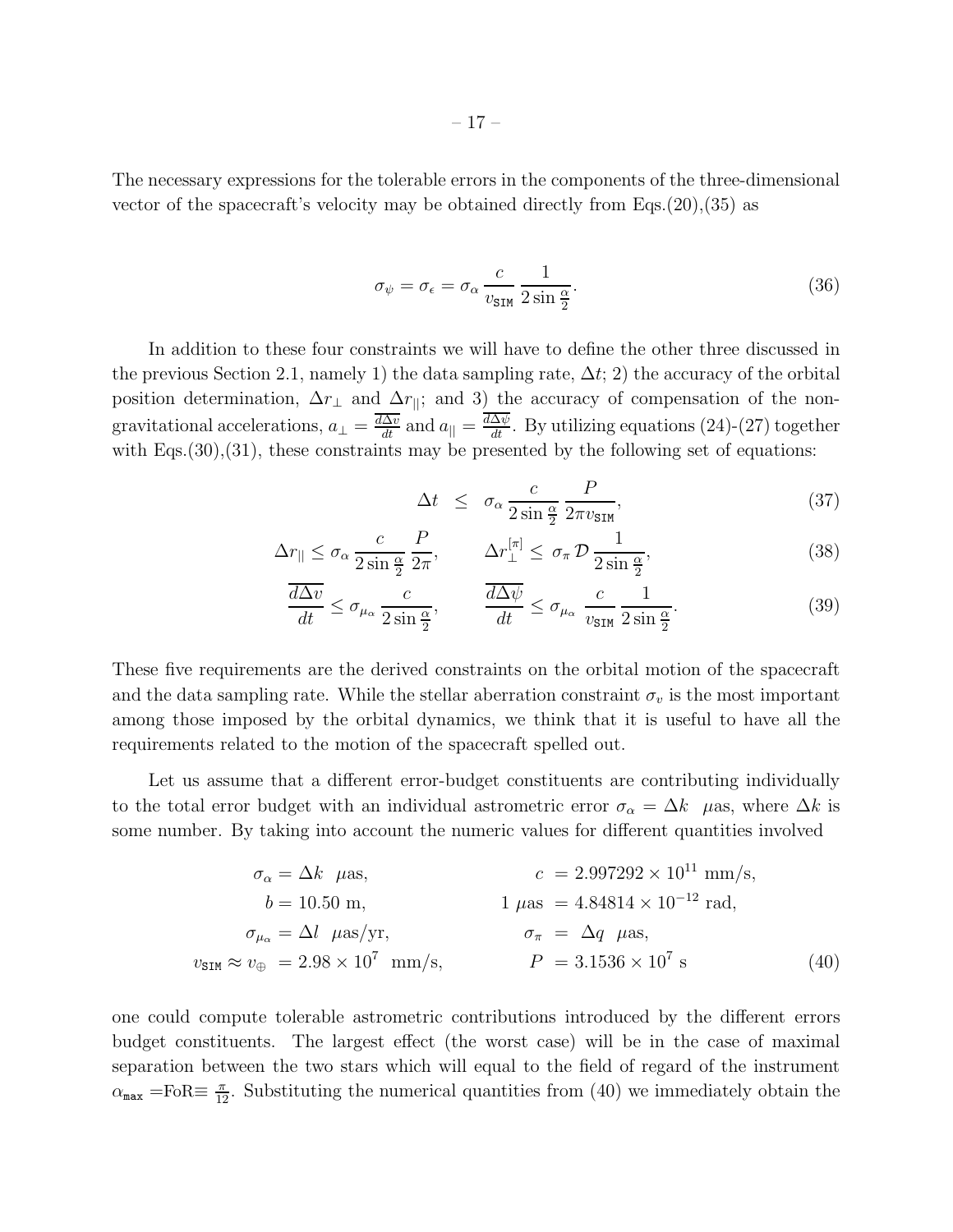following values for various components of the error budget:

$$
\sigma_{\delta_{c_0}} = 50.470 \Delta k \text{ pm},
$$
\n
$$
\sigma_b = 193.332 \Delta k \text{ pm},
$$
\n
$$
\sigma_v = 5.566 \Delta k \text{ mm/s},
$$
\n
$$
\sigma_{\psi} = \sigma_{\epsilon} = 38.529 \Delta k \text{ mas};
$$
\n
$$
\Delta t = 0.938 \Delta k \text{ s},
$$
\n
$$
\Delta r_{\parallel} = 27.952 \Delta k \text{ km},
$$
\n
$$
\sigma_{\perp}^{[\pi]} = 573 \Delta q \left(\frac{\mathcal{D}}{1 \text{ pc}}\right) \text{ km},
$$
\n
$$
\frac{\overline{d\Delta v}}{dt} = 11.132 \Delta l \text{ mm/s/yr},
$$
\n
$$
\frac{\overline{d\Delta \psi}}{dt} = 77.058 \Delta l \text{ mas/yr},
$$
\n(42)

where we have assumed that the barycentric velocity of the spacecraft is approximately equal to that of Earth' orbital motion around the sun, (e.g.  $c/v_{\text{SIM}} = 10058$ ), thus giving us the requirement for the two sky angles of the velocity vector.

The constraints on the spacecraft's position are given by the Eqs.(42). It is worth noting that the parallactic requirement on the spacecraft barycentric position  $\Delta r_{\perp}^{[\pi]}$  $\perp$ <sup>[ $\pi$ ]</sup> is easy to meet for a distant objects, because it grows linearly with distance. [Note that for the observations of the solar system objects one will have to use a completely different observational strategy.] The accuracies of the DSN navigation are much superior than it needed to satisfy this parallactic requirement. Note that the general relativistic deflection of light is also distance-dependent effect. One may think that this dependence may produce an independent constraint on  $\Delta r_{\perp}^{[\pi]}$ . However, a crude estimate shows that this is not the case and general relativity does not require a significant accuracy of knowledge of the barycentric distance of the spacecraft. This is why we will omit the constraint on  $\Delta r_{\perp}^{[\pi]}$  from our studies. The last two constraints in Eqs.(42), on the two components of the spacecraft acceleration. These constraints are suggesting that the total uncompensated error in the acceleration of the craft over a half-orbit (half-year time interval) of the mission should not exceed these numbers. The first requirement may be re-written in more familiar units as  $\frac{d\Delta v}{dt} = 3.53 \times 10^{-13} \Delta l \text{ km/s}^2$ , which again implies quite a significant navigational involvement or a real-time on-board processing.

The worst case observation scenario will be realized for those angles  $\psi$  and  $\epsilon$  which will maximize the corresponding multipliers in formulae (18). Thus, the motion of the spacecraft in the direction perpendicular to the tile, or  $(\psi \to \psi_{\perp} = -\frac{\pi}{2})$  $\frac{\pi}{2}$ ,  $\epsilon = 0$ , will provide the most stringent requirement for the accuracy of knowledge of the magnitude of barycentric velocity of the spacecraft. Additionally, the motion in the direction parallel to the tile,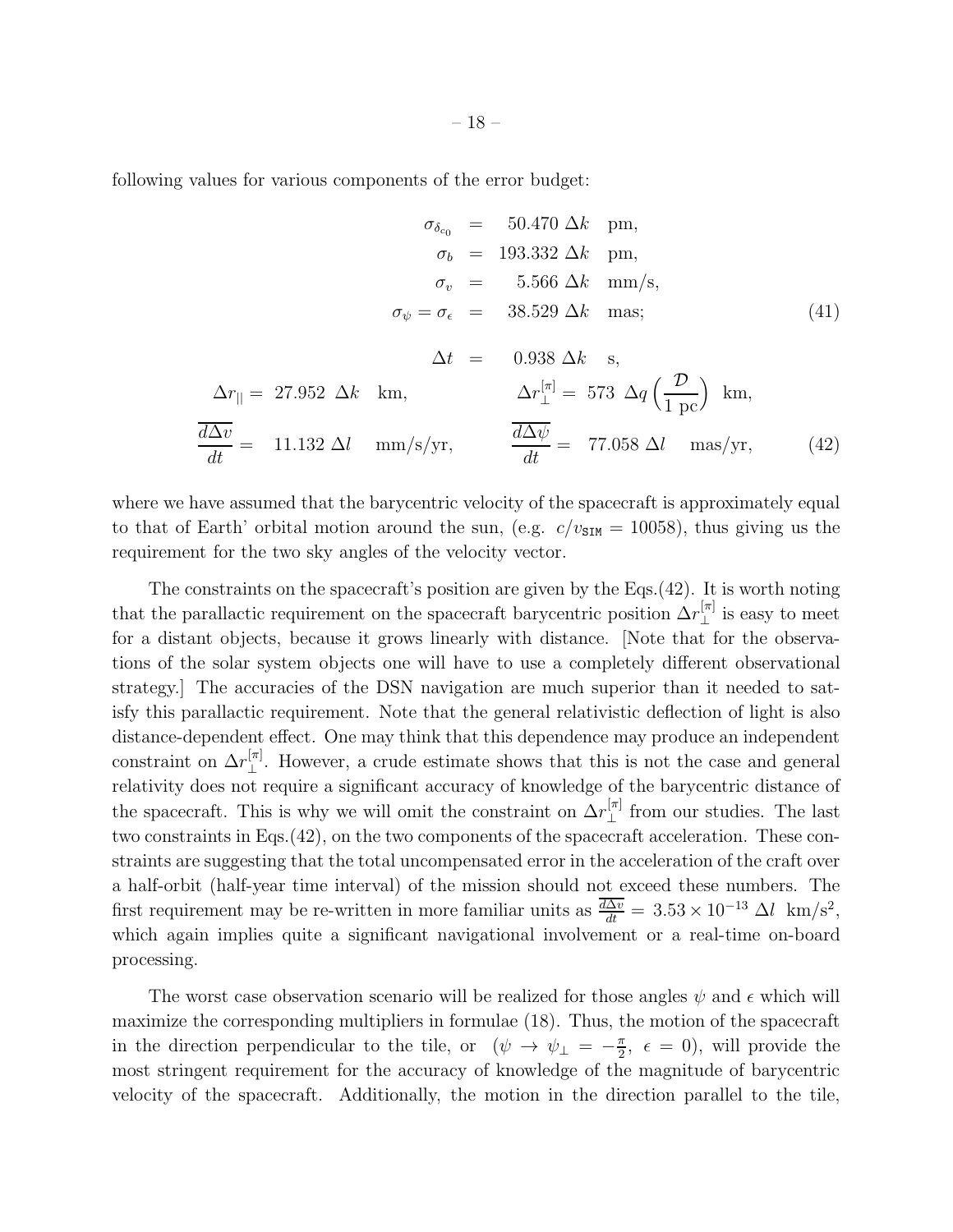

Spatial fringe resolution drift

Fig. 4.— Spatial fringe drift introduced by the relativistic stellar aberration. Suppose the data are taken with the sampling rate  $\Delta t$ , then the thick curve – is the fringe intensity at the beginning of observations at time  $t_0$ , while the dotted curve is plotted for the position of the same fringe after time interval  $\Delta t$  has elapsed.

or  $(\psi \to \psi_{\parallel} = 0, \pi; \epsilon = 0)$ , will provide the most stringent requirement for the accuracy of knowledge of the angular position of the spacecraft with respect to the solar system barycenter and, therefore, it introduces constraint on the data sampling rate  $\Delta t$ . This rate is necessary to apply for on-board navigation in order to correct for the stellar aberration. The nature of this correction for a single-baseline interferometer is presented by the Figure 4.

Relativistic stellar aberration introduces a spatial fringe drift due to the motion of the craft. This spatial fringe drift may be corrected if one will be sampling data with the rate  $\Delta t$ . This time interval tells how often one will need to introduce a correction to the velocity of a single-baseline interferometer in order to provide the necessary dynamical conditions for astrometric measurements with accuracy  $\sigma_{\alpha}$  (i.e. for the starts separated by FoR= $\alpha$ ). SIM is the multiple baseline interferometer. The main function of the two guide interferometers is to provide this sort of anchoring to the sky by providing a set of differential navigation parameters. Moreover, for the direction of motion parallel to the tile of interest, the accuracy of the angular position of the spacecraft is more important then it's velocity magnitude, thus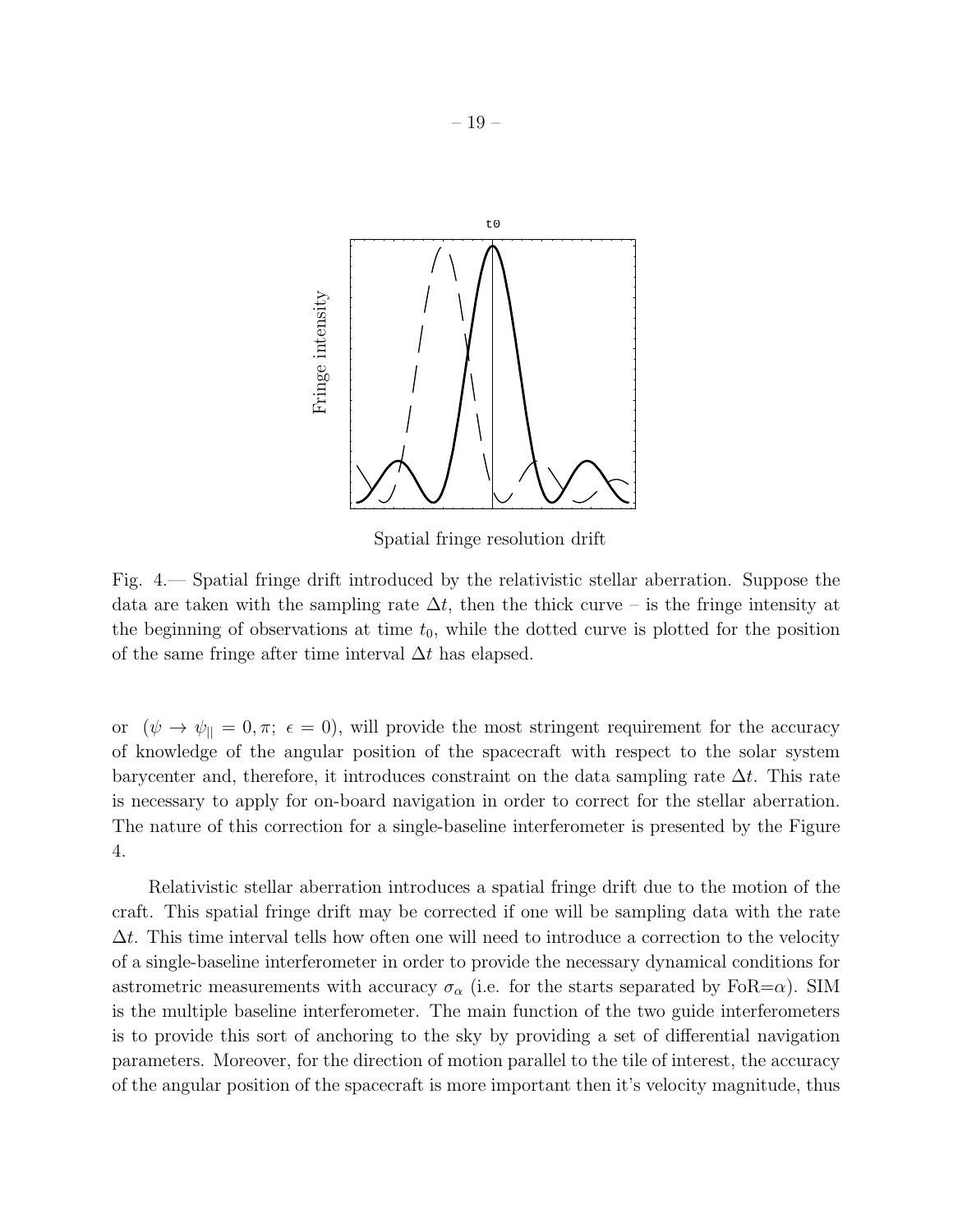relaxing quite a bit the corresponding values for  $\Delta k$  in Eqs.(42). So, to the first order, the requirement imposed by  $\Delta t$  does not significantly impacting SIM astrometric campaign, but it is important enough to consider it for further studies.

#### 3.1. Two ways of direct establishing the error allocations

In this Section we will present analysis of different methods for establishing the errors allocations for the stellar aberration. The expressions Eq.(41) are representing the set of requirements (including the stellar aberration) for the astrometric observations with accuracy of  $\sigma_{\alpha} = \Delta k$  µas in the direction parallel to baseline. By varying the coefficient  $\Delta k$  we will generate the sets of requirements for  $\sigma_{\delta_{c_0}}, \sigma_b, \sigma_v, \sigma_\psi$ , and  $\sigma_\epsilon$  that correspond to these different methods of error allocations.

There exist a number of different ways how to estimate contributions of different constituents to the total astrometric error budget. For a more accurate analysis, one should perform a numerical simulations in order to estimate the impact of those constituents on the astrometric grid performance. At this point we would like to analyze a number of possible limiting cases, in order to provide a taste of different flavors to this problem. To do this we will use the results presented by the set Eqs.(41). In particular, we will analyze the constraints that should be placed on different error budget constituents in the cases when one choose to make the assumptions based on either single measurement accuracy or the expected wide-angle mission accuracy.

#### *3.1.1. Single observation accuracy requirements*

SIM is being designed to be able to achieve astrometric accuracy of a single measurements of the order of  $\sigma_{\alpha} = 8$  µas. This is first useful number to use, in order to derive the maximal stellar aberration error, tolerable during the tile observation. The corresponding estimate may be obtained by substituting the value  $\Delta k = 8$  into Eqs.(33)-(35). As a result,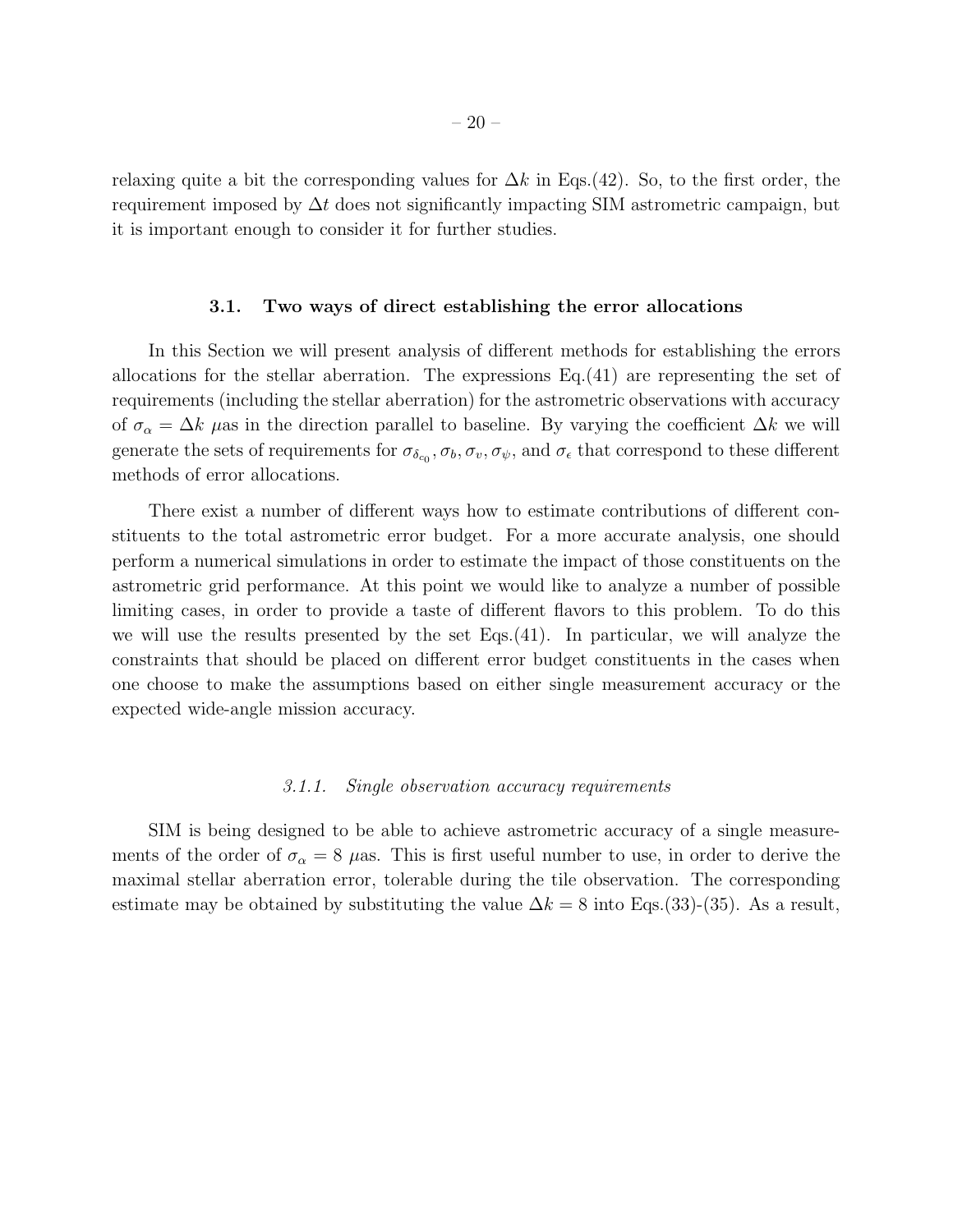we obtain the following values for different terms in the equation Eq.(32):

$$
\sigma_{\delta_{c_0}}^{[8]} = 403.76 \text{ pm},
$$
\n
$$
\sigma_b^{[8]} = 1546.66 \text{ pm},
$$
\n
$$
\sigma_v^{[8]} = 44.53 \text{ mm/s},
$$
\n
$$
\sigma_{\psi}^{[8]} = \sigma_{\epsilon}^{[8]} = 308.23 \text{ mas};
$$
\n
$$
\Delta t^{[8]} = 7.50 \text{ s},
$$
\n
$$
\Delta r_{\parallel}^{[8]} = 223.62 \text{ km},
$$
\n
$$
\frac{d\Delta v}{dt}^{[\Delta l = 8]} = 44.53 \text{ mm/s/yr},
$$
\n
$$
\frac{d\Delta \psi}{dt}^{[\Delta l = 8]} = 616.46 \text{ mas/yr}
$$
\n(44)

A reasonable improvement, for the numbers presented above, comes from the statement that a contribution of any component of the total error budget in the right-hand side of the equation (32) should not exceed 10% of the total variance a single accuracy of  $\sigma_{\alpha}^2$ . This gives a different correction factor  $\Delta k^{0.1}$  which is calculated to be  $\Delta k^{0.1} = 8\sqrt{0.1} = 2.52982$ . The resulting numbers for the contributions to the error budget in a single measurement mode are follows:

$$
\sigma_{\delta_{c_0}}^{[2.5]} = 127.68 \text{ pm}, \n\sigma_b^{[2.5]} = 489.10 \text{ pm}, \n\sigma_v^{[2.5]} = 14.08 \text{ mm/s}, \n\sigma_{\psi}^{[2.5]} = \sigma_{\epsilon}^{[2.5]} = 97.47 \text{ mas}; \n\Delta t^{[2.5]} = 2.37 \text{ s}, \n\Delta r_{||}^{[2.5]} = 70.72 \text{ km}, \n\frac{\overline{d\Delta v}}{dt}^{[\Delta l = 2.5]} = 14.08 \text{ mm/s/yr}, \qquad \frac{\overline{d\Delta \psi}}{dt}^{[\Delta l = 2.5]} = 194.94 \text{ mas/yr} (46)
$$

It is important to point out that the velocity aberration issue has two flavors to it, in a sense that it is influencing both the narrow angle observations and (by the procedure of the astrometric grid reduction) the wide angle ones. This mean that the error coming from the velocity aberration knowledge inside one single tile, will propagate to the total accuracy of the wide angle observations. This is why it is important to estimate the corresponding maximal tolerable errors based on the expected wide angle astrometric accuracy.

The set of requirements represents  $Eqs.(45),(46)$  an optimistic expectation on the accuracy of the velocity determination. Due to the reason that the astrometric accuracy will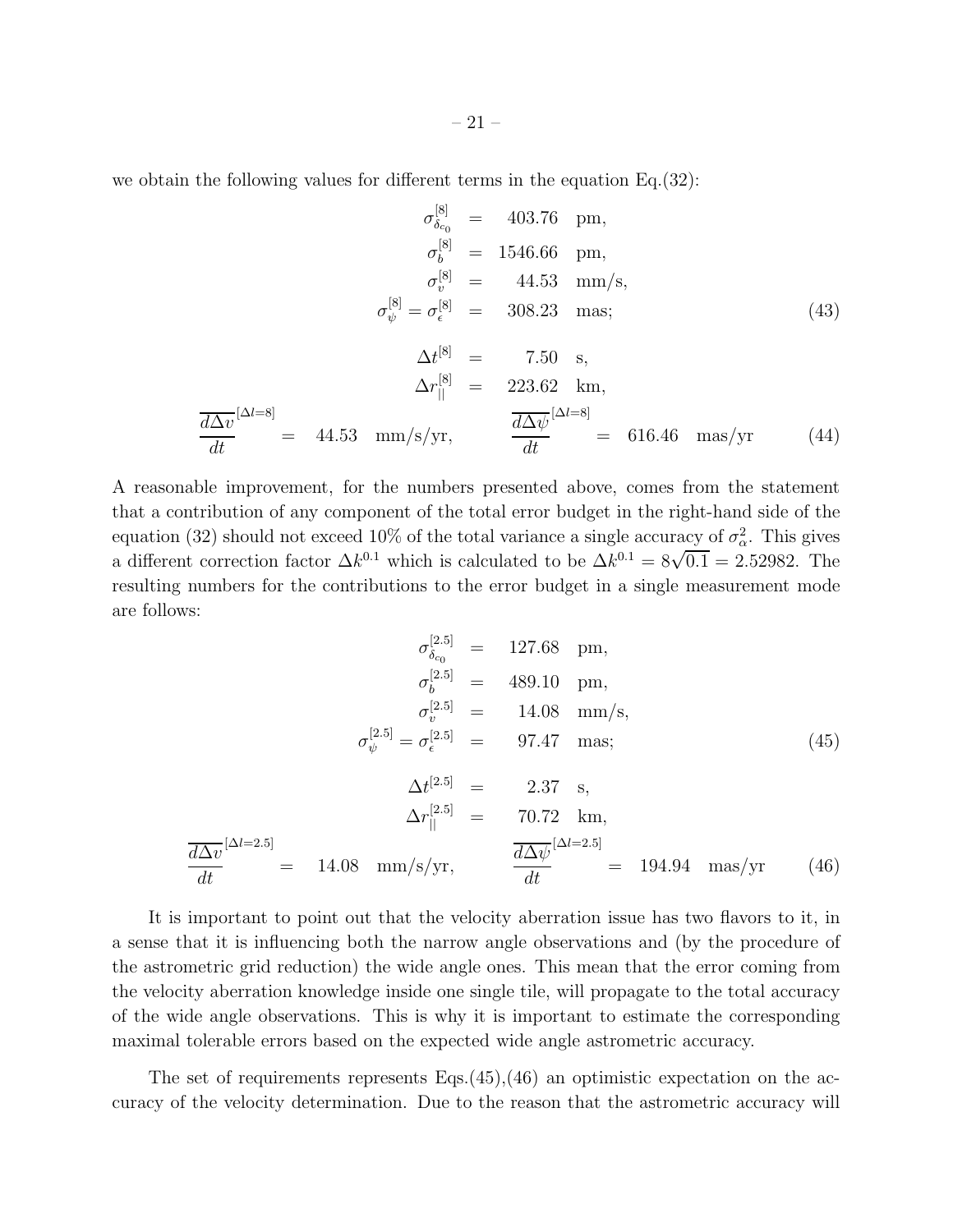be improving as mission progresses, this set of relativistic stellar aberration requirements will be easily met by the DSN navigation. However, the assumption based on the single measurement accuracy is over-optimistic and we need to consider the most driving cases presented by the expected wide-angle mission accuracy.

#### *3.1.2. Mission accuracy requirements*

The wide angle astrometric observations with SIM are expected to be with a mission accuracy of  $\sigma_{\alpha} = 4$  µas. Using this number, one may derive a different set of requirements for SIM, which will be exactly twice smaller than the ones given by Eq.(43). Additionally, by applying a conservative 10% approach (described above), one may derive another set of estimates. The wide angle astrometric mode together with the conservative approach, gives for  $\Delta k$  the number  $\Delta k^{0.1} = 4\sqrt{0.1} = 1.26491$ . This value of the correction factor results in the following contributions to the error budget:

$$
\sigma_{\delta_{c_0}}^{[1.3]} = 63.84 \text{ pm}, \qquad (47)
$$

$$
\sigma_b^{[1.3]} = 244.55 \text{ pm}, \qquad (48)
$$

$$
\sigma_v^{[1.3]} = 7.04 \, \text{mm/s}, \tag{49}
$$

$$
\sigma_{\psi}^{[1.3]} = \sigma_{\epsilon}^{[1.3]} = 48.74 \text{ mas}; \tag{50}
$$

$$
\Delta t^{[1.3]} = 1.19 \quad \text{s}, \tag{51}
$$

$$
\Delta r_{\parallel}^{[1.3]} = 35.36 \text{ km}, \tag{52}
$$

$$
\frac{\overline{d\Delta v}}{dt}^{[\Delta l=1.3]} = 7.04 \text{ mm/s/yr}, \qquad \frac{\overline{d\Delta \psi}}{dt}^{[\Delta l=1.3]} = 97.47 \text{ mas/yr}. \qquad (53)
$$

There is another important issue which hasn't been addressed yet. That is a possible correlation between the calibration term  $\delta_{c_0}$  and the velocity sky-angles  $(\psi, \epsilon)$  given by Eq.(21). To estimate the influence of this possible correlation, we assume that the two correlation coefficients for the two angles involved are equal  $\rho(c_0, \psi) = \rho(c_0, \epsilon) = \rho_0$ . Then, by using the expressions (21) together with the estimates Eqs.(33)-(35) one could obtain an improved expression in order to derive requirements on the accuracy of knowledge of the two sky-angles of the spacecraft's velocity:

$$
\sigma_{\epsilon} = \sigma_{\psi} = \sigma_{\alpha} \frac{c}{v} \frac{1}{2 \sin \frac{\alpha}{2}} \left( \sqrt{1 + \rho_0^2} - \rho_0 \right) = \sigma_v \left( \sqrt{1 + \rho_0^2} - \rho_0 \right) \ge 0. \tag{54}
$$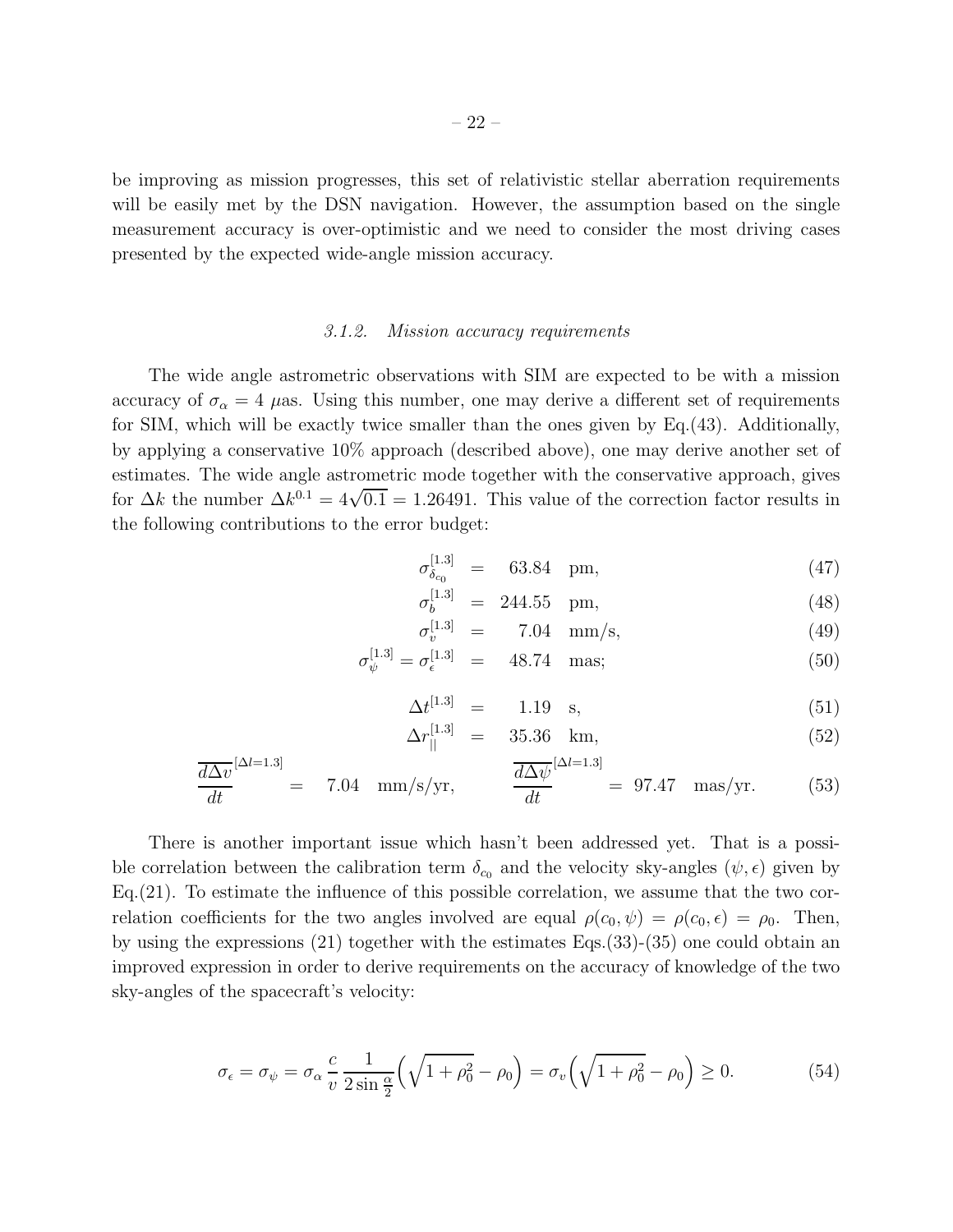It is important to point out, that for the worst case of highly correlated quantities  $(\psi, \epsilon)$  and c<sub>0</sub>, e.q.  $\rho_0 \sim 1$  the result Eq.(50) will have to be further reduced by a factor of  $\sqrt{2}-1$ 0.4142, thus tightening the requirements for the accuracy of knowledge of the two velocity sky-angles as  $\sigma_{\epsilon} = \sigma_{\psi} \sim 20$  mas. [Note that this estimate is for the worst case of correlation, when  $\rho \sim 1$ . For the case, when  $\rho_0 \sim 0.5$  this correction factor is almost twice relaxed, namely  $(1-0.5^2)^{\frac{1}{2}}-0.5^2=0.868$ . This example suggests that a possible correlation between the velocity components and the constant term in the narrow-angle observations may put an additional demand on the quality of the DSN data. Thus for the worst case scenario, DSN will have to deliver data for all three components of the velocity vector with considerably smaller errors, say

$$
\sigma_v^{\text{corr}} = 2.916 \text{ mm/s}, \tag{55}
$$

$$
\sigma_{\psi}^{\text{corr}} = \sigma_{\epsilon}^{\text{corr}} = 20.186 \text{ mas.} \tag{56}
$$

The two numbers above are the very pessimistic estimates for the required accuracy of determination the spacecraft velocity vector and are given for the worst case of highly correlated data. We have obtained this requirement by using the number for the expected mission accuracy for wide-angle astrometric observations together with a conservative allocation<sup>4</sup> for different errors in the total astrometric error budget.

#### 3.2. Currently adopted error allocations

Presently the analysis of not only the stellar aberration, but also a number of the other important issues is complicated by the fact that a realistic model for the spacecraft and the instrument is absent. This is why the currently adopted values in the error budget were chosen more or less intuitively. Moreover, these numbers are the same as they were for the Earth-orbiting mission study. Now, when SIM is designed to be placed on the Earth trailing SIRTF-like solar orbit, these numbers should be verified for a better justification. The reason for doing that is not only the need for justification of the number of mm/s (this number is the same for both orbits), but rather time and the level of DSN commitment, necessary to reach the desired accuracy of velocity determination.

Remember that the numbers in Eqs.(50) were obtained based on the assumption that the errors on the right-hand side of the  $Eq.(19)$  are forming an ellipsoid with half-axes given

<sup>&</sup>lt;sup>4</sup>This estimate was derived from the statement that the contribution of any component of the error budget in the right side of the equation (32) should not exceed 10% of the total variance  $\sigma_{\alpha}^2$ , with  $\sigma_{\alpha} = 4 \ \mu$ as.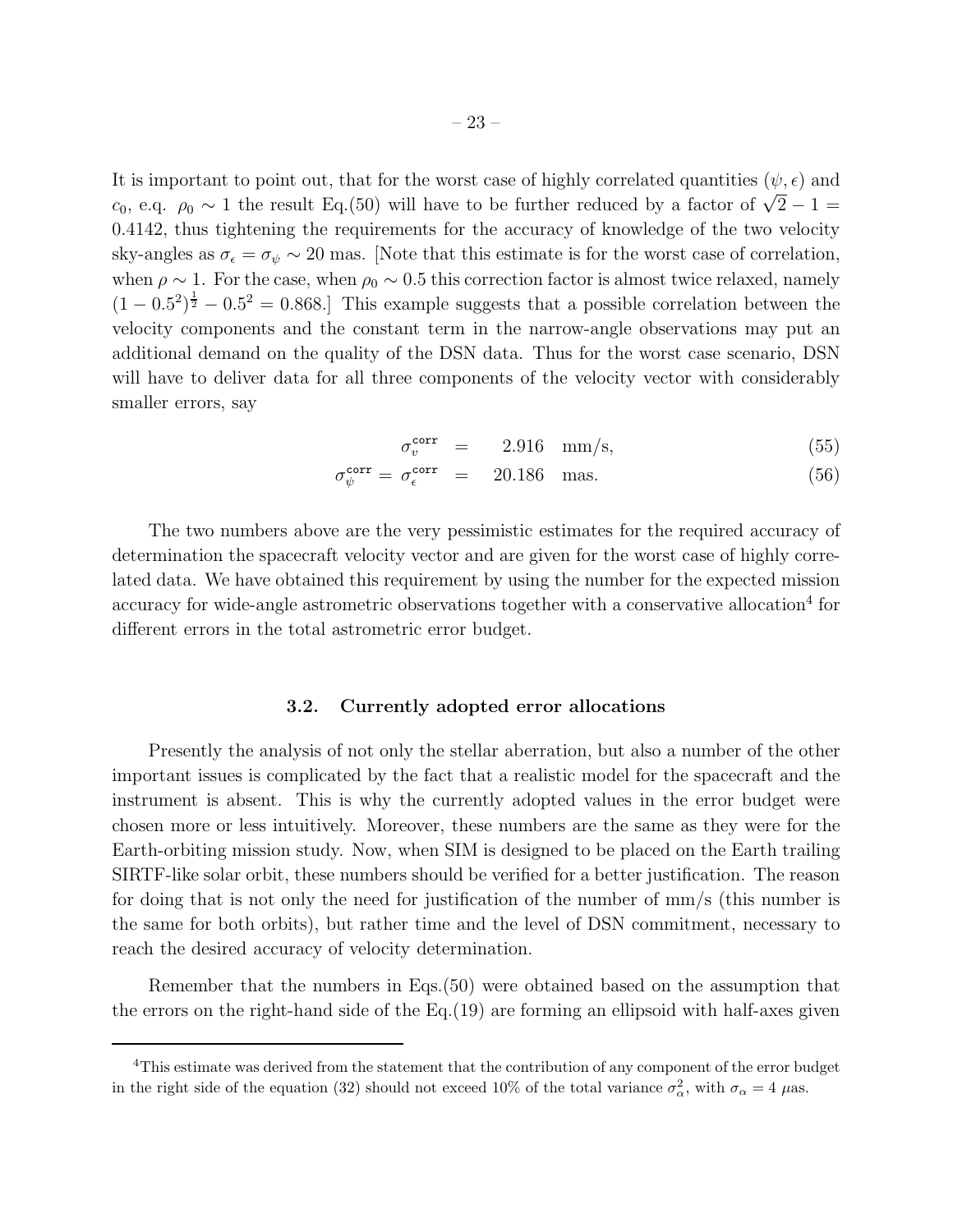by Eqs.(33)-(35). In reality, one will have to minimize each constituent of the total error budget in a such a way that in any given time the sum of the terms on the right-hand side of the equation (19) will not be larger then the expected variance  $\sigma_{\alpha}^2$ . Currently, the error budget estimations allocates for the stellar aberration  $\sigma_{\theta_v} = 36$  pm. The corresponding  $\Delta k$ is then estimated to be of order  $\Delta k = 0.701$  [based on  $\sigma_{\theta_v} \equiv (\sigma_{\alpha_v}^2 + \sigma_{\delta_v}^2)^{\frac{1}{2}} \approx \sigma_{\alpha_v} = b\frac{\sigma_v}{c} = 36$ pm and  $b=10.50$  m. The requirements now will have to be modified as follows:

$$
\sigma_{\delta_{c_0}}^{[0.7]} = 35.38 \text{ pm}, \qquad (57)
$$

$$
\sigma_b^{[0.7]} = 135.53 \text{ pm}, \qquad (58)
$$

$$
\sigma_v^{[0.7]} = 3.90 \text{ mm/s}, \tag{59}
$$

$$
\sigma_{\psi}^{[0.7]} = \sigma_{\epsilon}^{[0.7]} = 27.01 \text{ mas}; \qquad (60)
$$

$$
\Delta t_{||}^{[0.7]} = 0.66 \quad \text{s}, \tag{61}
$$

$$
\Delta r^{[0.7]} = 19.59 \text{ km}, \tag{62}
$$

$$
\frac{\overline{d\Delta v}}{dt}^{[\Delta l=0.7]} = 3.90 \text{ mm/s/yr}, \qquad \frac{\overline{d\Delta \psi}}{dt}^{[\Delta l=0.7]} = 54.02 \text{ mas/yr} \qquad (63)
$$

Despite the fact that we have a reasonable gap between our estimates Eq.(49) and the best experimental guess given by Eq.(59), there some other factors that are necessary to consider. As we demonstrated previously, a possible correlation between the constant term and the two velocity sky-angles Eqn.(54) may completely eliminate this gap and further reduce the estimates presented in the Section 3.1.2 (for the worst case of highly correlated data). This fact minimizes a tolerable errors Eqs.(47)-(53), reducing those down to the values  $Eqs.(57)-(63)$ .

Accounting for this correlation directly in the expressions above, leading to  $\sigma_v = 1.616$ mm/s. However, remember that the contribution of stellar aberration to the total error budget was chosen to be  $\sigma_{\theta_v} = 36$  pm. In order to see whether or not this number should be kept as a maximum tolerable stellar aberration error, this problem should be addressed with a formal numerical treatment. In the mean time, we recommend that  $\sigma_{\theta_v}$  be reduced to, say  $\sim 25$  pm.

A possible increase of the field of regard (FoR), which is currently being discussed, will also results in minimizing  $\sigma_v$ . In the Figure 5 we present the dependence of the maximal tolerable error in the velocity determination  $\sigma_v$  as a function of FoR. One can see that relativistic stellar aberration increases roughly as the tile angle squared. Thus, increasing the tile size from 15 to 20 degrees puts a tighter requirement on the knowledge of the spacecraft velocity which is already difficult because of the earth trailing orbit. Therefore a further study of this problem is granted.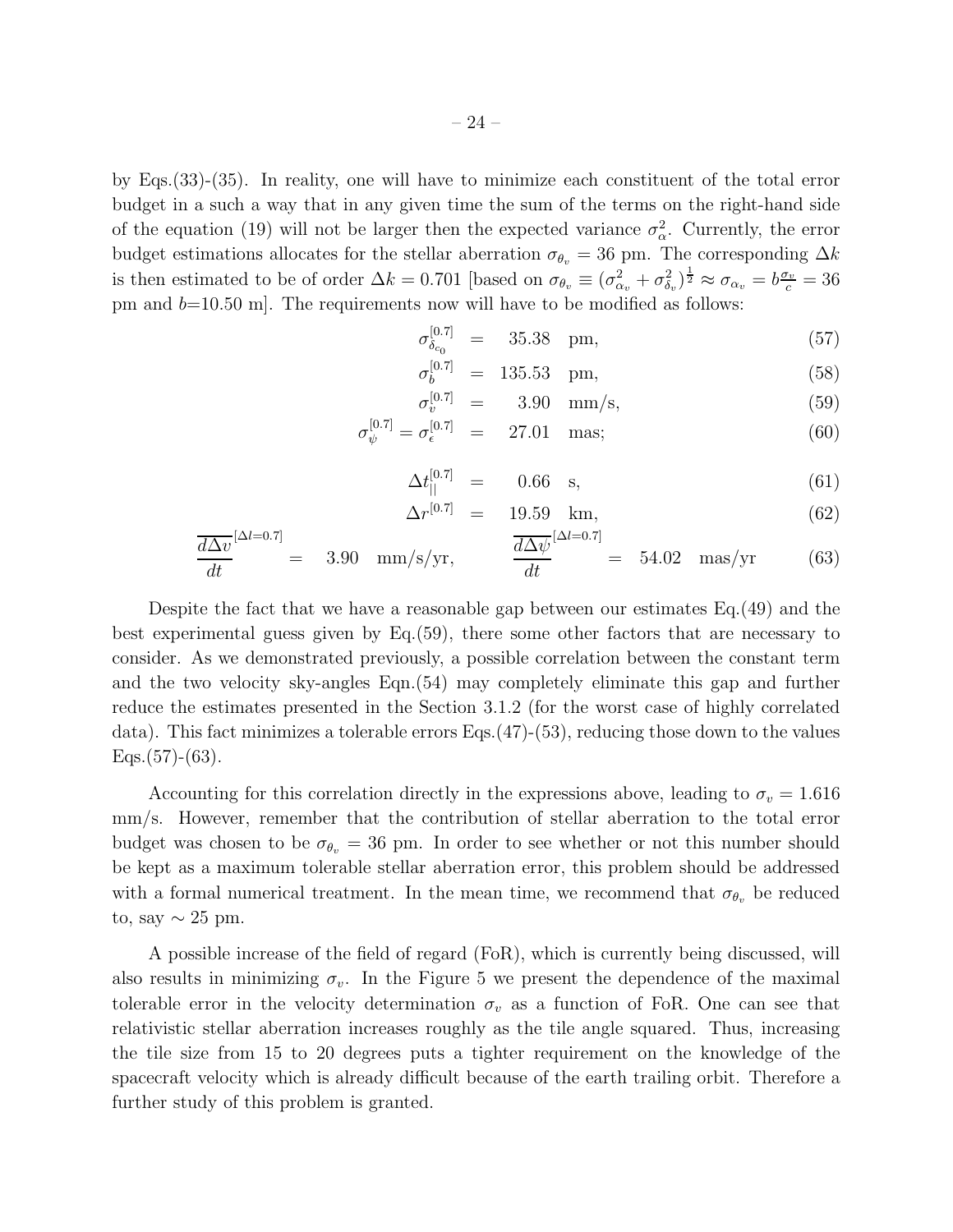

Fig. 5.— The size of the tolerable velocity error as a function of FoR. Plotted from Eq.(35) for the astrometric error of  $\sigma_{\alpha}$  allocated for the relativistic stellar aberration in the total error budget. The upper dashed curve correspond to  $\sigma_{\alpha} = 1$   $\mu$ as and the lower thick curve is for  $\sigma_{\alpha} = 0.701 \ \mu$ as.

#### 3.3. Requirements for on-board attitude control

In this Section we will estimate the influence of a temporal changes introduced by the rotational motion of the interferometer with respect to it's center of mass. Thus, the expression (50) may be used to derive another requirement, namely the requirement on the knowledge of the rotational motion of the spacecraft, or on-board attitude control. A simple-minded calculation assumes that, for example, the angle  $\psi$  is changing with time as

$$
\psi(\tau) = \psi_0 + \dot{\psi}_0 \cdot \tau + \frac{1}{2} \ddot{\psi}_0 \cdot \tau^2 + \mathcal{O}(\tau^3),\tag{64}
$$

where  $\dot{\psi}_0$  and  $\ddot{\psi}_0$  are the constant rate of this angular change and constant angular acceleration (a similar analysis could be made for the angle  $\epsilon$ ). Assuming that for any given time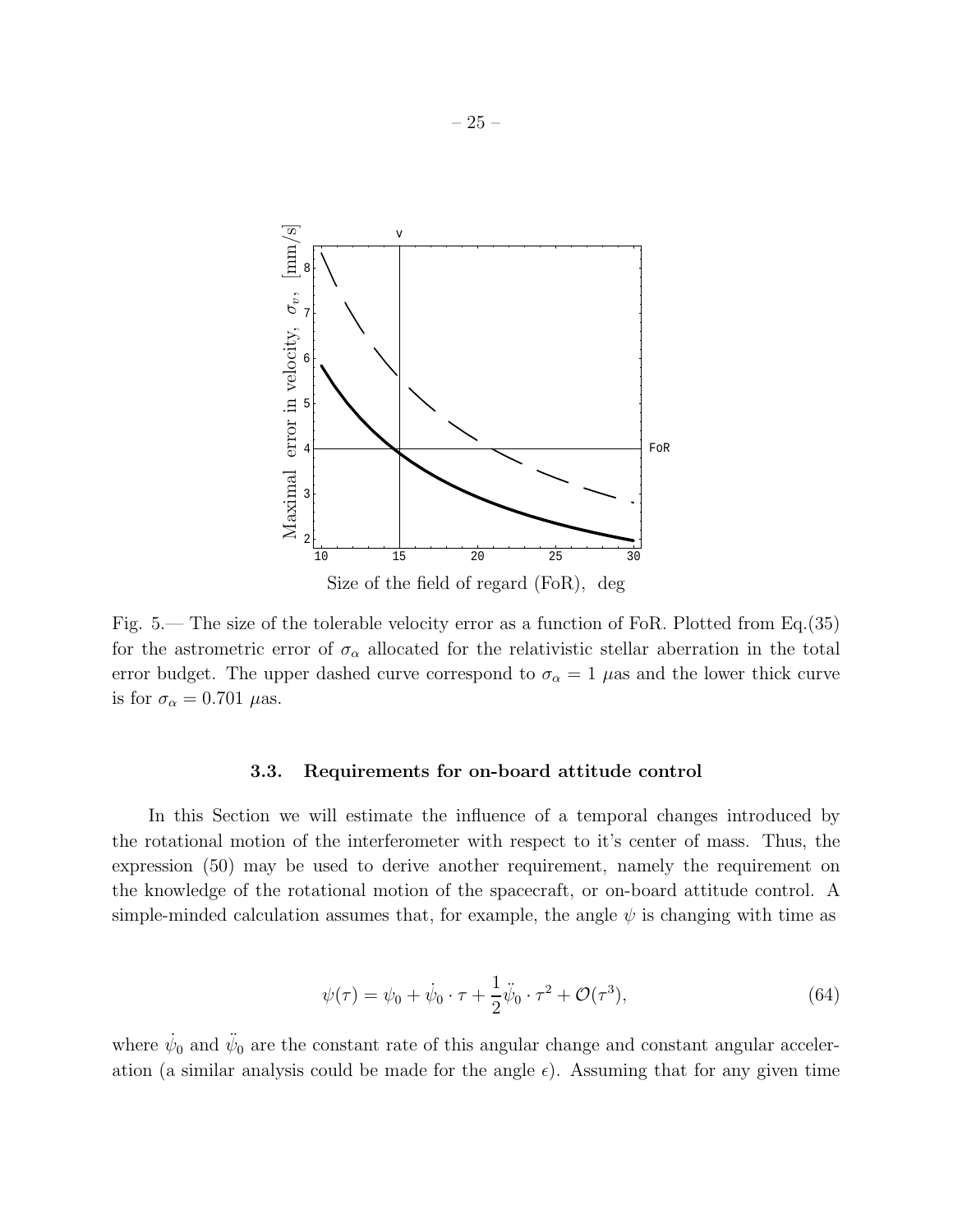the quantity  $\psi(\tau)$  has a normal Gaussian distribution with errors obeying the equation:

$$
\Delta \psi(\tau) = \Delta \dot{\psi}_0 \cdot \tau + \mathcal{O}(\tau^2). \tag{65}
$$

the later expression may be taken as an input to derive the on-board attitude requirements. Let the time interval for sampling will be of the order of  $\tau = \Delta t$  s then from Eqs.(41) and (65) one derives the following constraint:

$$
\sigma_{\dot{\psi}_0} \sim 38.529 \cdot \frac{\Delta k}{\Delta t} \text{ mas/s.}
$$
 (66)

Thus, for the sampling rate of  $\tau = 0.5$  s (e.q  $\Delta t = 0.5$ ) and  $\Delta k = 0.701$  (for absolute angular acceleration compensation, e.q.  $\ddot{\psi}_0 = 0$ , from this last equation (66) one obtains the following requirement on the accuracy of spacecraft attitude control:

$$
\sigma_{\dot{\psi}_0}^{[0.7]} \sim 54.018 \text{ mas/s.}
$$
 (67)

Concluding, we would like to mention that the derived requirements  $Eqs.(43),(67)$  were based upon the assumption that the total error budget for the velocity aberration is  $\sigma_{\alpha_v}$  = 0.701  $\mu$ as. Naturally, minimizing the error budget for the velocity aberration  $\sigma_{\alpha_v}$  will result in tightening the derived constraints on the knowledge of the velocity vector itself  $\vec{v}$  =  $v(\cos\psi\cos\epsilon, \sin\psi\cos\epsilon, \sin\epsilon)$  and the corresponding  $\sigma_v, \sigma_\phi, \sigma_\epsilon$ .

#### Conclusions

We have demonstrated that the 4 mm/s requirement for the relativistic stellar aberration is quite well justified for the SIM related studies. However, a secondary effects, such as possible correlation between the constant term and the instantaneous spacecraft velocity vector may produce a noticeable impact on the astrometric observations. Thus, account for this possible correlation, actually results in tightening the velocity requirement (for the worst case of highly correlated data) and almost twice minimizes a tolerable error in the velocity estimates, notably  $\sigma_v = 1.616$  mm/s. Additionally, the solar radiation pressure will greatly influence the SIM orbital solution and will be the major force acting on the spacecraft. As a result the navigation DSN time will not go down as the mission progresses because of fluctuations in the solar radiation pressure.

These issues may be addressed by analyzing a number of different options that will present a grounds for possible trades between the Mission, Spacecraft, and Instrument Systems. Some of these options are 1). On-board processing of data, as oppose to increasing the use of DSN time; 2). The use of a precisely positioned solar shade for maintaining constant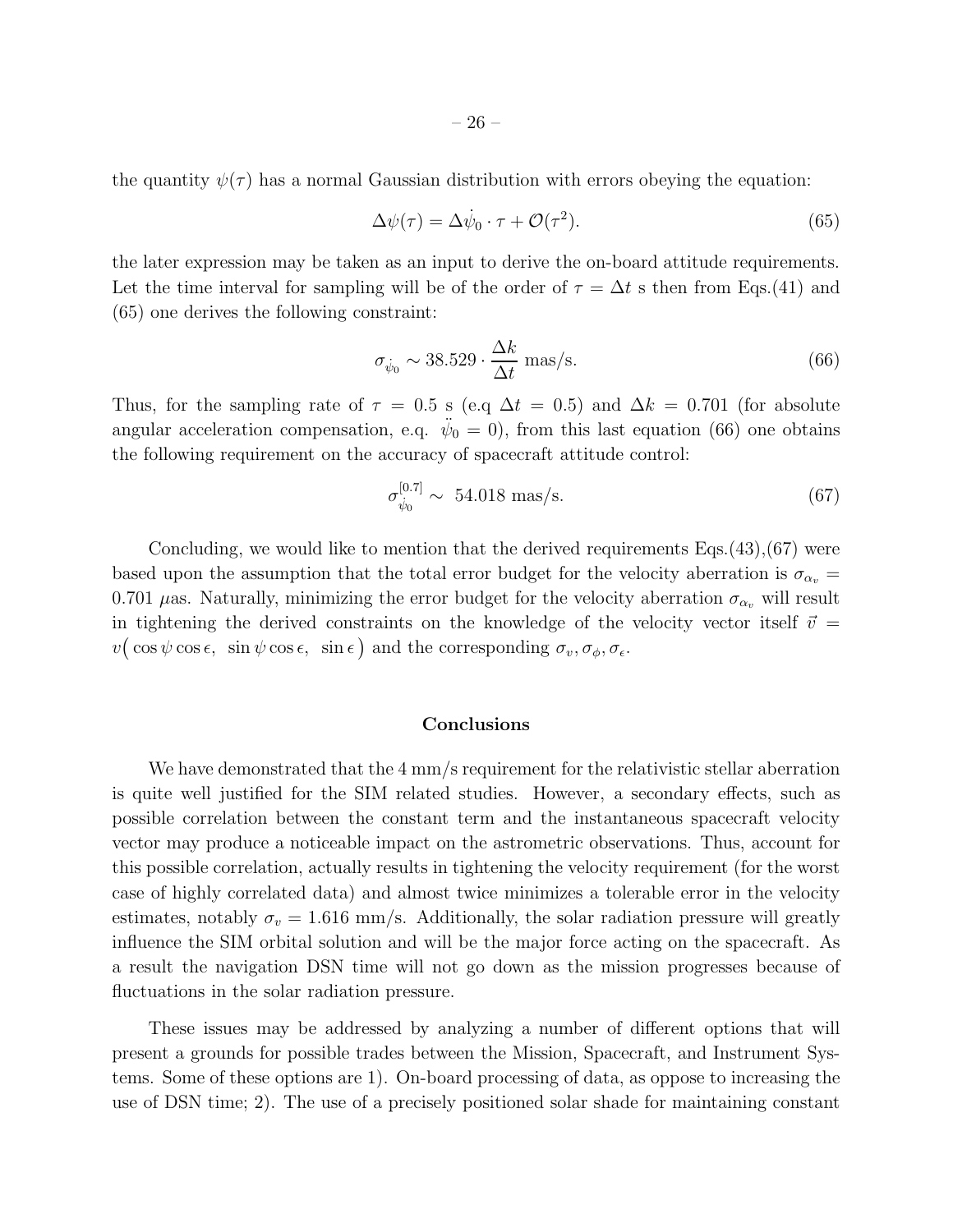pressure loading; 3). Velocity determination using integrated and time averaged accelerometers. In any case the development of a better model for the instrument in order to perform analysis of its 'elastic'/dynamical properties and the systematics hidden in the "constant" term will significantly boost the related studies.

Another issue that needed to be discussed is the reducing the velocity accuracy requirement down to 2 mm/s. A first look at this problem brings a conclusion is that this is not an easy problem for SIM in deep space (for more details, please see You and Ellis (1998); Gorham (1998)). Thus, some of the issues concerning SIM in a SIRTF-like orbit, with a 2mm/s velocity knowledge requirement are leading to the following conclusions from the DSN tracking stand-point:

1. By utilizing the Doppler range-rate method one can achieve more than adequate precision in the radial direction, of order 0.05 mm/s is reasonable. But in the plane of the sky, it is more difficult: long observations (doppler arcs) are necessary and it is unclear that the same precision can be obtained uniformly in any case – it will likely be a function of the ecliptic latitude of SIM at the time of observation.

2. By using the Delta-DOR observations (VLBI) with a single baseline and X/S-band observations, one may be able to obtain a precision of at best ∼ 1 nrad for a fairly short observation (tens of minutes, including QSO calibrator). This corresponds to ∼ 15 m at 0.1 AU. So, a pair of observations separated by  $\sim 2$  hr or, so could get one plane-of-sky component to the required accuracy; ideally a track would be used to improve the SNR and get somewhat better accuracy perpendicular to the baseline. To get both plane of sky components a pair of baselines is necessary [a bigger DSN commitment, of course].

It is unclear whether the radial Doppler range-rate will be available with the same antennas at the same time as the VLBI observations. Development of a Ka band capability would improve the precision by a factor of  $\sim$  3. This is why meeting the SIM requirements is not completely trivial. It might improve if the distance is not as far, and it would be interesting to see how performance varied with a number of parameters, including declination. There is another issue which was raised in this paper. That is a reasonable definition for the data sampling rate ∆t necessary to use in order to introduce an on-board correction for the relativistic aberration. Our results show that the answer to this question may impact the whole Mission operations approach. This is why we believe that this issue should be a topic for a separate study and the corresponding results will be reported elsewhere.

Let us mention that the resulting SIM astrometric catalog will be derived by reducing the collected data to the solar system barycenter. In this case the uncertainty in Earth's barycentric velocity may be additional source of errors. Let us estimate the accuracy of the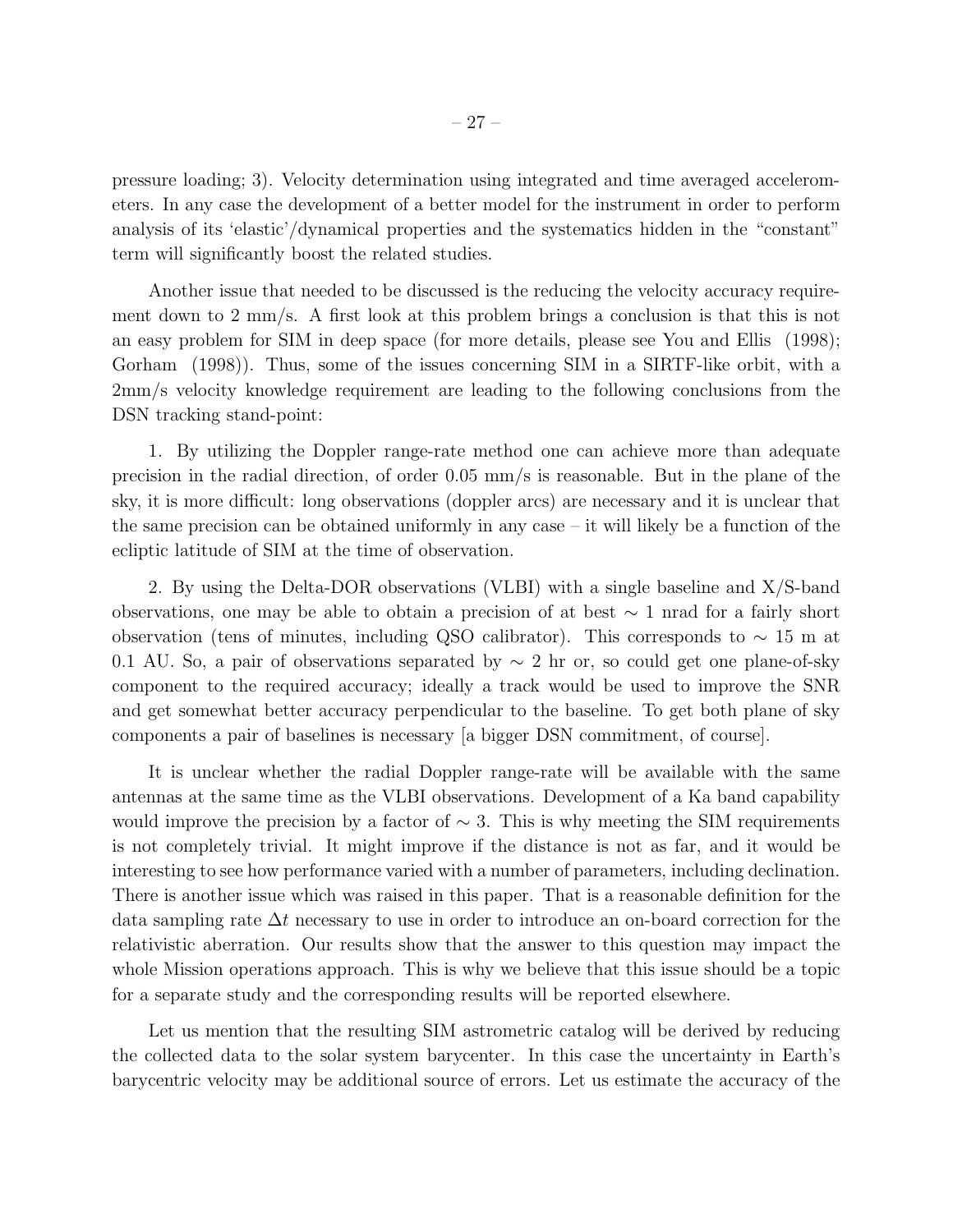presently known value for Earth' barycentric velocity  $v_{\oplus}$ . It is known that the Earth velocity uncertainty is dominated by the uncertainty in the Earth's orbital plane orientation, at the ∼1 mas level, giving a velocity uncertainty of ∼0.03 mm/s. However, there may be given another more conservative estimate to this quantity by using the accuracy of determination of the Earth-Moon barycenter, which is presently known to accuracy of about  $\sim 1$  km. This number helps to estimate the present accuracy of knowledge the Earth's barycentric velocity as  $\sigma_{v_{\oplus}} = 0.2$  mm/s, thus offering a fair possibility for  $\sim 1$  µas astrometry [that, as we saw, requires  $\sigma_v \sim 4 \text{mm/s}$ . So this is not a problem for SIM.

The requirements on the navigational accuracy obtained here, relate to the interferometer itself and not to the center of mass of the spacecraft. In the case of changing of the center mass of the spacecraft (which may occur due to different reasons, such as the rotation during imaging mode, or due to the use of propellant, etc.), the navigational parameters should be re-calculated to the required accuracy. Let us also mention that at the SIM level of accuracy a more subtle effects on the motion of the Earth about the sun will start to play an important role. These effects are the Moon's and the largest planets influence, and, probably, the body-body interaction between the Earth and the Moon, the spin-orbital connection in the Earth dynamics, the solar rotations and pulsations, influence of solar plasma, etc. All of these effects will have to be calculated and properly included into the models for astrometric grid simulations and corresponding data analysis. Our further studies will be aimed on improvement of the models used for the presented analysis by developing a better model for the instrument behavior and by expanding the parameter space to incorporate the other physical phenomena affecting astrometric observations from within the solar system.

The reported research has been done at the Jet Propulsion Laboratory, California Institute of Technology, which is under contract to the National Aeronautic and Space Administration.

#### REFERENCES

- Boden, A. F. 1997, *SIM Astrometric Grid Simulation Development and Performance Assessment*, JPL Interoffice Memorandum (3 February 1997)
- Gorham, P., 1998, private communication
- Swartz, R. 1998, *Metrology Breaks and the SIM Astrometric Grid*, JPL Interoffice Memorandum v.1 (3 November 1998)

Turyshev, S. G., 1998, BAAS, 29, 1223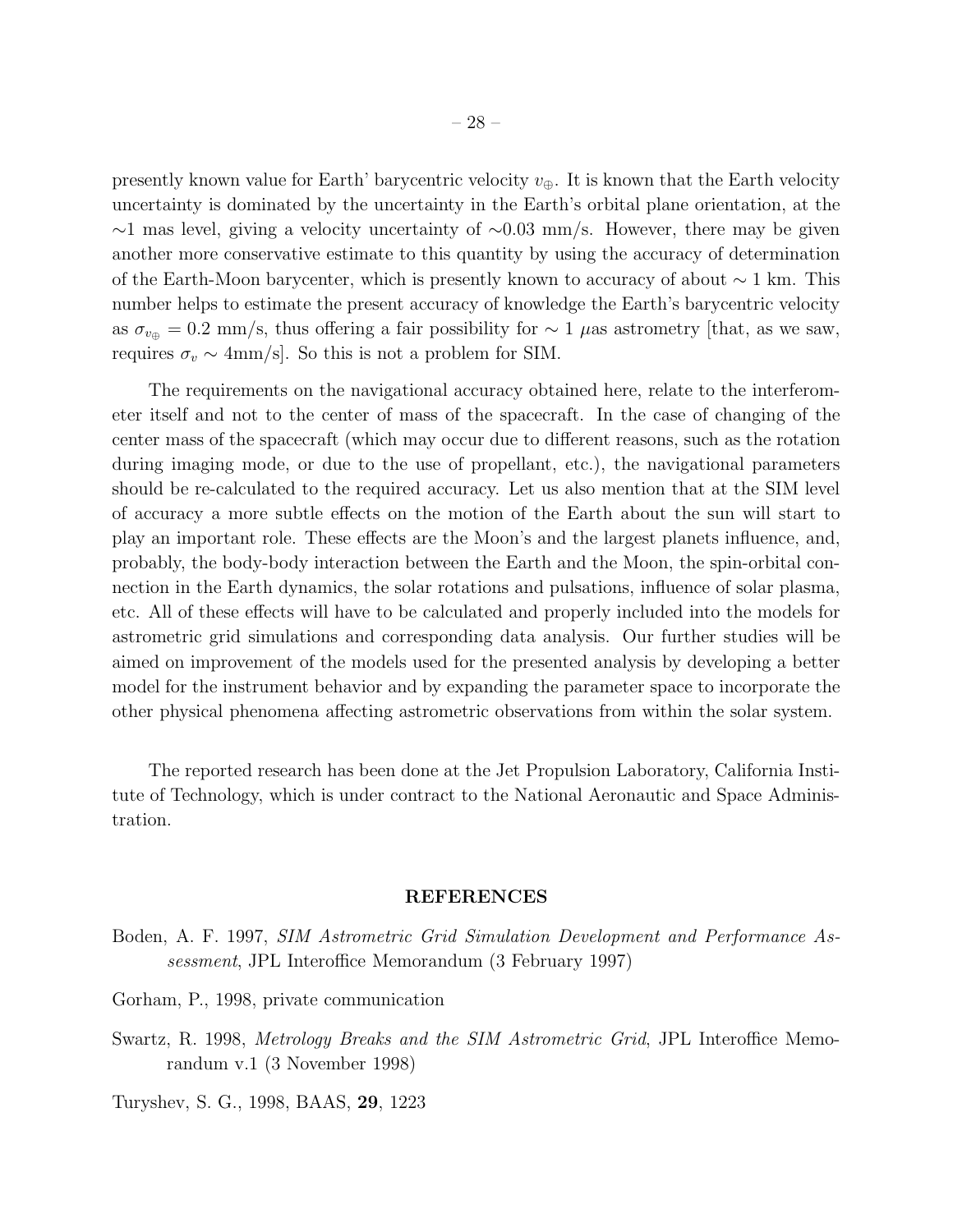Turyshev, S. G., 2002, subbmitted to ApJ

You, T. H., and Ellis J., 1998, *SIM Reconstructed Velocity Determination*, JPL Interoffice Memorandum # 312.C/039-98 (4 August 1998)

This preprint was prepared with the AAS  $\rm \emph{L+TEX}$  macros v5.0.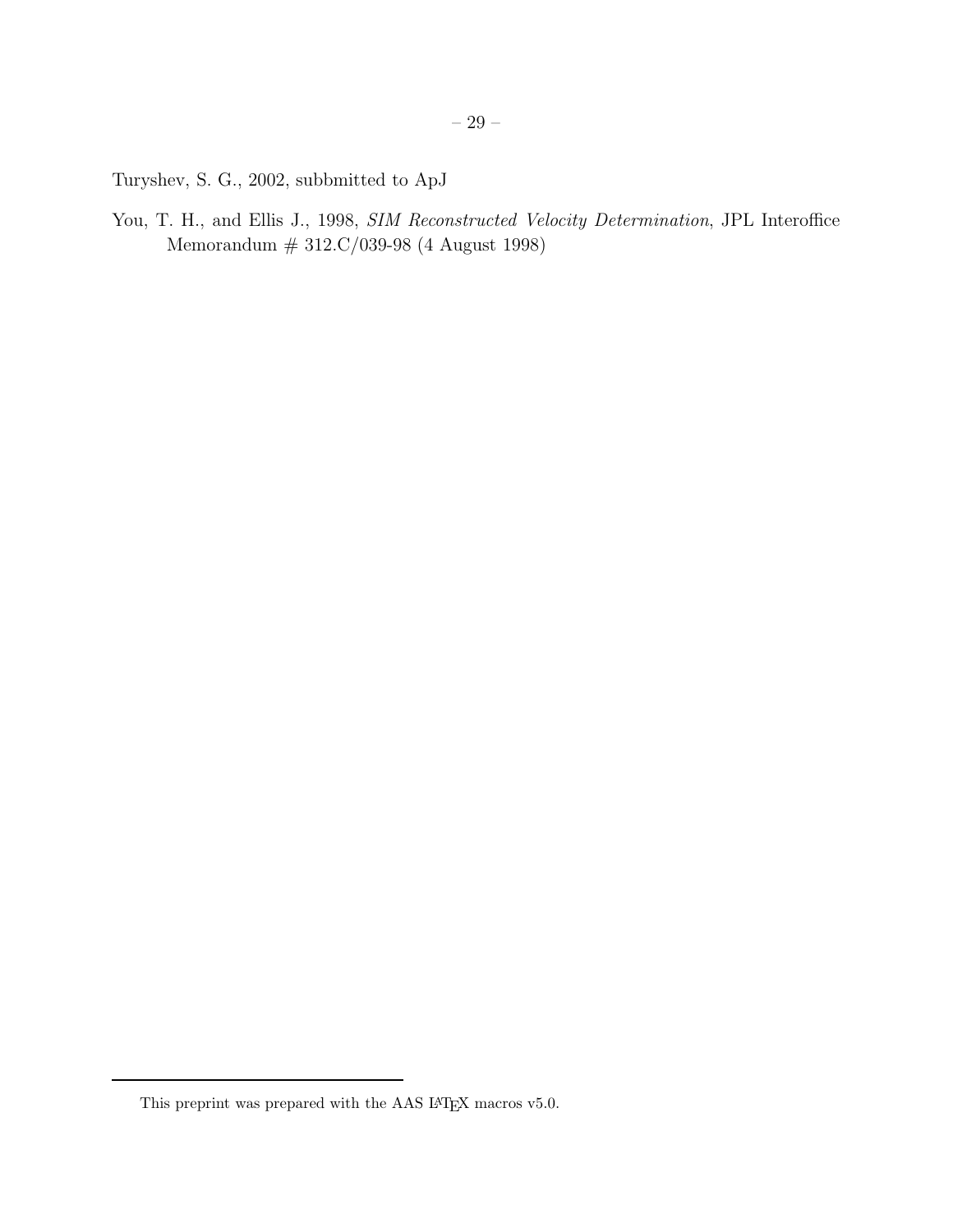## A. General expression for the errors propagation

In this Appendix we will present the intermediate calculations omitted for brevity in the main text. Parameterization Eq.(8)

$$
\vec{s}_1 = (\cos \alpha_1 \cos \delta_1, \sin \alpha_1 \cos \delta_1, \sin \delta_1), \n\vec{s}_2 = (\cos \alpha_2 \cos \delta_2, \sin \alpha_2 \cos \delta_2, \sin \delta_2), \n\vec{v} = v(\cos \psi \cos \epsilon, \sin \psi \cos \epsilon, \sin \epsilon), \n\vec{b} = b(\cos \mu \cos \nu, \sin \mu \cos \nu, \sin \nu).
$$
\n(A1)

allows one to express the scalar products in  $Eq. (7)$  in the usual way:

$$
(\vec{b} \cdot \vec{s}_1) = b \Big( \cos \nu \cos \delta_1 \cos(\alpha_1 - \mu) + \sin \nu \sin \delta_1 \Big),
$$
  
\n
$$
(\vec{b} \cdot \vec{s}_2) = b \Big( \cos \nu \cos \delta_2 \cos(\alpha_2 - \mu) + \sin \nu \sin \delta_2 \Big),
$$
  
\n
$$
(\vec{v} \cdot \vec{s}_1) = v \Big( \cos \epsilon \cos \delta_1 \cos(\alpha_1 - \psi) + \sin \epsilon \sin \delta_1 \Big),
$$
  
\n
$$
(\vec{v} \cdot \vec{s}_2) = v \Big( \cos \epsilon \cos \delta_2 \cos(\alpha_2 - \psi) + \sin \epsilon \sin \delta_2 \Big),
$$
\n(A2)

As a result, we can present equation (7) in the fully-blown form as follows:

$$
\delta \ell = b \Big[ \cos \nu \Big( \cos \delta_1 \cos(\alpha_1 - \mu) - \cos \delta_2 \cos(\alpha_2 - \mu) \Big) + \sin \nu \Big( \sin \delta_1 - \sin \delta_2 \Big) \Big] + \delta c_0 -
$$
  

$$
- \frac{b v}{c} \Big[ \Big( \cos \nu \cos \delta_1 \cos(\alpha_1 - \mu) + \sin \nu \sin \delta_1 \Big) \Big( \cos \epsilon \cos \delta_1 \cos(\alpha_1 - \psi) + \sin \epsilon \sin \delta_1 \Big) -
$$
  

$$
- \Big( \cos \nu \cos \delta_2 \cos(\alpha_2 - \mu) + \sin \nu \sin \delta_2 \Big) \Big( \cos \epsilon \cos \delta_2 \cos(\alpha_2 - \psi) + \sin \epsilon \sin \delta_2 \Big) \Big].
$$
 (A3)

By taking the first derivative from both left and right sides of this equation (A8), we will obtain expression necessary to analyze the contributions of the different error factors involved in the problem under consideration to the overall error budget:

$$
\Delta \delta \ell = \sum_{i=1,2} \left( \frac{\partial \delta \ell}{\partial \alpha_i} \Delta \alpha_i + \frac{\partial \delta \ell}{\partial \delta_i} \Delta \delta_i \right) + \frac{\partial \delta \ell}{\partial b} \Delta b + + \frac{\partial \delta \ell}{\partial \mu} \Delta \mu + \frac{\partial \delta \ell}{\partial \nu} \Delta \nu + \frac{\partial \delta \ell}{\partial v} \Delta v + \frac{\partial \delta \ell}{\partial \epsilon} \Delta \epsilon + \frac{\partial \delta \ell}{\partial \psi} \Delta \psi + \Delta \delta c_0.
$$
 (A4)

with the partial derivatives with respect to the observing angles  $\delta_1, \delta_2$  and  $\alpha_1, \alpha_2$  given as follows: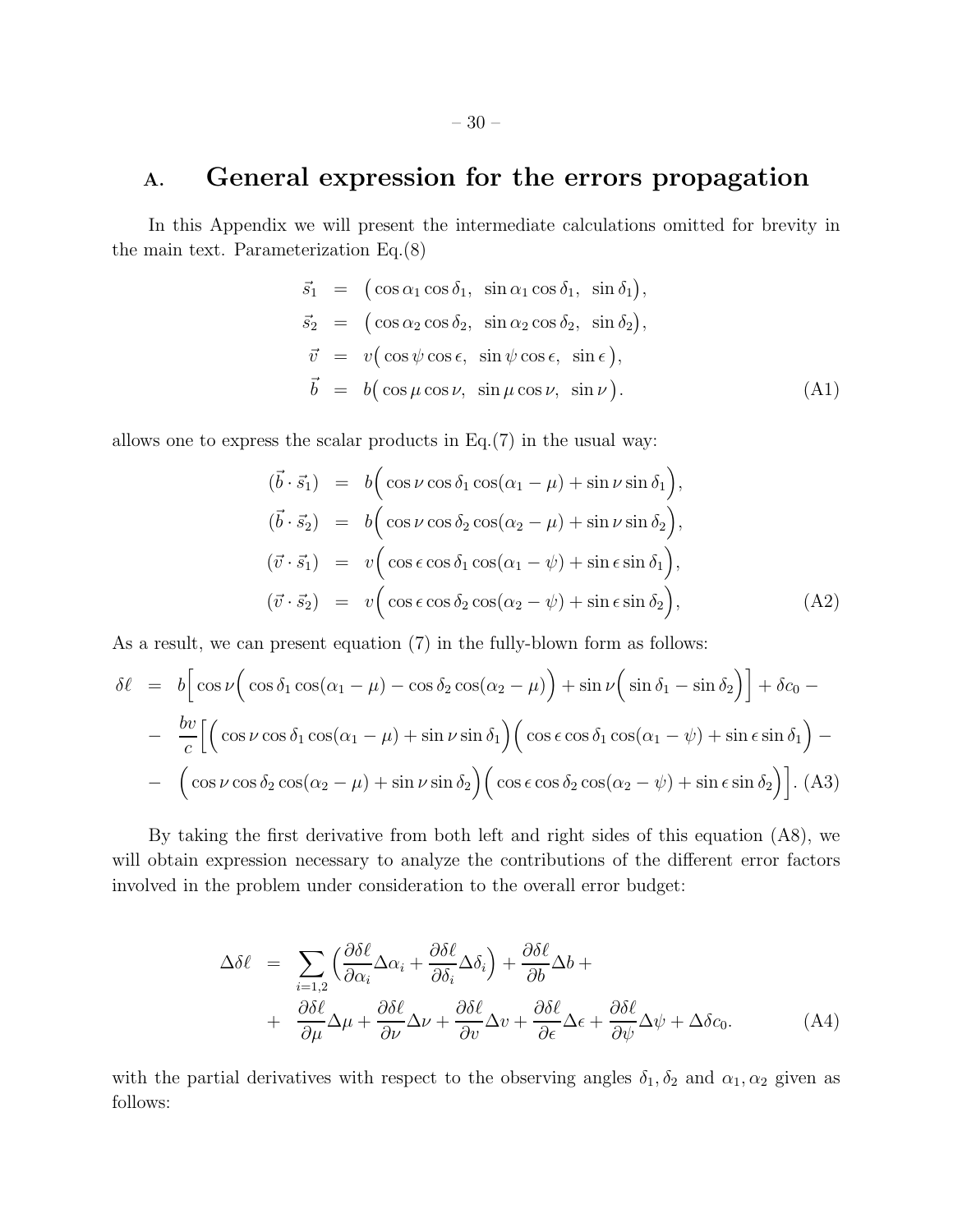$$
\frac{\partial \delta \ell}{\partial \delta_1} = b \left\{ -\cos \nu \sin \delta_1 \cos(\alpha_1 - \mu) + \sin \nu \cos \delta_1 + \frac{\nu}{c} \Big[ \Big( \cos \epsilon \cos \delta_1 \cos(\alpha_1 - \mu) + \sin \epsilon \sin \delta_1 \Big) \Big( \cos \nu \sin \delta_1 \cos(\alpha_1 - \mu) - \sin \nu \cos \delta_1 \Big) + \frac{\partial \delta \ell}{\partial \delta_2} \right] = b \left\{ \cos \nu \sin \delta_2 \cos(\alpha_2 - \mu) - \sin \nu \cos \delta_2 - \frac{\nu}{c} \Big[ \Big( \cos \epsilon \cos \delta_2 \cos(\alpha_2 - \mu) - \sin \nu \cos \delta_2 \Big) - \frac{\nu}{c} \Big[ \Big( \cos \epsilon \cos \delta_2 \cos(\alpha_2 - \mu) - \sin \nu \cos \delta_2 \Big) + \frac{\partial \delta \ell}{\partial \alpha_1} \right] = b \left\{ -\cos \nu \cos \delta_1 \sin(\alpha_1 - \mu) + \frac{\nu}{c} \Big[ \Big( \cos \epsilon \cos \delta_1 \cos(\alpha_2 - \mu) - \sin \epsilon \cos \delta_2 \Big) \Big( \cos \nu \cos \delta_2 \cos(\alpha_2 - \mu) + \sin \nu \sin \delta_2 \Big) \Big] \right\},\newline
$$
  
\n
$$
\frac{\partial \delta \ell}{\partial \alpha_1} = b \left\{ -\cos \nu \cos \delta_1 \sin(\alpha_1 - \mu) + \frac{\nu}{c} \Big[ \Big( \cos \epsilon \cos \delta_1 \cos(\alpha_1 - \mu) + \sin \nu \sin \delta_1 \Big) \cos \nu \cos \delta_1 \sin(\alpha_1 - \mu) + \frac{\nu}{c} \Big[ \Big( \cos \epsilon \cos \delta_1 \cos(\alpha_1 - \mu) + \sin \nu \sin \delta_1 \Big) \cos \epsilon \cos \delta_1 \sin(\alpha_1 - \nu) \Big] \right\},\newline
$$
  
\n
$$
\frac{\partial \delta \ell}{\partial \alpha_2} = b \left\{ \cos \nu \cos \delta_2 \sin(\alpha_2 - \mu) - \frac{\nu}{c} \Big[ \Big( \cos \epsilon \cos \delta_2 \cos(\alpha_2 - \mu) + \sin \epsilon \sin \delta_2 \Big) \cos \nu \cos \delta_2 \sin(\alpha_2 - \mu) + \frac{\nu}{c
$$

together with the partial derivatives with respect to components of the baseline vector  $\vec{b}$ :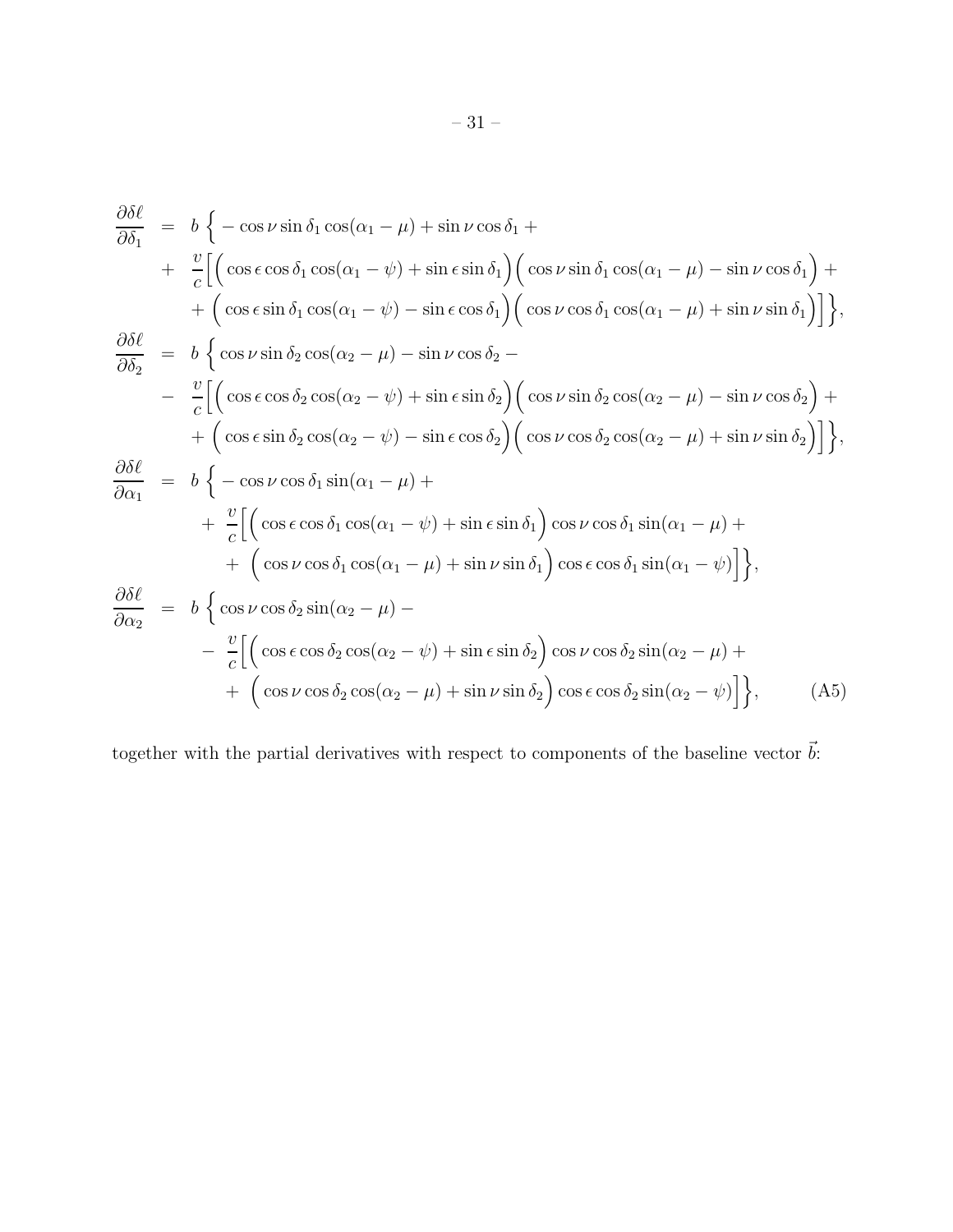$$
\frac{\partial \delta \ell}{\partial b} = \cos \nu \Big( \cos \delta_1 \cos(\alpha_1 - \mu) - \cos \delta_2 \cos(\alpha_2 - \mu) \Big) + \sin \nu \Big( \sin \delta_1 - \sin \delta_2 \Big) +
$$
  
+ 
$$
\frac{v}{c} \Big[ \Big( \cos \epsilon \cos \delta_2 \cos(\alpha_2 - \psi) + \sin \epsilon \sin \delta_2 \Big) \Big( \cos \nu \cos \delta_2 \cos(\alpha_2 - \mu) + \sin \nu \sin \delta_2 \Big) -
$$
  
- 
$$
\Big( \cos \epsilon \cos \delta_1 \cos(\alpha_1 - \psi) + \sin \epsilon \sin \delta_1 \Big) \Big( \cos \nu \cos \delta_1 \cos(\alpha_1 - \mu) + \sin \nu \sin \delta_1 \Big) \Big],
$$
  

$$
\frac{\partial \delta \ell}{\partial \nu} = b \Big\{ \sin \nu \Big( \cos \delta_2 \cos(\alpha_2 - \mu) - \cos \delta_1 \cos(\alpha_1 - \mu) \Big) + \cos \nu \Big( \sin \delta_1 - \sin \delta_2 \Big) +
$$
  
+ 
$$
\frac{v}{c} \Big[ \Big( \cos \epsilon \cos \delta_2 \cos(\alpha_2 - \psi) + \sin \epsilon \sin \delta_2 \Big) \Big( - \sin \nu \cos \delta_2 \cos(\alpha_2 - \mu) + \cos \nu \sin \delta_2 \Big) -
$$
  
- 
$$
\Big( \cos \epsilon \cos \delta_1 \cos(\alpha_1 - \psi) + \sin \epsilon \sin \delta_1 \Big) \Big( - \sin \nu \cos \delta_1 \cos(\alpha_1 - \mu) + \cos \nu \sin \delta_1 \Big) \Big] \Big\},
$$
  

$$
\frac{\partial \delta \ell}{\partial \mu} = b \cos \nu \Big\{ \cos \delta_1 \cos(\alpha_1 - \mu) - \cos \delta_2 \cos(\alpha_2 - \mu) +
$$
  
+ 
$$
\frac{v}{c} \Big[ \Big( \cos \epsilon \cos \delta_2 \cos(\alpha_2 - \psi) + \sin \epsilon \sin \delta_2 \Big) \cos \delta_2 \sin(\alpha_2 - \mu) -
$$
  
- 
$$
\Big( \cos \epsilon \cos \delta_1 \cos(\alpha_1 - \psi) + \sin \epsilon \sin \delta_1 \Big) \cos \delta_1 \sin(\alpha_1 - \mu) \Big] \Big\},
$$

and, finally, with the following partials for the spacecraft's velocity:

$$
\frac{\partial \delta \ell}{\partial v} = \frac{b}{c} \Big[ \Big( \cos \epsilon \cos \delta_2 \cos(\alpha_2 - \psi) + \sin \epsilon \sin \delta_2 \Big) \Big( \cos \nu \cos \delta_2 \cos(\alpha_2 - \mu) + \sin \nu \sin \delta_2 \Big) -
$$

$$
- \Big( \cos \epsilon \cos \delta_1 \cos(\alpha_1 - \psi) + \sin \epsilon \sin \delta_1 \Big) \Big( \cos \nu \cos \delta_1 \cos(\alpha_1 - \mu) + \sin \nu \sin \delta_1 \Big) \Big],
$$

$$
\frac{\partial \delta \ell}{\partial \epsilon} = \frac{bv}{c} \Big[ \Big( \sin \epsilon \cos \delta_1 \cos(\alpha_1 - \psi) - \cos \epsilon \sin \delta_1 \Big) \Big( \cos \nu \cos \delta_1 \cos(\alpha_1 - \mu) + \sin \nu \sin \delta_1 \Big) -
$$

$$
- \Big( \sin \epsilon \cos \delta_2 \cos(\alpha_2 - \psi) - \cos \epsilon \sin \delta_2 \Big) \Big( \cos \nu \cos \delta_2 \cos(\alpha_2 - \mu) + \sin \nu \sin \delta_2 \Big) \Big],
$$

$$
\frac{\partial \delta \ell}{\partial \psi} = \frac{bv}{c} \cos \epsilon \Big[ \Big( \cos \nu \cos \delta_2 \cos(\alpha_2 - \mu) + \sin \nu \sin \delta_2 \Big) \cos \delta_2 \sin(\alpha_2 - \psi) -
$$

$$
- \Big( \cos \nu \cos \delta_1 \cos(\alpha_1 - \mu) + \sin \nu \sin \delta_1 \Big) \cos \delta_1 \sin(\alpha_1 - \psi) \Big]. \tag{A7}
$$

The group of the expressions Eqs. $(A4)-(A7)$  is quite difficult for analytical description, however it may be significantly simplified. First, without loosing generality one can set  $\mu = \nu = 0$ , which equivalent to choosing the direction of the baseline vector  $\vec{b}$  coinciding with x-axis, namely  $\vec{b} = b(1, 0, 0)$ . As a result of this choice, all vectors now will be counted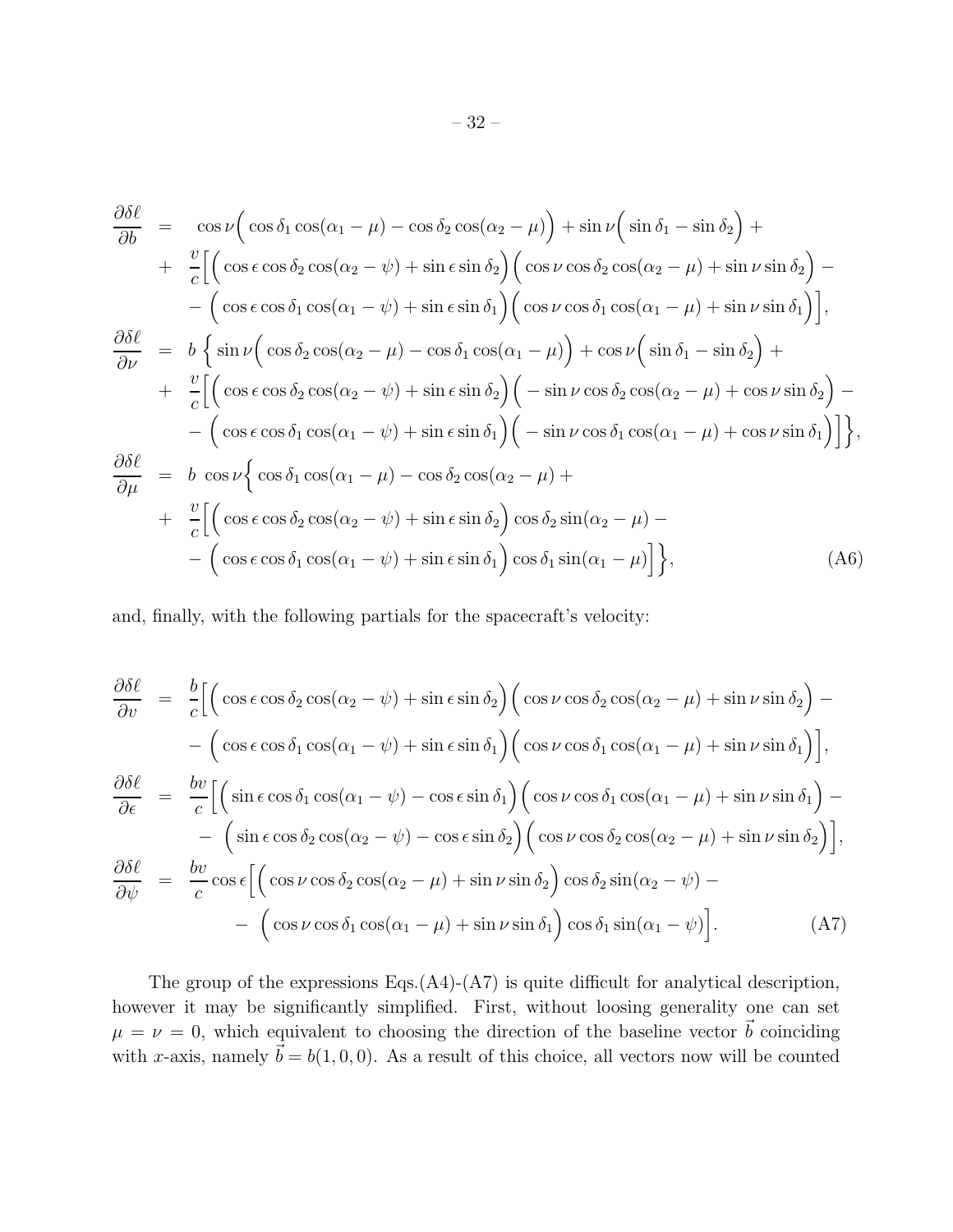from the baseline and the expression (A3) for the relative OPD may be presented as follows:

$$
\delta \ell = b \Big( \cos \delta_1 \cos \alpha_1 - \cos \delta_2 \cos \alpha_2 \Big) + \delta c_0 -
$$
  

$$
- \frac{b v}{c} \Big[ \cos \delta_1 \cos \alpha_1 \Big( \cos \epsilon \cos \delta_1 \cos(\alpha_1 - \psi) + \sin \epsilon \sin \delta_1 \Big) -
$$
  

$$
- \cos \delta_2 \cos \alpha_2 \Big( \cos \epsilon \cos \delta_2 \cos(\alpha_2 - \psi) + \sin \epsilon \sin \delta_2 \Big) \Big].
$$
 (A8)

Second, the largest expected ratio  $\frac{v}{c} \approx \frac{v_{\oplus}}{c} = 9.942 \times 10^{-5}$ , which makes the terms  $\sim \frac{v}{c}$  $\frac{v}{c}$  in the expressions (A5) and (A6) of the second order of smallness. For the purposes of the present analysis, we may omit these terms and, after some re-arranging, expression Eq.(A4) may be presented as

$$
\frac{\Delta \delta \ell}{b} = \Delta \alpha_2 \sin \alpha_2 \cos \delta_2 - \Delta \alpha_1 \sin \alpha_1 \cos \delta_1 +
$$
  
+  $\Delta \delta_2 \cos \alpha_2 \sin \delta_2 - \Delta \delta_1 \cos \alpha_1 \sin \delta_1 +$   
+  $\frac{\Delta b}{b} [\cos \alpha_1 \cos \delta_1 - \cos \alpha_2 \cos \delta_2] + \frac{\Delta \delta c_0}{b} +$   
+  $\frac{\Delta v}{c} [\cos \epsilon (\cos^2 \delta_2 \cos \alpha_2 \cos(\alpha_2 - \psi) - \cos^2 \delta_1 \cos \alpha_1 \cos(\alpha_1 - \psi)) +$   
+  $\sin \epsilon (\cos \delta_2 \sin \delta_2 \cos \alpha_2 - \cos \delta_1 \sin \delta_1 \cos \alpha_1)] +$   
+  $\Delta \epsilon \frac{v}{c} [\sin \epsilon (\cos^2 \delta_1 \cos \alpha_1 \cos(\alpha_1 - \psi) - \cos^2 \delta_2 \cos \alpha_2 \cos(\alpha_2 - \psi)) +$   
+  $\cos \epsilon (\cos \delta_2 \sin \delta_2 \cos \alpha_2 - \cos \delta_1 \sin \delta_1 \cos \alpha_1)] +$   
+  $\Delta \psi \frac{v}{c} \cos \epsilon [\cos \alpha_2 \cos^2 \delta_2 \sin(\alpha_2 - \psi) - \cos \alpha_1 \cos^2 \delta_1 \sin(\alpha_1 - \psi)].$  (A9)

This last expression may further be simplified by introducing a parameterization, which is natural for the problem under consideration. The final result for the first derivative of the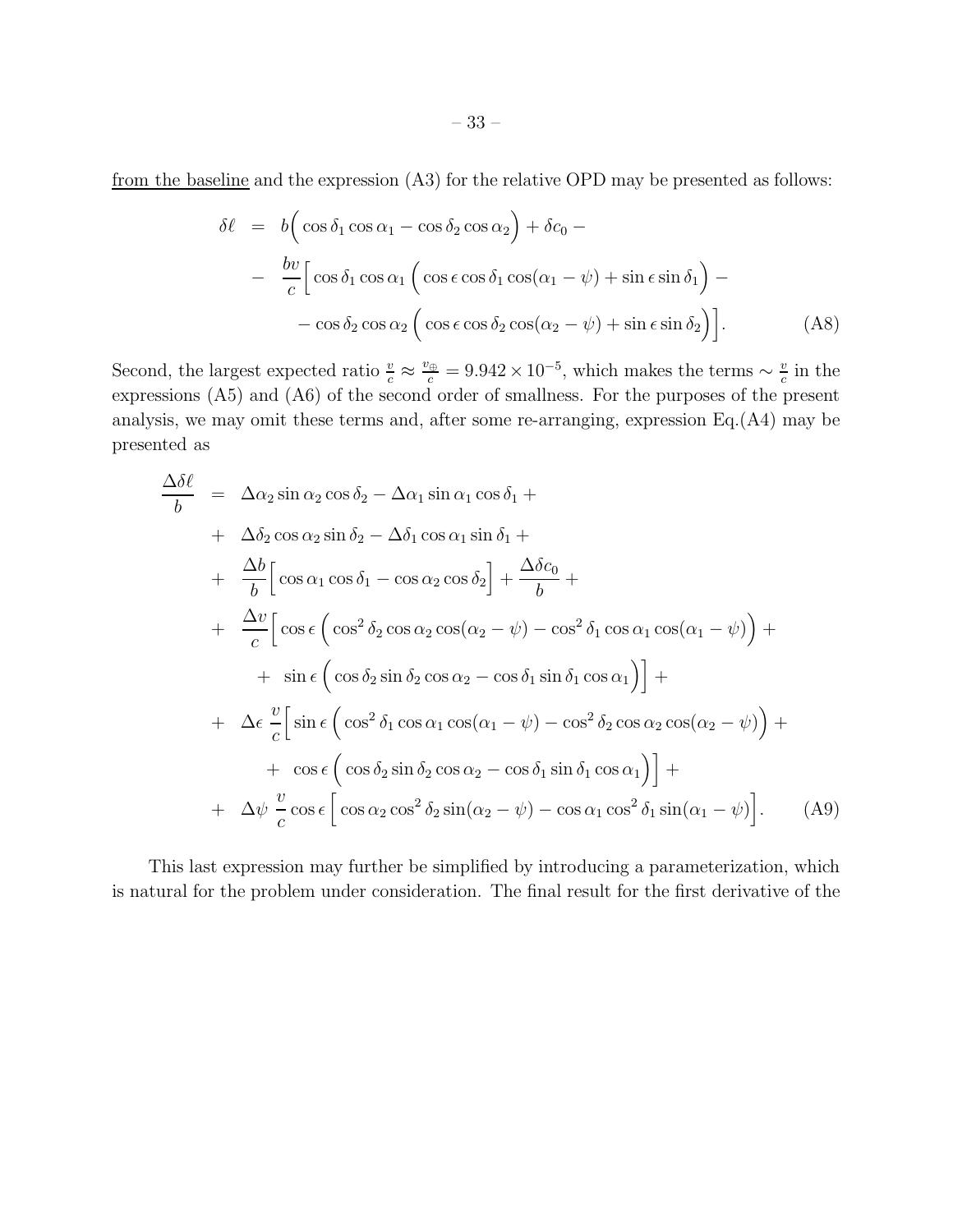differential OPD may be given as follows:

$$
\frac{\Delta\delta\ell}{b} = \Delta\alpha \sin \alpha_2 \cos \delta_2 + \Delta\alpha_1 \Big(\sin \alpha_2 \cos \delta_2 - \sin \alpha_1 \cos \delta_1\Big) + \n+ \Delta\delta \cos \alpha_2 \sin \delta_2 + \Delta\delta_1 \Big(\cos \alpha_2 \sin \delta_2 - \cos \alpha_1 \sin \delta_1\Big) + \n+ \frac{\Delta b}{b} \Big(\cos \alpha_1 \cos \delta_1 - \cos \alpha_2 \cos \delta_2\Big) + \frac{\Delta\delta c_0}{b} + \n+ \Big[\frac{\Delta v}{c} \cos(\epsilon - \epsilon_0) - \Delta \epsilon \frac{v}{c} \sin(\epsilon - \epsilon_0)\Big] \sqrt{(a^2 + f^2) \cos^2(\psi - \psi_0) + k^2} - \n- \Delta \psi \frac{v}{c} \cos \epsilon \sqrt{a^2 + f^2} \sin(\psi - \psi_0).
$$
\n(A10)

where both angles  $\psi_0$  and  $\epsilon_0$  are depend only on the positions of the two stars involved and are given as follows:

$$
\sin \psi_0 = \frac{f}{\sqrt{a^2 + f^2}}, \qquad \cos \psi_0 = \frac{a}{\sqrt{a^2 + f^2}},
$$
  
\n
$$
a = \cos^2 \delta_2 \cos^2 \alpha_2 - \cos^2 \delta_1 \cos^2 \alpha_1,
$$
  
\n
$$
f = \cos^2 \delta_2 \cos \alpha_2 \sin \alpha_2 - \cos^2 \delta_1 \cos \alpha_1 \sin \alpha_1.
$$
  
\n
$$
\sin \epsilon_0 = \frac{k}{\sqrt{(a^2 + f^2)\cos^2(\psi - \psi_0) + k^2}},
$$
  
\n
$$
\cos \epsilon_0 = \frac{\sqrt{a^2 + f^2}\cos(\psi - \psi_0)}{\sqrt{(a^2 + f^2)\cos^2(\psi - \psi_0) + k^2}},
$$
  
\n
$$
k = \cos \delta_2 \sin \delta_2 \cos \alpha_2 - \cos \delta_1 \sin \delta_1 \cos \alpha_1.
$$
  
\n(A12)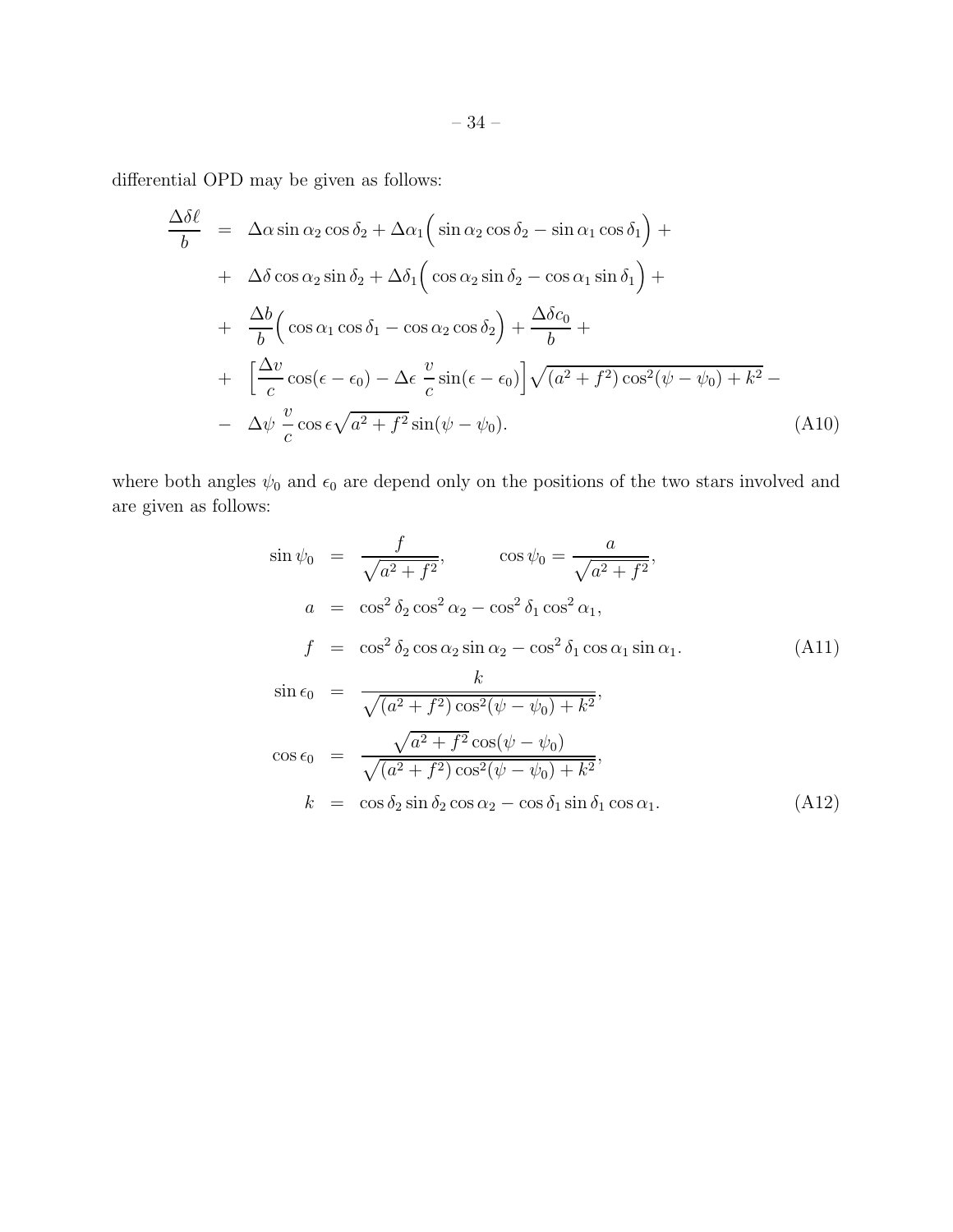# B. Errors in the fully-parameterized relative OPD

Taking into account the fully parameterized form of the fractional relative OPD Eqs.(A4)- (A7) we may obtain the form of this quantity for a tile in the SIM nominal observing direction. Thus, substituting in these expressions the values for the positions of primary and secondary stars Eq. $(14)$  we will have:

$$
\frac{\Delta\delta\ell}{b} = \Delta\alpha \cos\nu\cos\frac{\delta}{2}\cos\left(\frac{\alpha}{2} - \mu\right) + 2\Delta(\alpha_1 - \mu)\cos\nu\cos\frac{\delta}{2}\sin\frac{\alpha}{2}\sin\mu -
$$
\n
$$
-\Delta\delta\left[\cos\nu\sin\frac{\delta}{2}\sin\left(\frac{\alpha}{2} - \mu\right) + \sin\nu\cos\frac{\delta}{2}\right] + 2\Delta\delta_1\cos\nu\sin\frac{\delta}{2}\cos\frac{\alpha}{2}\sin\mu -
$$
\n
$$
-2\Delta\nu\left[\sin\nu\cos\frac{\delta}{2}\sin\frac{\alpha}{2}\cos\mu + \cos\nu\sin\frac{\delta}{2}\right] +
$$
\n
$$
+\frac{2\Delta b}{b}\left[\cos\nu\cos\frac{\delta}{2}\sin\frac{\alpha}{2}\cos\mu - \sin\nu\sin\frac{\delta}{2}\right] + \frac{\Delta\delta c_0}{b} +
$$
\n
$$
+\frac{\Delta\nu}{c}\left[\cos\nu\left(-\cos\epsilon\sin\alpha\cos^2\frac{\delta}{2}\sin(\psi + \mu) + \sin\epsilon\cos\frac{\alpha}{2}\sin\delta\sin\mu\right) +
$$
\n
$$
+\sin\nu\cos\epsilon\cos\frac{\alpha}{2}\sin\delta\sin\psi\right] +
$$
\n
$$
+\Delta\epsilon\frac{\upsilon}{c}\left[\cos\nu\left(\sin\epsilon\sin\alpha\cos^2\frac{\delta}{2}\sin(\psi + \mu) + \cos\epsilon\cos\frac{\alpha}{2}\sin\delta\sin\mu\right) -
$$
\n
$$
-\sin\nu\sin\epsilon\cos\frac{\alpha}{2}\sin\delta\sin\psi\right] +
$$
\n
$$
+\Delta\psi\frac{\upsilon}{c}\cos\epsilon\left(\sin\nu\cos\frac{\alpha}{2}\sin\delta\cos\psi - \cos\nu\sin\alpha\cos^2\frac{\delta}{2}\cos(\psi + \mu)\right).
$$
\n(B1)

One may see that the angles of the baseline orientation  $(\mu, \nu)$  are significantly influencing the narrow-angle astrometric observations. However, as previously we will choose both angles as  $\mu = \nu = 0$ , which is equivalent to choosing the direction of the baseline vector  $\vec{b}$  to coincide with x-axis, namely  $\vec{b} = b(1, 0, 0)$ . As a result of this choice, all vectors now will be counted from the baseline (see Figure 2). Resulted expression for the relative OPD may be presented in a simpler form, namely:

$$
\frac{\Delta\delta\ell}{b} = \Delta\alpha\cos\frac{\alpha}{2}\cos\frac{\delta}{2} - \Delta\delta\sin\frac{\alpha}{2}\sin\frac{\delta}{2} + \frac{2\Delta b}{b}\sin\frac{\alpha}{2}\cos\frac{\delta}{2} + \frac{\Delta\delta c_0}{b} - \left[\left(\frac{\Delta v}{c}\cos\epsilon - \Delta\epsilon\frac{v}{c}\sin\epsilon\right)\sin\psi + \Delta\psi\frac{v}{c}\cos\epsilon\cos\psi\right]\sin\alpha\cos^2\frac{\delta}{2}.
$$
 (B2)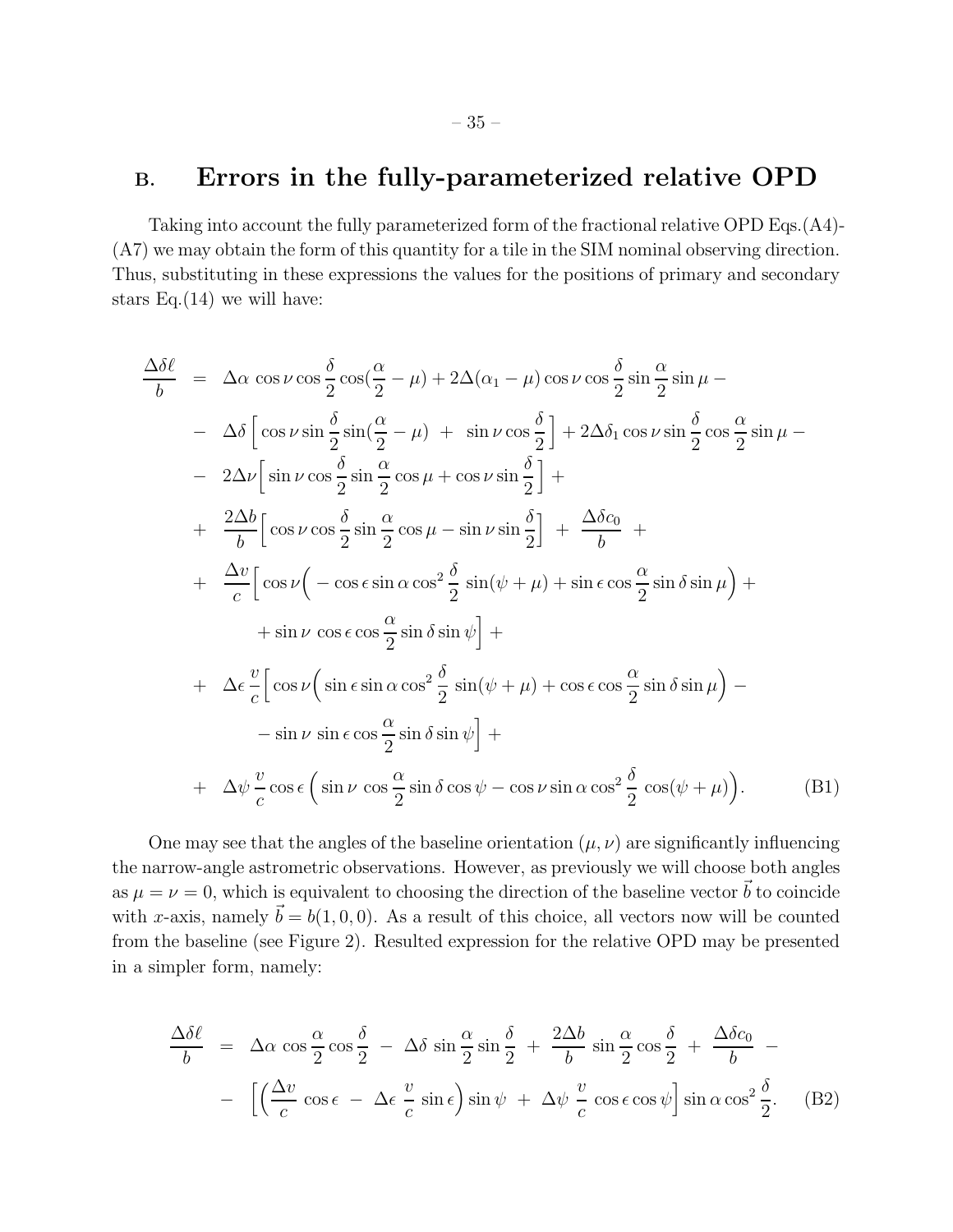Note that obtained expression does not depend on the errors in position of the primary star  $\Delta\alpha_1, \Delta\delta_1$ . The obtained result may now be used to analyze the propagation of errors in the future astrometric observations with SIM.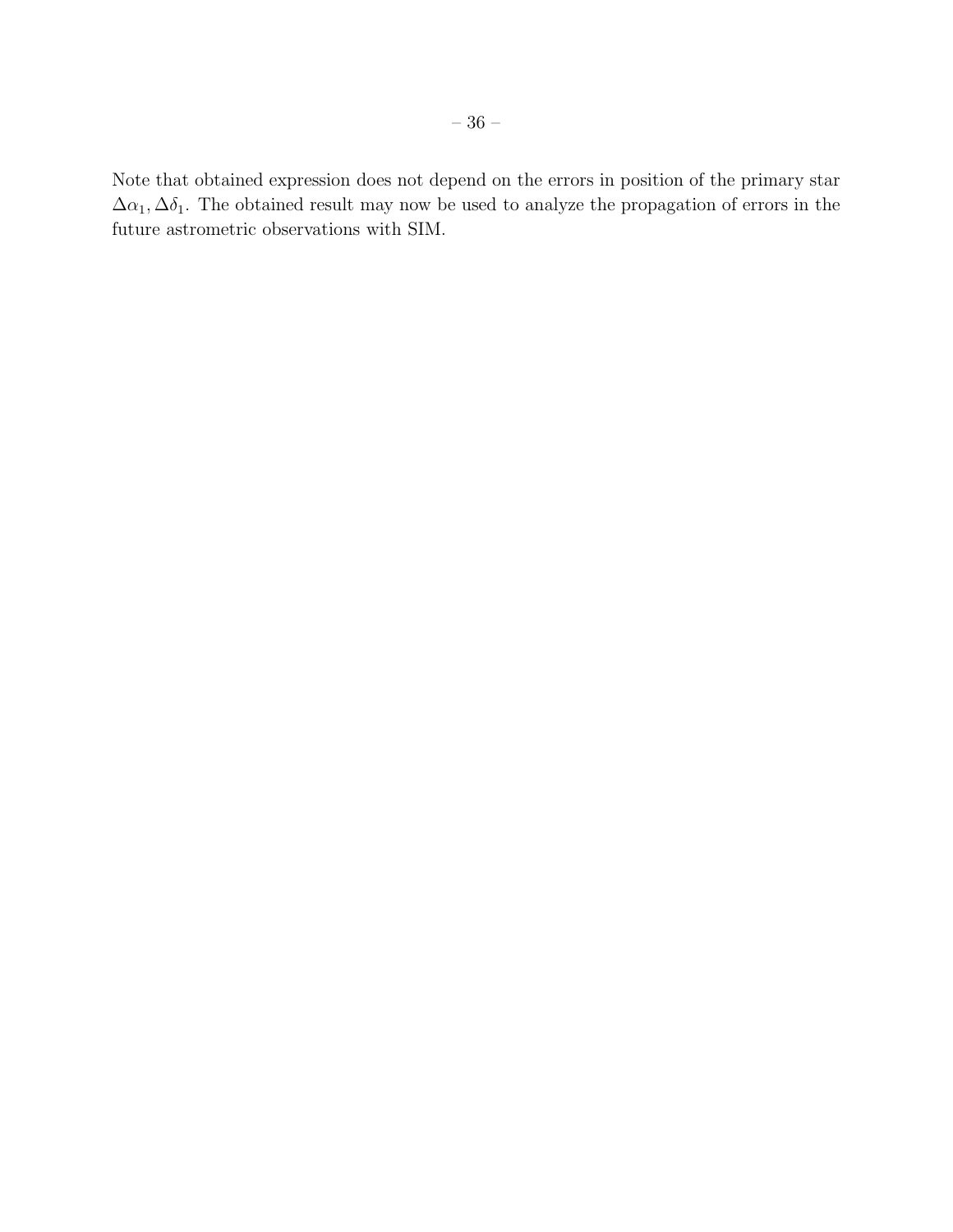## C. Components of the covariance matrix

The first term in the expression (B2)  $\Delta \delta \ell$  may equivalently be presented as  $\Delta \delta \ell =$  $\Delta(n\lambda_0) = \Delta n \lambda_0 + n \Delta \lambda_0$ , where  $\lambda_0$  is the operating frequency and n is an integer number. This term vanishes because both  $\lambda_0$  and n are assumed to be known to a sufficiently high accuracy, e.q.  $\Delta n = 0$ ,  $\Delta \lambda_0 = 0$ . This is true due to the fact that the SIM white light fringe tracker will make sure that variations in these two quantities will be exactly zero. Then the remaining differentials  $\Delta v$ ,  $\Delta \epsilon$ ,  $\Delta \psi$ ,  $\Delta \alpha$ ,  $\Delta \delta$ ,  $\Delta b$  and  $\Delta \delta c_0$  will have to satisfy the equation:

$$
\Delta \alpha \cos \frac{\alpha}{2} \cos \frac{\delta}{2} - \Delta \delta \sin \frac{\alpha}{2} \sin \frac{\delta}{2} = -\frac{\Delta \delta c_0}{b} - \frac{2\Delta b}{b} \sin \frac{\alpha}{2} \cos \frac{\delta}{2} + + \left[ \left( \frac{\Delta v}{c} \cos \epsilon - \Delta \epsilon \frac{v}{c} \sin \epsilon \right) \sin \psi + \Delta \psi \frac{v}{c} \cos \epsilon \cos \psi \right] \sin \alpha \cos^2 \frac{\delta}{2}.
$$
 (C1)

In order to simplify further analysis we have separated the terms in the expression above in a such a way, so that the left side of this equation represents the error in the measurement of the absolute angular separation between the two stars, while the left side shows the main contributing factors to this quantity.

In order to study the error propagation in the astrometric observations, we need to take the square of the expression (C1):

$$
(\Delta \alpha)^2 \cos^2 \frac{\alpha}{2} \cos^2 \frac{\delta}{2} + (\Delta \delta)^2 \sin^2 \frac{\alpha}{2} \sin^2 \frac{\delta}{2} - \frac{(\Delta \alpha \Delta \delta)}{2} \sin \alpha \sin \delta =
$$
  
\n
$$
= \frac{(\Delta \delta c_0)^2}{b^2} + \frac{4(\Delta b)^2}{b^2} \sin^2 \frac{\alpha}{2} \cos^2 \frac{\delta}{2} + 4 \frac{(\Delta \delta c_0 \Delta b)}{b^2} \sin \frac{\alpha}{2} \cos \frac{\delta}{2} +
$$
  
\n
$$
+ \left[ \left( \frac{\Delta v}{c} \cos \epsilon - \Delta \epsilon \frac{v}{c} \sin \epsilon \right) \sin \psi + \Delta \psi \frac{v}{c} \cos \epsilon \cos \psi \right]^2 \sin^2 \alpha \cos^4 \frac{\delta}{2} -
$$
  
\n
$$
- \frac{2\Delta \delta c_0}{b} \left[ \left( \frac{\Delta v}{c} \cos \epsilon - \Delta \epsilon \frac{v}{c} \sin \epsilon \right) \sin \psi + \Delta \psi \frac{v}{c} \cos \epsilon \cos \psi \right] \sin \alpha \cos^2 \frac{\delta}{2} -
$$
  
\n
$$
- \frac{4\Delta b}{b} \left[ \left( \frac{\Delta v}{c} \cos \epsilon - \Delta \epsilon \frac{v}{c} \sin \epsilon \right) \sin \psi + \Delta \psi \frac{v}{c} \cos \epsilon \cos \psi \right] \sin \alpha \sin \frac{\alpha}{2} \cos^3 \frac{\delta}{2}.
$$
  
\n(C2)

One may expect that in any given tile the errors in  $\Delta \alpha$  and  $\Delta \delta$  are normally distributed and uncorrelated.<sup>5</sup> The errors due to the orbital dynamics  $\Delta v$ ,  $\Delta \epsilon$ ,  $\Delta \psi$  at the chosen

<sup>&</sup>lt;sup>5</sup>Note that this is not true for a general case of studying the reference grid stability. Thus one finds that the correlation in RA and DEC becomes a source for the zonal errors in the analysis of the grid accuracy.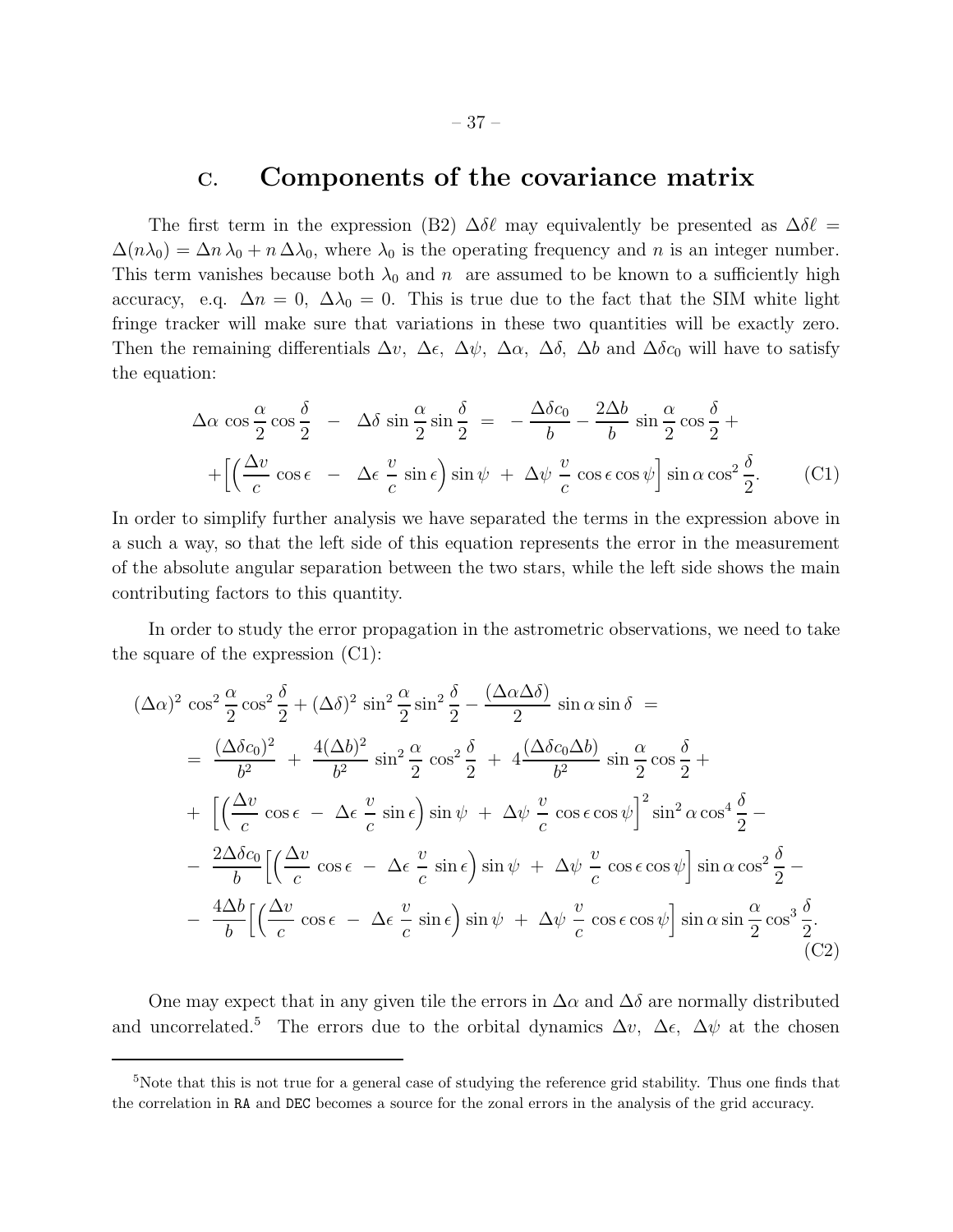approximation may also be treated as being not correlated with instrumental errors  $\Delta b$ ,  $\Delta c_0$ . As a result, the components of the covariance matrix may be given as follows:

$$
\overline{(\Delta \alpha)^2} = \sigma_{\alpha}^2, \qquad \overline{(\Delta \delta)^2} = \sigma_{\delta}^2, \qquad \overline{\Delta \alpha \Delta \delta} = 0,
$$
\n
$$
\overline{(\Delta v)^2} = \sigma_v^2, \qquad \overline{(\Delta \epsilon)^2} = \sigma_{\epsilon}^2, \qquad \overline{(\Delta \psi)^2} = \sigma_{\psi}^2,
$$
\n
$$
\overline{\Delta v \Delta \epsilon} = 0, \qquad \overline{\Delta v \Delta \psi} = 0, \qquad \overline{\Delta \epsilon \Delta \psi} = 0,
$$
\n
$$
\overline{(\Delta \delta c_0)^2} = \sigma_{\delta_{c_0}}^2, \qquad \overline{\Delta \delta_{c_0} \Delta v} = 0, \qquad \overline{(\Delta b)^2} = \sigma_{b}^2,
$$
\n
$$
\overline{\Delta b \Delta v} = 0, \qquad \overline{\Delta b \Delta \epsilon} = 0, \qquad \overline{\Delta b \Delta \psi} = 0.
$$
\n(C3)

$$
\overline{\Delta \delta c_0 \Delta b} = \sigma_{\delta_{c_0}} \sigma_b \,\rho(c_0, b), \qquad \overline{\Delta \delta c_0 \Delta \epsilon} = \sigma_{\delta_{c_0}} \sigma_{\epsilon} \,\rho(c_0, \epsilon), \qquad \overline{\Delta \delta c_0 \Delta \psi} = \sigma_{\delta_{c_0}} \sigma_{\psi} \,\rho(c_0, \psi).
$$
\n(C4)

These expressions are helpful to present the result of averaging the equation (C2) in the following form:

$$
\sigma_{\alpha}^{2} \cos^{2} \frac{\alpha}{2} \cos^{2} \frac{\delta}{2} + \sigma_{\delta}^{2} \sin^{2} \frac{\alpha}{2} \sin^{2} \frac{\delta}{2} =
$$
\n
$$
= \frac{\sigma_{\delta_{c_{0}}}^{2}}{b^{2}} + \frac{4 \sigma_{b}^{2}}{b^{2}} \sin^{2} \frac{\alpha}{2} \cos^{2} \frac{\delta}{2} + \frac{4 \sigma_{\delta_{c_{0}}} \sigma_{b}}{b^{2}} \rho(c_{0}, b) \sin \frac{\alpha}{2} \cos \frac{\delta}{2} +
$$
\n
$$
+ \left[ \left( \frac{\sigma_{v}^{2}}{c^{2}} \cos^{2} \epsilon + \sigma_{\epsilon}^{2} \frac{v^{2}}{c^{2}} \sin^{2} \epsilon \right) \sin^{2} \psi + \sigma_{\psi}^{2} \frac{v^{2}}{c^{2}} \cos^{2} \epsilon \cos^{2} \psi \right] \sin^{2} \alpha \cos^{4} \frac{\delta}{2} +
$$
\n
$$
+ \frac{2 \sigma_{\delta_{c_{0}}} \left[ \sigma_{\epsilon} \rho(c_{0}, \epsilon) \sin \epsilon \sin \psi - \sigma_{\psi} \rho(c_{0}, \psi) \cos \epsilon \cos \psi \right] \frac{v}{c} \sin \alpha \cos^{2} \frac{\delta}{2}.
$$
\n(C5)

Expression (C5) suggests that for the observations in the direction perpendicular to the baseline (e.q. when  $\delta$  are non-zero), there will be a large contribution to the error budget coming from  $\sigma_{\delta}$ . However, for observations parallel to the baseline (e.q  $\delta = 0$ ) the influence of  $\sigma_{\delta}$  is vanishes and one obtains the most stringent requirement on the velocity aberration. Then, by taking  $\delta = 0$  one may present Eq.(C5) in the following form: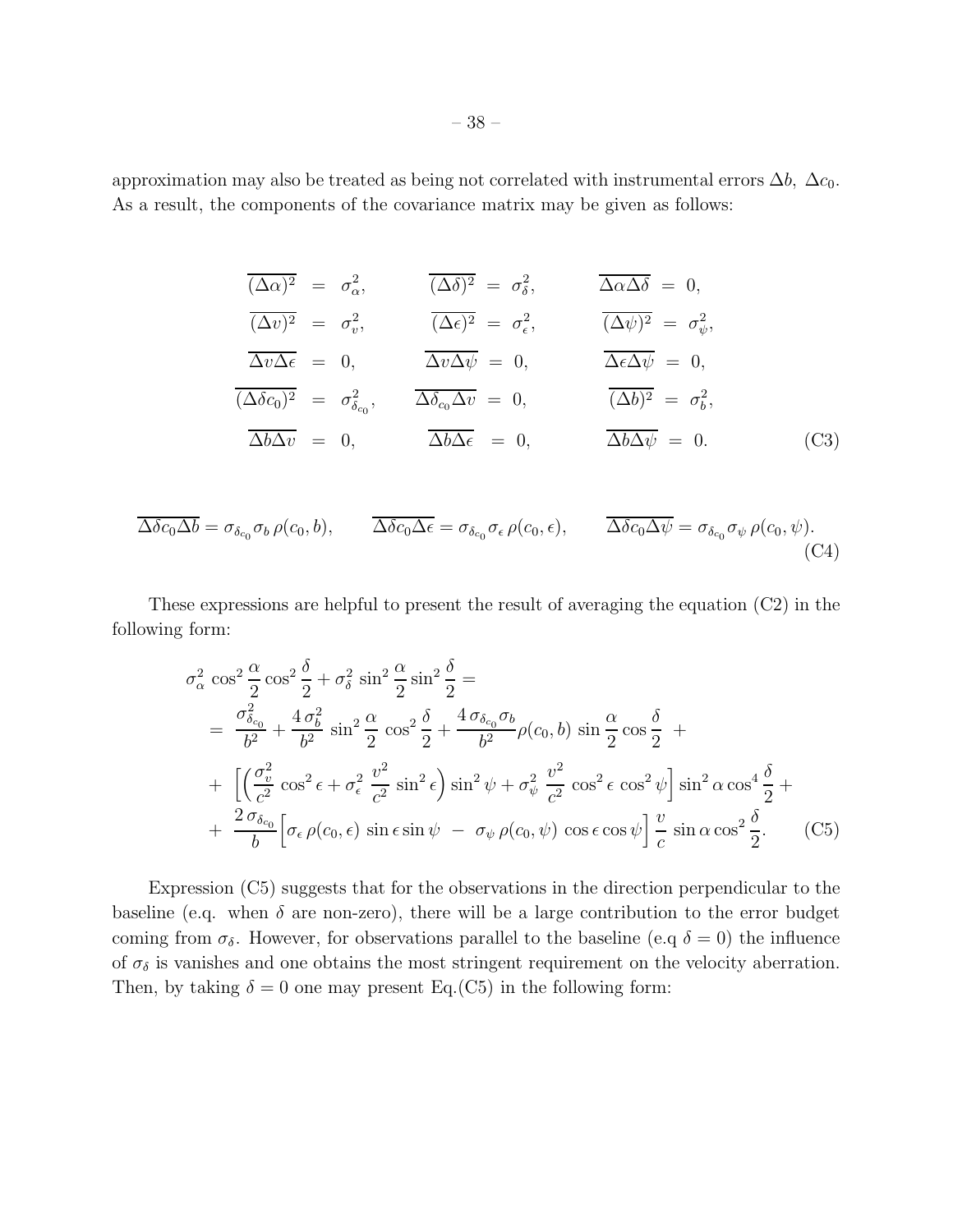$$
\sigma_{\alpha}^{2} \cos^{2} \frac{\alpha}{2} = \frac{\sigma_{\delta_{c_{0}}}^{2}}{b^{2}} + \frac{4 \sigma_{b}^{2}}{b^{2}} \sin^{2} \frac{\alpha}{2} + \frac{4 \sigma_{\delta_{c_{0}}} \sigma_{b}}{b^{2}} \rho(c_{0}, b) \sin \frac{\alpha}{2} +
$$
  
+ 
$$
\left[ \left( \frac{\sigma_{v}^{2}}{c^{2}} \cos^{2} \epsilon + \sigma_{\epsilon}^{2} \frac{v^{2}}{c^{2}} \sin^{2} \epsilon \right) \sin^{2} \psi + \sigma_{\psi}^{2} \frac{v^{2}}{c^{2}} \cos^{2} \epsilon \cos^{2} \psi \right] \sin^{2} \alpha +
$$
  
+ 
$$
\frac{2 \sigma_{\delta_{c_{0}}}}{b} \left[ \sigma_{\epsilon} \rho(c_{0}, \epsilon) \sin \epsilon \sin \psi - \sigma_{\psi} \rho(c_{0}, \psi) \cos \epsilon \cos \psi \right] \frac{v}{c} \sin \alpha.
$$
 (C6)

Remembering further that angles  $(\alpha, \delta)$  vary in the range given by  $\alpha^2 + \delta^2 \leq (\frac{\pi}{12})^2$  and  $\cos \frac{\alpha}{2}$  never vanishes in this interval, we can divide the both sides of the equation (C6) on  $\cos^2 \frac{\alpha}{2}$ :

$$
\sigma_{\alpha}^{2} = \frac{\sigma_{\delta_{c_0}}^{2}}{b^2 \cos^2 \frac{\alpha}{2}} + \frac{4 \sigma_b^2}{b^2} \tan^2 \frac{\alpha}{2} + \frac{4 \sigma_{\delta_{c_0}} \sigma_b}{b^2} \rho(c_0, b) \frac{\sin \frac{\alpha}{2}}{\cos^2 \frac{\alpha}{2}} +
$$
  
+ 
$$
4 \left[ \left( \frac{\sigma_v^2}{c^2} \cos^2 \epsilon + \sigma_{\epsilon}^2 \frac{v^2}{c^2} \sin^2 \epsilon \right) \sin^2 \psi + \sigma_{\psi}^2 \frac{v^2}{c^2} \cos^2 \epsilon \cos^2 \psi \right] \sin^2 \frac{\alpha}{2} +
$$
  
+ 
$$
\frac{4 \sigma_{\delta_{c_0}}}{b} \left[ \sigma_{\epsilon} \rho(c_0, \epsilon) \sin \epsilon \sin \psi - \sigma_{\psi} \rho(c_0, \psi) \cos \epsilon \cos \psi \right] \frac{v}{c} \tan \frac{\alpha}{2}.
$$
 (C7)

This equation represents an ellipsoid of with half-axis defined by the direction of motion of the spacecraft. Thus, for the spacecraft motion in the direction given by  $\psi = \frac{\pi}{2}$  $\frac{\pi}{2}$  and  $\epsilon = 0$ we can have the first expression for astrometric errors:

$$
\sigma_{\alpha}^{2} = \frac{\sigma_{\delta_{c_0}}^{2}}{b^2 \cos^2 \frac{\alpha}{2}} + \frac{4 \sigma_b^2}{b^2} \tan^2 \frac{\alpha}{2} + \frac{4 \sigma_{\delta_{c_0}} \sigma_b}{b^2} \rho(c_0, b) \frac{\sin \frac{\alpha}{2}}{\cos^2 \frac{\alpha}{2}} + \frac{4 \sigma_v^2}{c^2} \sin^2 \frac{\alpha}{2}.
$$
 (C8)

For the case of motion in the direction  $\psi = \frac{\pi}{2}$  $\frac{\pi}{2}$  and  $\epsilon = \pm \frac{\pi}{2}$  we have the second relation:

$$
\sigma_{\alpha}^{2} = \frac{\sigma_{\delta_{c_0}}^{2}}{b^2 \cos^2 \frac{\alpha}{2}} + \frac{4 \sigma_b^2}{b^2} \tan^2 \frac{\alpha}{2} + \frac{4 \sigma_{\delta_{c_0}} \sigma_b}{b^2} \rho(c_0, b) \frac{\sin \frac{\alpha}{2}}{\cos^2 \frac{\alpha}{2}} +
$$
  
+ 
$$
4 \sigma_{\epsilon}^{2} \frac{v^2}{c^2} \sin^2 \frac{\alpha}{2} \pm \frac{4 \sigma_{\delta_{c_0}}}{b} \sigma_{\epsilon} \frac{v}{c} \rho(c_0, \epsilon) \tan \frac{\alpha}{2}.
$$
 (C9)

And, finally, the last expression may be obtained when considering the motion in the direction  $\psi = 0$  and  $\epsilon = 0, \pi$ . This last constraint reads:

$$
\sigma_{\alpha}^{2} = \frac{\sigma_{\delta_{c_0}}^{2}}{b^2 \cos^2 \frac{\alpha}{2}} + \frac{4 \sigma_b^2}{b^2} \tan^2 \frac{\alpha}{2} + \frac{4 \sigma_{\delta_{c_0}} \sigma_b}{b^2} \rho(c_0, b) \frac{\sin \frac{\alpha}{2}}{\cos^2 \frac{\alpha}{2}} +
$$
  
+ 
$$
4 \sigma_{\psi}^{2} \frac{v^2}{c^2} \sin^2 \frac{\alpha}{2} \mp \frac{4 \sigma_{\delta_{c_0}}}{b} \sigma_{\psi} \frac{v}{c} \rho(c_0, \psi) \tan \frac{\alpha}{2}.
$$
 (C10)